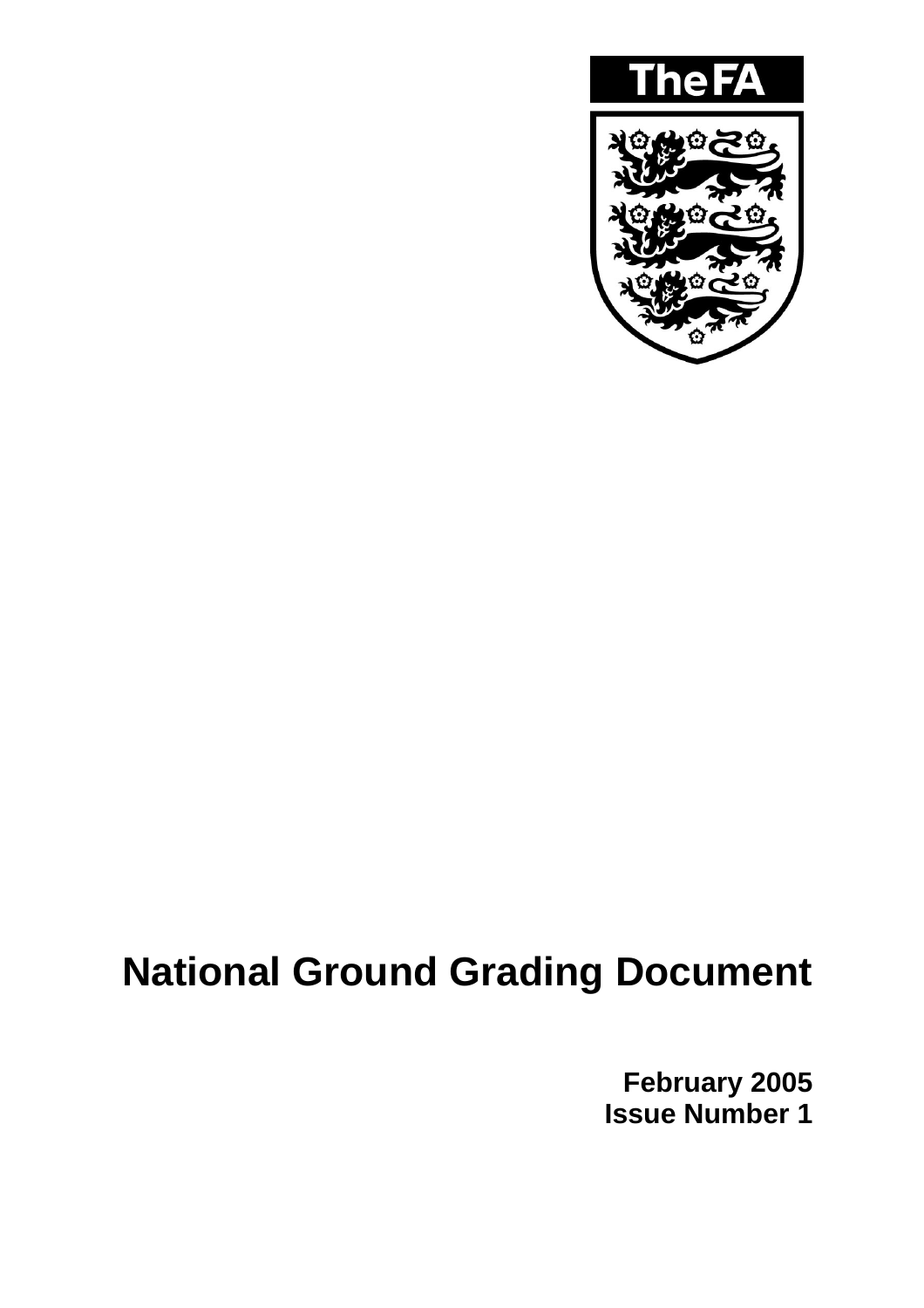# **CONTENTS PAGE**

| <b>Implementation Details</b> | 3            |
|-------------------------------|--------------|
| National League Structure     | 4            |
| Summary Information           | 5            |
| <b>Grading Category A</b>     | 6            |
| <b>Grading Category B</b>     | 14           |
| <b>Grading Category C</b>     | 21           |
| <b>Grading Category D</b>     | 28           |
| <b>Grading Category E</b>     | 34           |
| <b>Grading Category F</b>     | 40           |
| <b>Grading Category G</b>     | 46           |
| <b>Grading Category H</b>     | To be Agreed |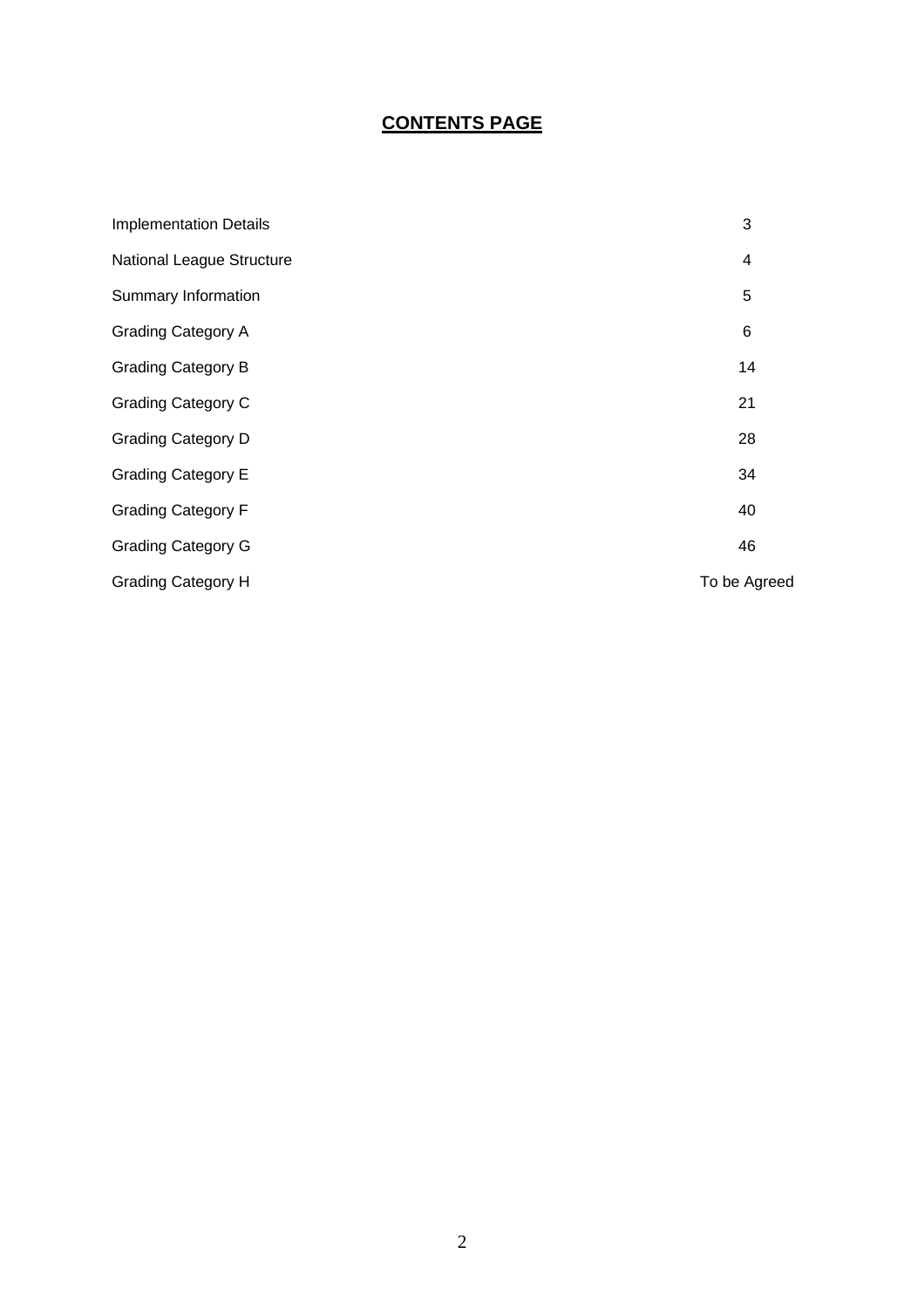## **NATIONAL GROUND GRADING DOCUMENT**

#### **IMPLEMENTATION DETAILS**

The purpose of this document is to standardise the ground grading requirements between the various steps in the National League System whereby all clubs playing at a particular step will require the same ground grading requirements regardless of which league they are playing in. By following the requirements of this document clubs will have a clear idea of what improvements need to be made as the club progresses up the League System.

The contents of this document have been considered and compiled in conjunction with all leagues currently in membership of the National League System.

The document has received the approval of The Football Associations' Leagues Committee and been sanctioned by FA Council.

The document will become effective from the start of Season 2005/2006 with all clubs being required to have the appropriate facilities in place for the commencement of Season 2007/2008.

In the meantime clubs should be actively striving to achieve the appropriate grading requirements.

In the interim period between now and Season 2007/2008, where the current league requirements are higher than those contained in this document, the lower requirements will apply.

When this document is fully implemented, where indicated, clubs will be able to move from their current Step to the next higher Step with their existing grading and have until the 1<sup>st</sup> April in the year following promotion in which to achieve the higher grade, providing they meet the grading for the Step at which they currently play.

With regard to the current Step 7 Leagues, work is on-going regarding the overall structure of football at this Step and the new grading categories will be issued in due course.

All references to the Guide to Safety at Sports Ground (known as the Green Guide) refer to the Fourth Edition.

All enquiries relating to funding availability should continue to be directed to the Football Foundation. There details are as follows:-

The Football Foundation 25 Soho Square London W1D 4FF

Tel: 0207 534 4210 Fax: 0207 287 0459

[www.footballfoundation.org.uk](http://www.footballfoundation.org.uk/)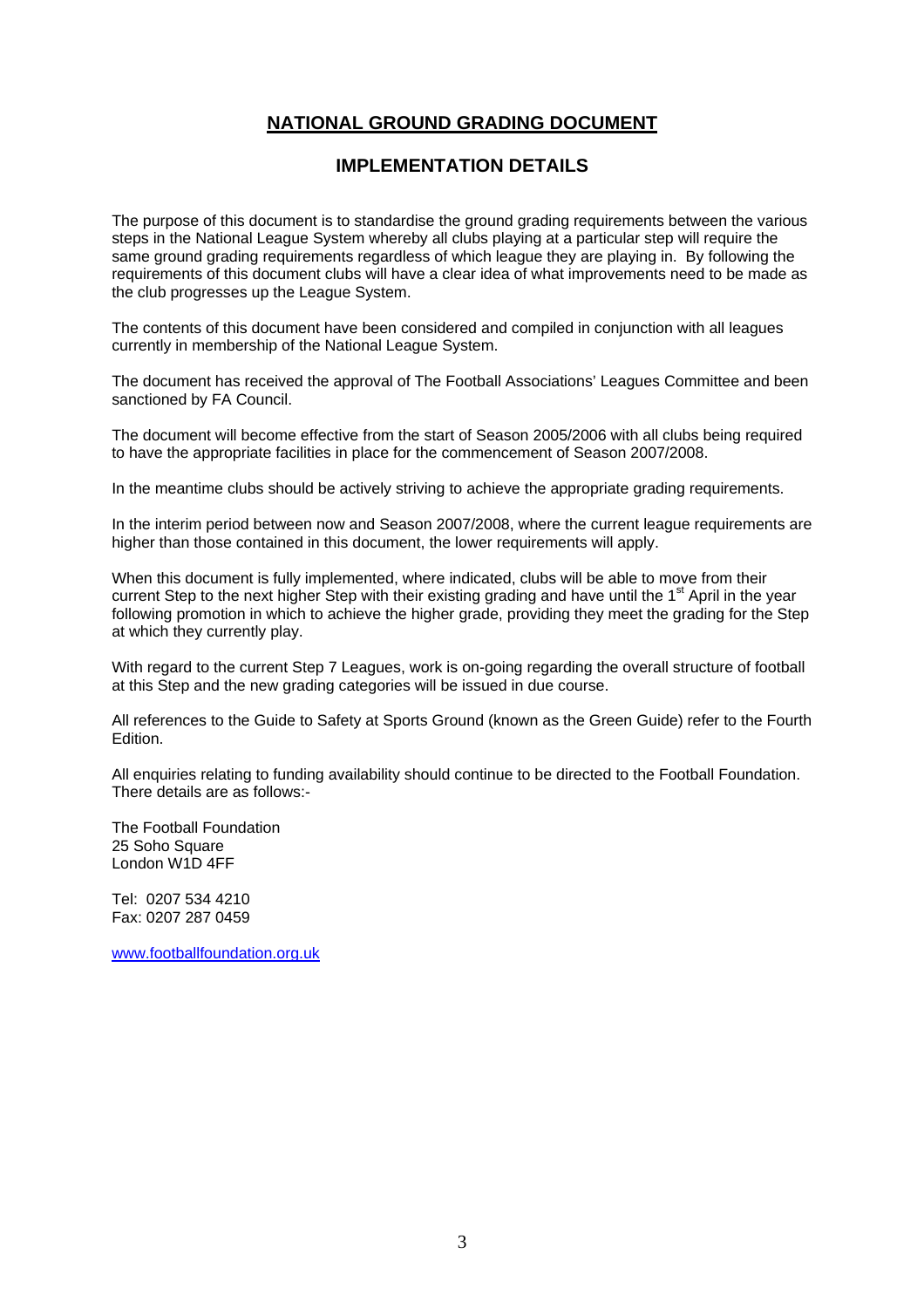# **NATIONAL LEAGUE SYSTEM GROUND GRADING CRITERIA**

# **STEP COMPETITION GRADING CATEGORY**

h

| Step 1 | The Football Conference National Division                                                                                                                                                                                                                                                                                                                                                                                 | Membership $-$ A<br>$Entry - B$      |
|--------|---------------------------------------------------------------------------------------------------------------------------------------------------------------------------------------------------------------------------------------------------------------------------------------------------------------------------------------------------------------------------------------------------------------------------|--------------------------------------|
| Step 2 | The Football Conference North and The<br><b>Football Conference South</b>                                                                                                                                                                                                                                                                                                                                                 | Membership $- B$<br>Entry - C        |
| Step 3 | Isthmian, Northern Premier and Southern<br>Leagues - Premier Divisions                                                                                                                                                                                                                                                                                                                                                    | Membership $- C$<br>$Entry - D$      |
| Step 4 | Isthmian League Division One, Northern<br>Premier League Division One, Southern<br>League Division One East and Division<br>One West                                                                                                                                                                                                                                                                                      | Membership $- D$<br>$Entry - E$      |
| Step 5 | "Top" Division of:-<br><b>Combined Counties League, Eastern</b><br>Counties League, Essex Senior League<br>Hellenic League, Isthmian League (Division<br>Two), Kent League, Midland Football<br>Alliance, Northern Counties East League,<br>Northern League, North West Counties<br>League, Spartan South Midlands League,<br><b>Sussex County League, United Counties</b><br>League, Wessex League and Western<br>League | $Exit - E$<br>Membership $- F$       |
| Step 6 | "Second" Division of:-<br><b>Combined Counties League, Eastern</b><br>Counties League, Hellenic League,<br>Northern Counties East League, Northern<br>League, North West Counties League,<br>Spartan South Midlands League, Sussex<br>County League, United Counties League,<br>Wessex League and Western League                                                                                                          | $Exit - F$<br>Membership $-$ G       |
| Step 7 | Current Step 7 Leagues including the<br>"third" Divisions of the Spartan South<br>Midlands League, Sussex County League<br>and Wessex League                                                                                                                                                                                                                                                                              | $Exit - G$<br>Remainder to be agreed |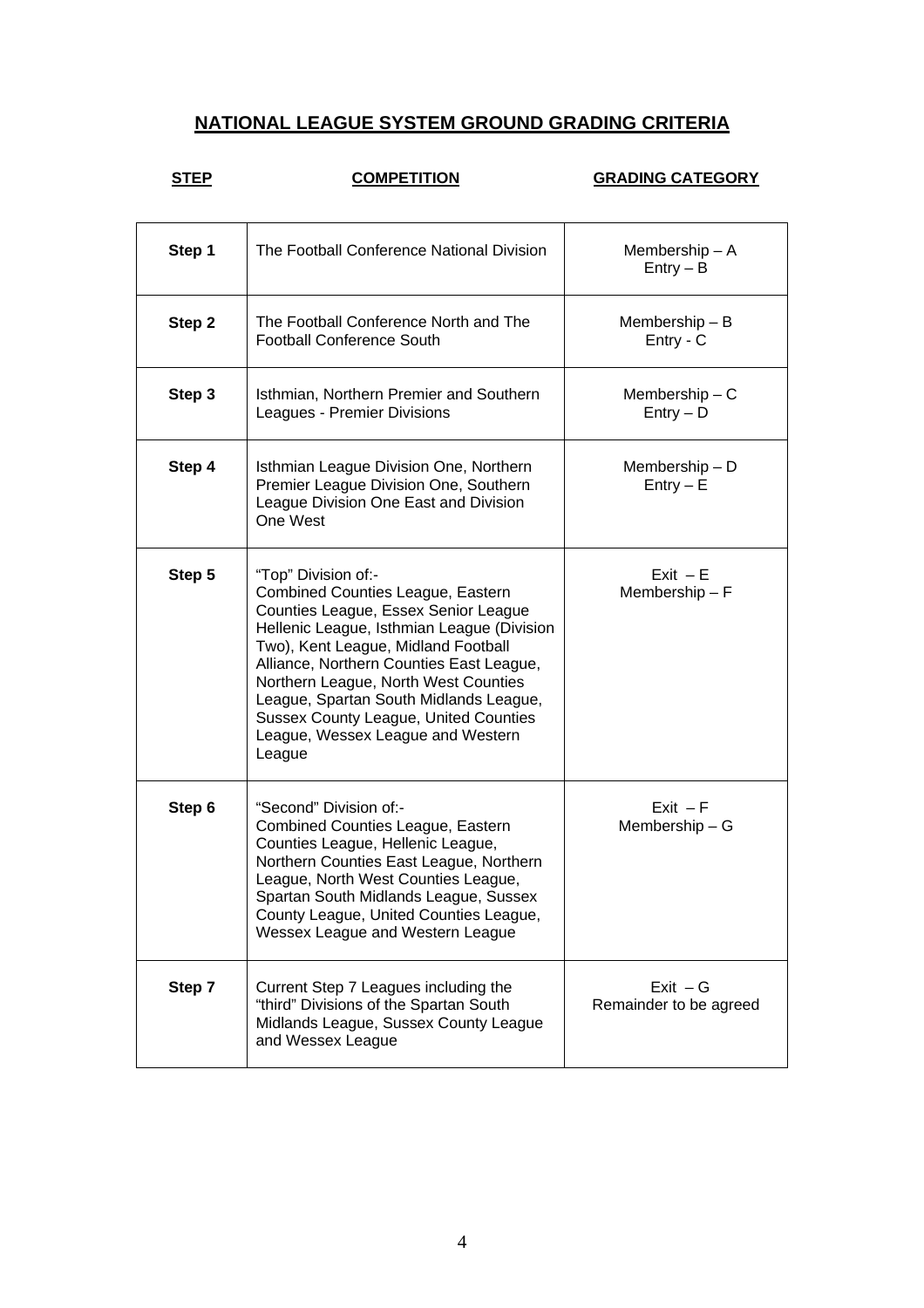#### **NATIONAL GROUND GRADING DOCUMENT**

#### **SUMMARY INFORMATION**

| <b>Grade</b><br>Category                       |                               | В                             | $\mathbf{C}$                        | D                                       | Е                                       | F                                       | G                                     |
|------------------------------------------------|-------------------------------|-------------------------------|-------------------------------------|-----------------------------------------|-----------------------------------------|-----------------------------------------|---------------------------------------|
| Security required                              | F/hold or 10<br>year Lease    | F/hold or 10<br>year Lease    | F/hold or 10<br>year Lease          | F/hold or 10<br>year Lease              | F/hold or 10<br>year Lease              | F/hold or<br>Adequate<br>Security       | F/hold or<br>Adequate<br>Security     |
| Capacity                                       | 4.000                         | 3,000                         | 2.000                               | 1.500                                   | 1.000                                   | Not Specified                           | Not Specified                         |
| Clubhouse                                      | Not Specified                 | Yes                           | Yes                                 | Yes                                     | Yes                                     | Yes                                     | Ideally                               |
| Car Parking                                    | $Yes + Bus$<br>Space          | $Yes + Bus$<br>Space          | $Yes + Bus$<br>Space                | Yes                                     | Yes                                     | Yes                                     | Yes                                   |
| <b>Pitch Perimeter Barrier</b>                 | $Yes - Not to$<br>exceed 1.1m | $Yes - Not to$<br>exceed 1.1m | $Yes - Not to$<br>exceed 1.1m       | $Yes - Not to$<br>exceed 1.1m           | $Yes - Not to$<br>exceed 1.1m           | $Yes - Not to$<br>exceed 1.1m           | $Yes - Not to$<br>exceed 1.1m         |
| <b>Playing Area</b>                            | 100m x 64m<br>(110ydsx70yds)  | 100m x 64m<br>(110ydsx70yds)  | 100m x 64m<br>(110ydsx70yds)        | 100m x 64m<br>(110ydsx70yds)            | 100m x 64m<br>(110ydsx70yds)            | 100m x 64m<br>(110ydsx70yds)            | 100m x 64m<br>(110ydsx70yds)          |
| Technical Area - trainers' boxes               | Yes - 11 Seats                | Yes - 11 Seats                | $Yes - 8 Sets$                      | $Yes - 8 Sets$                          | $Yes - 8 Sets$                          | $Yes - 8 Sets$                          | $Yes - 8 Sets$                        |
| Floodlighting                                  | 250 avg lux                   | 180 avg lux                   | 120 avg lux                         | 120 avg lux                             | 120 avg lux                             | 120 avg lux                             | 120 avg lux                           |
| <b>Public Address System</b>                   | Yes                           | Yes                           | Yes                                 | Yes                                     | Yes                                     | Yes                                     | Not<br>Compulsory                     |
| Entrances - turnstiles (minimum)               | 8 turnstiles                  | 6 turnstiles                  | 4 turnstiles                        | 3 turnstiles                            | 2 turnstiles                            | 1 turnstile or<br>Pay Box               | 1 turnstile or<br>Pay Box             |
| Emergency Lighting (in all spectator areas)    | Yes                           | Yes                           | Yes                                 | Yes                                     | Yes                                     | Yes                                     | Yes                                   |
| Seated Accommodation (inc Directors/Committee) | 500(40)                       | 500 (24)                      | 250 (24)                            | 150 (24)                                | 150 (16)                                | 100(16)                                 | 50                                    |
| Covered Accommodation (inc Seated Areas)       | Not Specified                 | 500                           | 500                                 | 300                                     | 250                                     | 200                                     | 100                                   |
| <b>Press Seating</b>                           | 6                             | 6                             |                                     | 2                                       | $\mathcal{P}$                           | <b>Not</b><br>Compulsory                | <b>Not</b><br>Compulsory              |
| Dressing Rooms - players in sq m               | 18 Sq m                       | 18 Sq m                       | <b>Existing Size</b><br>Min 12 Sq m | <b>Existing Size</b><br>$min 12$ Sq $m$ | <b>Existing Size</b><br>$min 12$ Sq $m$ | <b>Existing Size</b><br>$min 12$ Sq $m$ | <b>Existing Size</b><br>min $12$ Sq m |
| Dressing Rooms - match officials               | 6 Sq m                        | 4 Sq m                        | 4 Sq m                              | 4 Sq m                                  | 4 Sq m                                  | 4 Sq m                                  | 4 Sq m                                |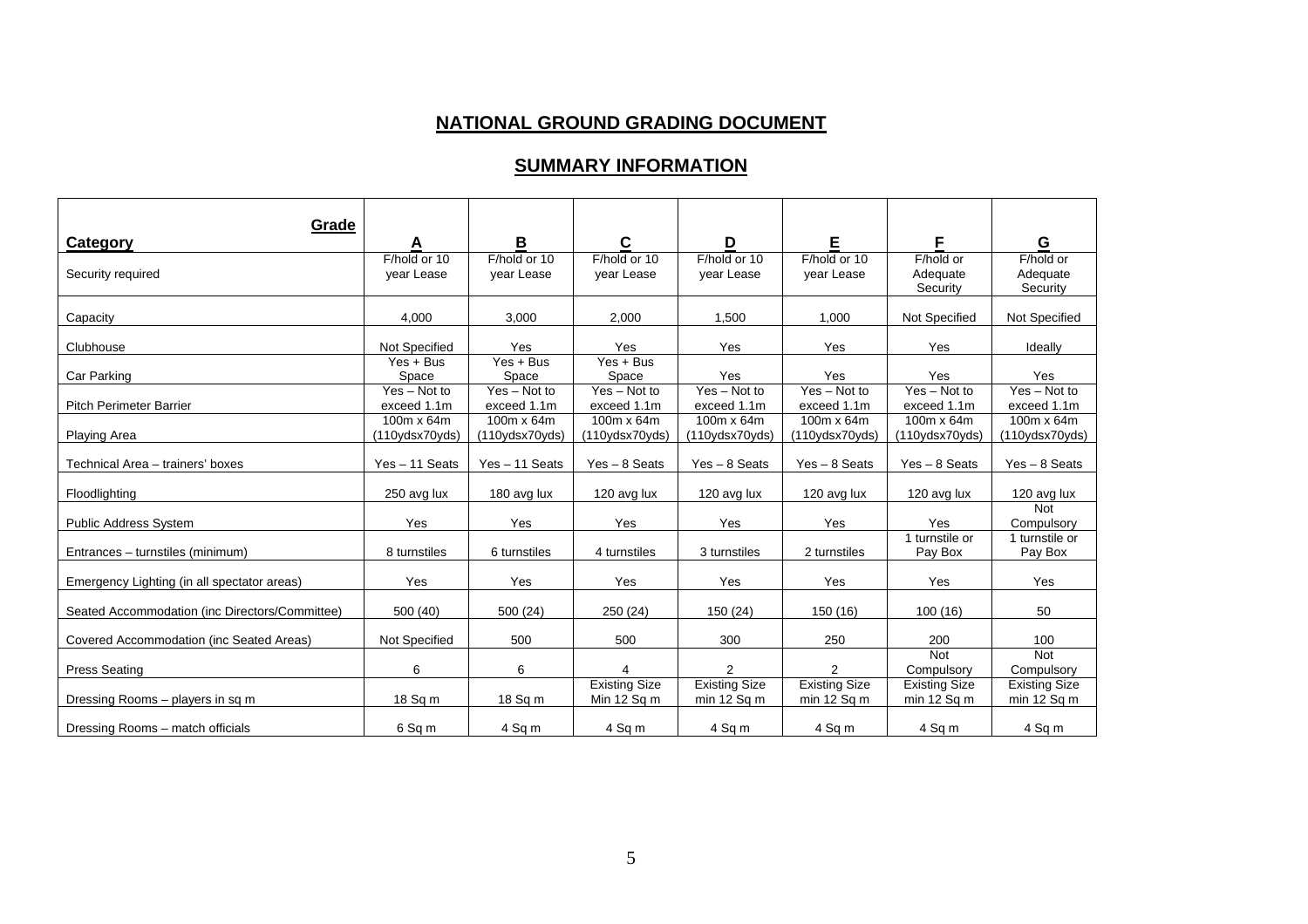# **GRADING CATEGORY – A**

#### **1. GROUND**

The ground must give an overall impression of being a football stadium suitable for the highest level of The National League System.

If in the opinion of the Football Conference Inspection Committee there are any extraneous objects within the boundary of the ground or the ground has an irregular configuration of seating, standing and covered areas that do not confirm to the recognized standard design of a professional football stadium the club will not be considered for membership. Bonded approved project plans for stadium development to the required standard will be taken into account in considering membership application.

Portable buildings, converted mobile cabins or similar structures within the ground will NOT be accepted as a substitute for traditional brick built, concrete buildings or modular buildings, irrespective of any local planning consent given, with the exception of toilet facilities that are specifically provided for in the Football Conference criteria. ONLY the use of HIGH QUALITY buildings will be approved. The ground must in the opinion of the Football Conference Inspection Committee have the potential of being up graded to meet the criteria to obtain a Football League Grading.

#### **1.1 Tenure of Ground**

The club must either:

- (a) Own the freehold of the ground, or
- (b) Have a leasehold interest of which the renewal provisions of the Landlord and Tenant Act 1954 have not been excluded from that lease, or
- (c) Possess an acceptable licence or agreement for the use of the ground for a minimum period of 10 (ten) years unexpired.

In the event of a club having a leasehold interest of less than 10 (ten) years unexpired then the renewal provisions of the Landlord and Tenant Act 1954 must not have been excluded from that lease.

In addition the club must disclose:

- (d) Whether any director or material shareholder of the club or any connected person or company has a financial interest in the ground;
- (e) Whether the club's occupation of the ground is subject to any third party option;
- (f) If any applicable planning consents are subject to restrictions; and
- (g) Whether the ground is charged by way of security.

The club must provide copies of any documents so disclosed and The Football Conference reserves the right to call for further information.

The club is to be responsible for the maintenance of the pitch and for the general maintenance of the ground, including (but not limited to) ground safety.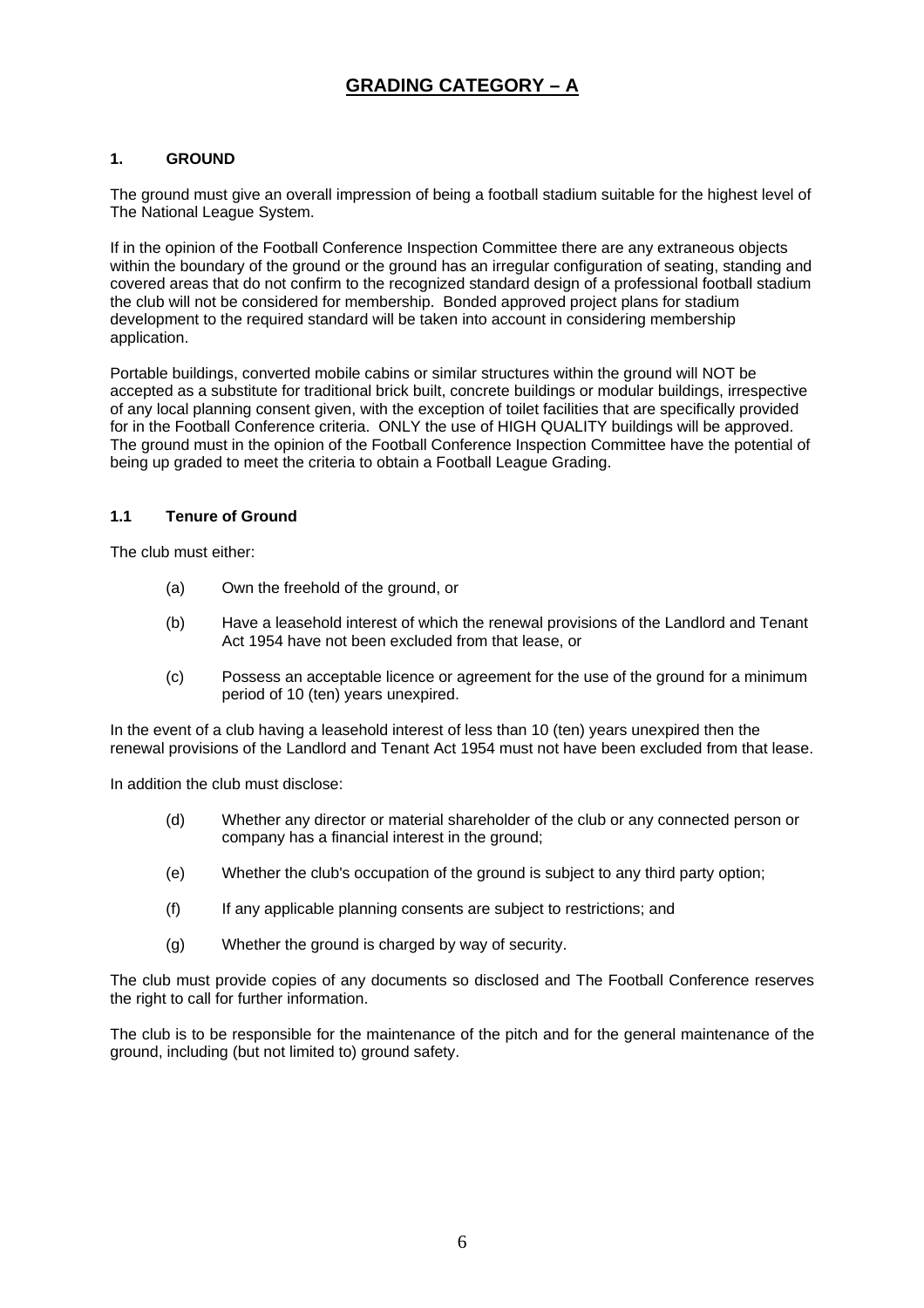#### **1.2 Ground Sharing**

Ground sharing will only be approved at the discretion of the Board. The Board will not generally approve any ground sharing arrangement where the club plays its matches outside the conurbation, as defined by the Board, from which the club takes its name or with which it is otherwise traditionally associated and

- (a) Clubs will not be considered for full membership of the Football Conference if their ground sharing agreement is, in the opinion of the board, arranged especially to gain membership of the Football Conference, this includes any proposal to share with a Football League Club, Rugby Union, Rugby League Club, Athletics Club or any other sports stadium.
- (b) The Board must approve any existing ground share agreement.
- (c) No application for a ground share agreement will be accepted during the first three years of a club being elected into membership of the Football Conference, unless the conditions of paragraph 1.2 (f) apply.
- (d) Any ground share application by a member club, that does not fall within the conditions of paragraph 1.2 (f) must be for a minimum of ten years with no option to amend the terms during the first three years of a ground share approved by the Board.
- (e) No application will be accepted from a club applying for membership of the Football Conference who is in a ground sharing arrangement as a sub-tenant or second user or similar arrangements where the club is not the leaseholder, own the freehold, or license agreement holder or main tenant.
- (f) Short term ground sharing agreements will only be accepted if a club is moving to a new ground or their existing ground is being re-built or refurbished and confirmation is provide to the Board that the work proposed has full planning permission, the construction contracts with a start and finish dates have been awarded subject to ground sharing approval and that funding is in place. For the avoidance of doubt, the term "short term" refers to not more than 12 months.

#### **1.3 Location of Ground**

The location of the ground, in its relation to the conurbation from which the club takes its name or with which it is otherwise traditionally associated, must meet with the approval of the Board.

#### **1.4 New Stadium**

The club must disclose plans and details of any proposed future move to a new stadium. The location of the proposed new stadium must meet with the approval of the Board.

#### **1.5 Club Staff**

The club must have a full-time administration. The club must have a qualified physiotherapist in line with current Football Association Regulations and a groundsman.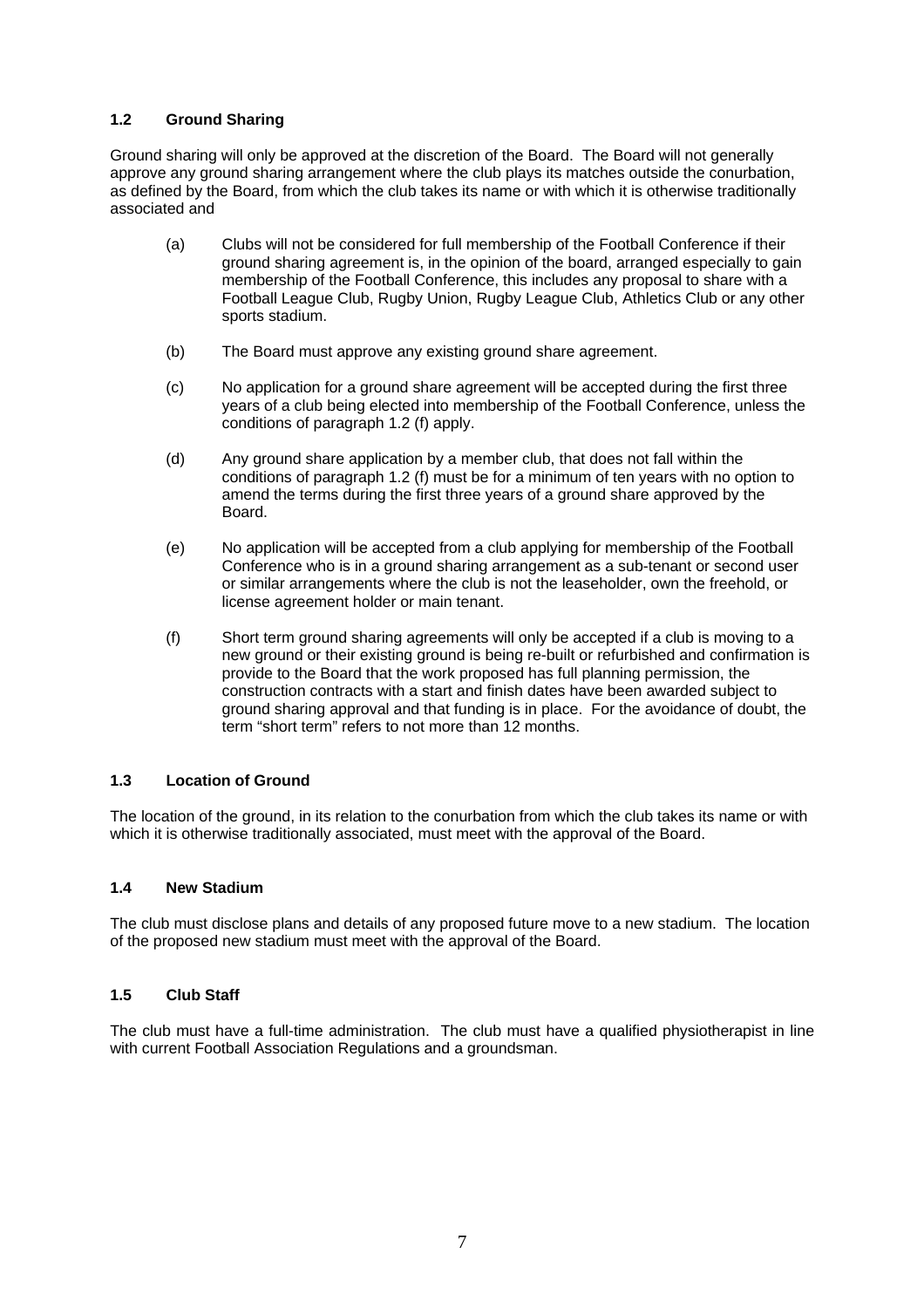#### **1.6 The Football League**

Clubs seeking full membership of the Football Conference must provide full details by 1<sup>st</sup> MARCH in the year of application, of how they will achieve a Football League Graded Stadium at their current home ground within the first year of membership of the Football League and within three yeas of membership of the Football Conference. The plans must include details of achieving the minimum requirements of a 5,000 capacity stadium including 1,000 seats for membership of the Third Division (with the potential to achieve 10,000 in the future).

Unless there are exceptional circumstances, which are acceptable to the Board, the potential of a ground to meet The Football League criteria will be based on the ability of the ground to meet the criteria WITHIN THE EXISTING BOUNDARY WALL that is in place at the time of the Conference inspection.

#### **2 STADIUM FACILITES**

#### **2.1 Stadium Capacity**

The stadium must have a minimum capacity of 4,000 as certified by the local authority, the calculation verified by The Football Licensing Authority in line with the Guide to Safety at Sports Grounds, current edition at the time of inspection, with the potential to achieve a capacity of 5,000 in the future.

Final planning permission together with a business strategy plan with realistic timescales must be available to achieve the 5,000 capacity.

It must be possible for spectators to view the match either seated or standing for the full length of all four sides of the playing areas.

The Football Conference reserves the right to refuse admission to any club who fail to satisfy the Board that they can comply with these conditions.

All Football Conference fixtures come under the Football Spectators Act 1989 (Football banning order legislation), and the definition of a designated match under the Football (Offences) Act 1991

#### **2.2 External Boundary Wall**

The ground must be enclosed with an external boundary wall of sound construction, secure on all sides of the ground and sufficient to deter would be climbers. The boundary must be of sound construction of pre cast concrete, brick, breeze block or metal cladding with steel or concrete posts and be of a minimum height of 1.83 metres as measured from outside the ground.

Whilst lapped timber, latch panel wood fences and wire mess fences with wooden posts may be acceptable, hedges, shrubs and/or trees will not be accepted.

#### **2.3 Terracing**

All terracing must be in good sound condition and must conform with the requirements of the Guide to Safety at Sports Grounds (Fourth Edition).

The Local Authority, in accordance with the procedures laid down in the Guide to Safety at Sports Grounds (currently the Fourth Edition), must independently assess terrace capacities. Any level surfaces within the ground must be hard standing and spectator-standing areas behind the goals must be terraced.

Grass banking, areas of grass or other forms of soft spectator standing areas (e.g. ash, pebbles, gravel etc) will not be accepted anywhere in the ground.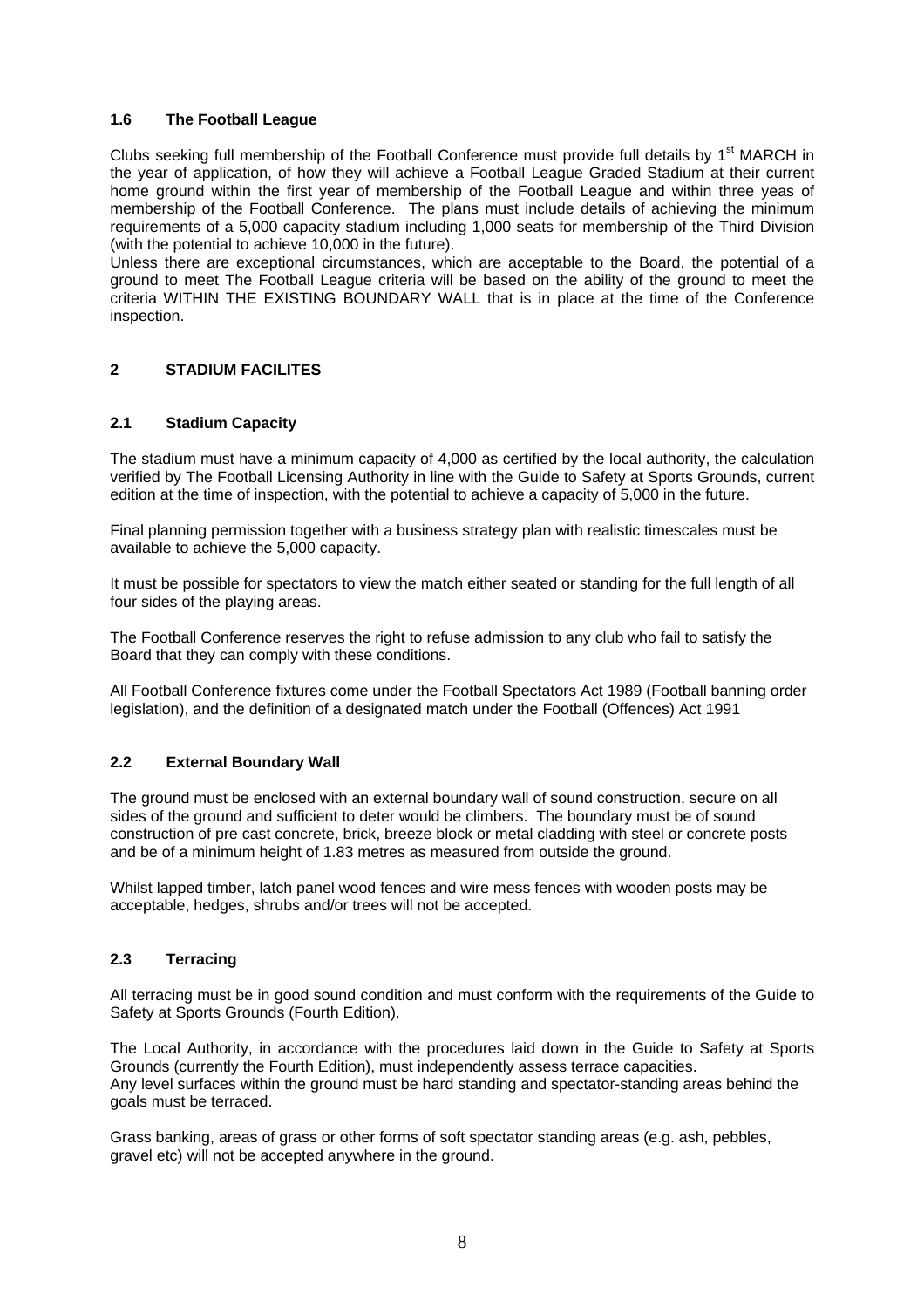On all four sides of the ground immediately behind the pitch perimeter barrier, a gangway of hard standing must be in place to a minimum of 1.1 metres wide (1.2 metres for all new stadiums). This area must not be used as a standing area for spectators during a match and should be clearly marked as a sterile area with appropriate yellow lines. All gangways and landings must conform with the Guide to Safety at Sports Grounds (Fourth Edition).

#### **2.4 Parking Facilities**

Parking facilities must be provided for directors, with a minimum number of 4 places for visiting directors.

There must be safe parking arrangements for the visiting team's coach.

Parking facilities must also be provided for the match officials.

#### **2.5 Ground Control Room**

The club must provide a stadium control room before the start of the club's first season in The Football League, in accordance with the requirements of the local safety committee. This should be included in the planning details submitted to the League.

#### **2.6 Closed Circuit Television Surveillance System**

The club will be expected to install a CCTV surveillance system before the start of the club's first season in The Football League, in accordance with the requirements of the local safety committee. This should be included in the planning details submitted to the League, outlined at Section B 1.

#### **2.7 Emergency Access**

Access for emergency services must be provided.

#### **3 PLAYING FACILITIES**

#### **3.1 Playing Area**

Minimum size to be 110 x 70 yards (100 x 64 metres).

Goalposts and goal net supports to be of professional manufacture and to meet the requirements of the Laws of the Game.

*The Football Association are looking to ban the use of metal cup hooks in line with its Goalpost Safety initiative. This may form part of the ground grading criteria in subsequent seasons. Clubs should bear this in mind when reviewing their facilities in line with this document. Goals manufactured to current British Standards do not permit the use of metal cup hooks.* 

The shortest distance between touchline and pitch perimeter barrier to be *ideally* 2.75 metres, but no less than 2.25 metres.

The shortest distance between goal-line and pitch perimeter barrier to be *ideally* 2.75 metres, but no less than 2.25 metres.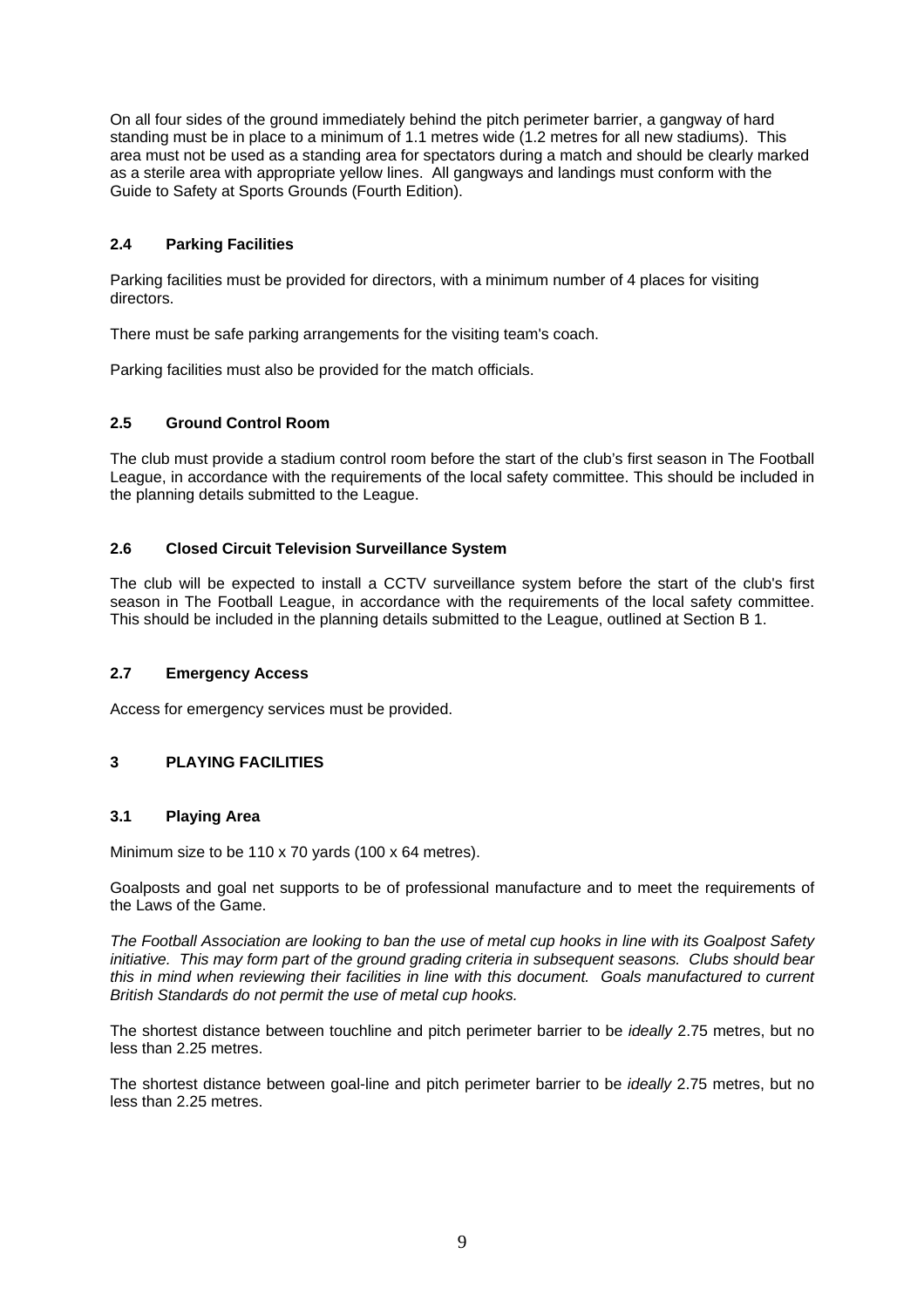#### **3.2 Pitch Perimeter Barrier**

There must be a permanent fixed barrier of sound construction (concrete or steel) and free from all sharp edges, surrounding the playing area on all 4 (four) sides. Ideally the height should not exceed 1.1 metres.

The barrier, if other than solid wall type of construction, must be infilled. Advertising boards may be acceptable as a means of infill.

There should ideally be 2.75, but no less than 2.25 metres between the touchline, goal line and the pitch perimeter barrier.

#### **3.3 Technical Area**

Seating provided in the Technical Area must be separated and clearly marked HOME and AWAY. They should be an equal distance either side of the halfway line, a minimum of 3 metres apart. Each of the seating areas must be able to accommodate a minimum of 11 adults.

The Technical Area, as defined in Law 3 of the Laws of the Game must be clearly marked.

#### **3.4 Playing Area Surface**

The playing surface shall be grass and must be of a high standard, as defined by The Football Conference. It must be flat and free from surface depressions and excessive undulations.

The maximum slopes allowable shall not exceed an even gradient of vertical to horizontal 1:41 in any direction.

Artificial playing surfaces are not currently permitted in competitions under the control of The Football Association.

Set out below is the view of the International FA Board and FIFA with regard to artificial surfaces:

*"The Board recognised the advances in artificial surface technology and the major benefits of using artificial surfaces in areas of climatic problems. It also recognised that artificial surfaces allowed multiple and extended use of facilities in urban environments. The Board mandated FIFA to create clear procedures for the use of artificial surfaces, to unify the quality system and apply it worldwide, taking into consideration the best resources and knowledge available."* 

The matter is therefore under review.

#### **3.5 Secure Walkway**

There must be safe unimpeded passage for players and officials between their dressing rooms and the pitch.

The use of protection designed products such as retractable tunnels or permanent structures to separate players and spectators are acceptable.

#### **3.6 Floodlighting**

The average lux value must be at least 250, obtained from 88 readings taken on a grid system provided by The Football Conference. The minimum lux reading at any one of the 88 readings taken must not be less than 100 lux.

The readings must be carried out by an "approved" contractor.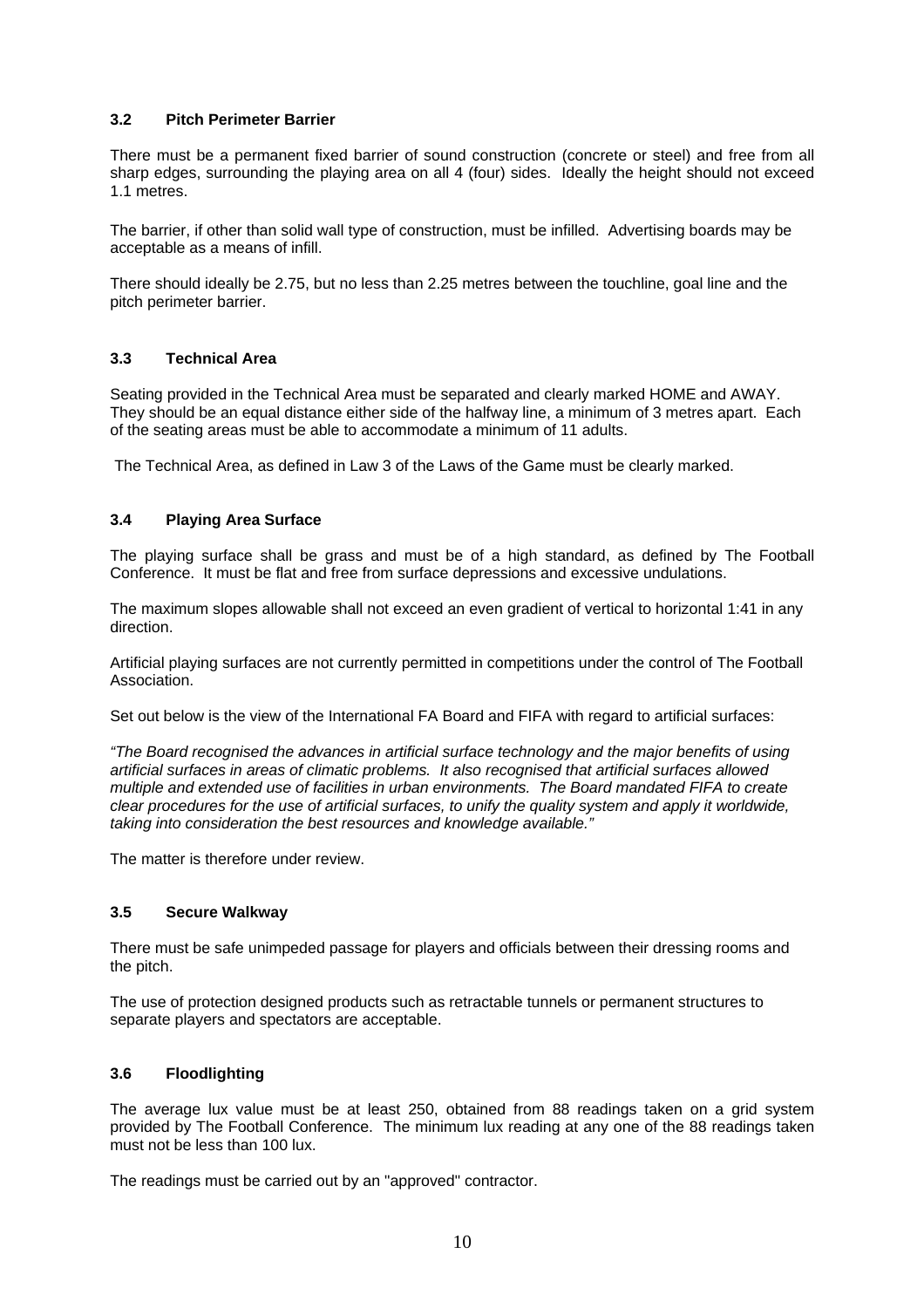At the first inspection a floodlighting chart must be presented indicating the existing average LUX value. The readings must have been taken within the preceding THREE MONTHS.

(Further information:-

The Football League minimum average lux value for League Two Third Division is 350. A new club entering League Two must comply with the minimum floodlighting requirements by 31<sup>st</sup> May in the second season from the date of its admission).

An "approved" contractor is one which is in possession of the NICEIC (National Inspection Council for Electrical Installation Contracting) Approved Contractors' award or ISO 9000/BS 5750 (International Standards Organisation/British Standard) or is a member of the Electrical Contractors' Association.

The contractor must, when detailing the lux values, gives confirmation in writing of the date when the illumination test equipment used was last calibrated.

#### **3.7 Public Address System**

There must be a public address system installed, with adequate speaker output to relay information to all spectator areas, as required by the local safety committee.

#### **3.8 Emergency Lighting**

There must be an emergency lighting system for all spectator areas and concourses, as required by the local safety committee.

#### **4 SPECTATOR ACCOMMODATION**

#### **4.1 Seating**

The minimum number of seats under cover to be 500 all the seats to be located within the main stand. The main stand must provide adequate viewing for spectators as defined in the Guide to Safety at Sports Grounds (Fourth Edition) and meet the "C" value sight line calculations. A minimum of five risers is required to the dimensions recommended in the Guide to Safety at Sports Grounds (Fourth Edition). The first line of seating must be above pitch level.

The type of seats must be individual seats with tip up bottoms and include backrests. Alternatively, other than the Directors Box, the seats can be of the plastic moulded type complete with back rests or other types of seats provided they have back rests. If clubs cannot presently achieve the seating criteria, details must be included in the final planning permission as outlined at Section B1.

#### **4.2 Directors Box**

The Directors Box to enjoy a prime position in the main stand. There should be individual seats and Home and Away areas should be clearly marked.

> Home - minimum number of seats 24 Away - minimum number of seats 16

#### **4.3 Segregation Measures**

The club must have the ability to segregate home and visiting supporters to the satisfaction of the local police and the local safety committee. Any segregated area must have exclusive entrances/exits/toilet and catering facilities.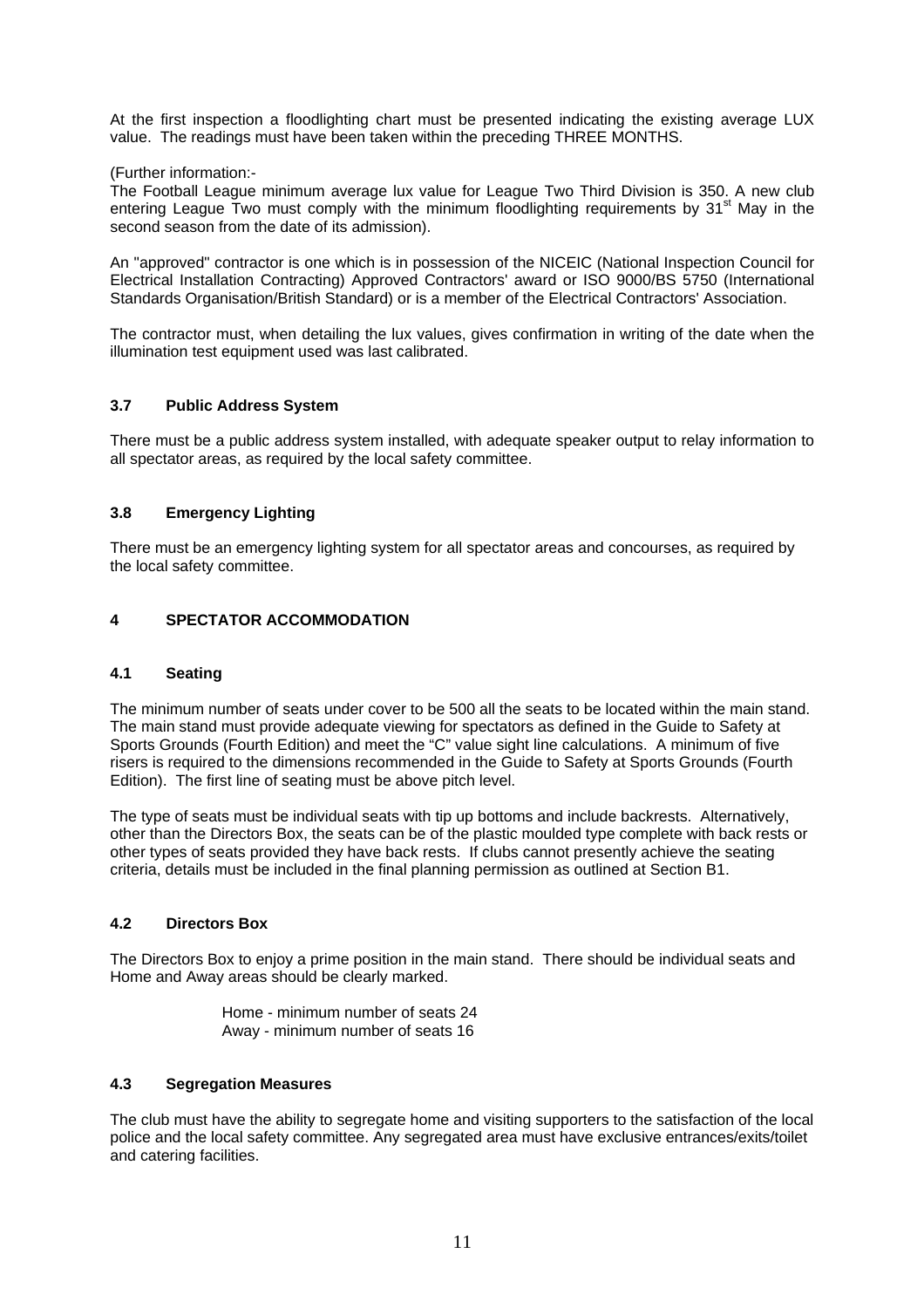#### **4.4 Press Facilities**

The minimum number of seats and writing stations to be 12. There must be a minimum of 4 exclusive telephone lines.

#### **4.5 Toilet Facilities (spectators)**

There must be adequate toilet facilities for both men and women in each area of the ground commensurate with the capacity of that area, as required by the local safety committee, in accordance with the Guide to Safety at Sports Grounds (Fourth Edition).

There must be at least one hand washbasin in each toilet.

Should the Inspection Committee require new and/or additional toilet facilities to be necessary in the ground these can be of the semi-permanent type these facilities must be connected directly to main water and drainage supplies. Only the use of high quality buildings will be approved. All new and/or additional facilities will require the approval of the Inspection Committee following installation.

Clubs are recommended to refer to the guidelines in respect of new toilet installations as set out in the Football Stadia Advisory Design publication.

#### **4.6 Refreshment Facilities**

#### **4.6.1 Directors/Committee/Guests**

There must be a Directors Room located within the Main Stand or adjacent to it. If, not an integral part of the Main Stand the Directors Room must be built of traditional brick, concrete or similar construction. Portable buildings, converted mobile cabins or temporary buildings will NOT be allowed. The Directors Room must be capable of accommodating a minimum of 25 people for the use of home and visiting Directors, VIP's, guests, Sponsors and club staff only.

#### **4.6.2 Ground Refreshment Facilities**

Refreshment facilities must be available for spectators in each separate area of the ground. There must be a refreshment room or access to a lounge area available for players. There must be a guest room for entertaining visitors and guests of the club.

#### **4.7 Entrances**

Turnstiles must be of the automatic revolving type fitted with counting facilities. Each segregated area of the ground must have a minimum of one turnstile available for each 500 of that area's capacity. There must be a minimum of eight turnstiles. On admission to The Football League clubs must provide a computerized turnstile monitoring system. This should be included in the final planning application outlined at Section B1.

The system should be installed before the start of the club's first season in The Football League.

#### **4.8 Exits**

The local certifying authority must approve the location and number of ground exits.

All exits must be clearly signed with "running man" signs.

#### **4.9 Disabled Facilities**

Clubs must provide facilities for the accommodation of disabled supporters to meet the legal requirements imposed by the Disabled Discrimination Act 1995.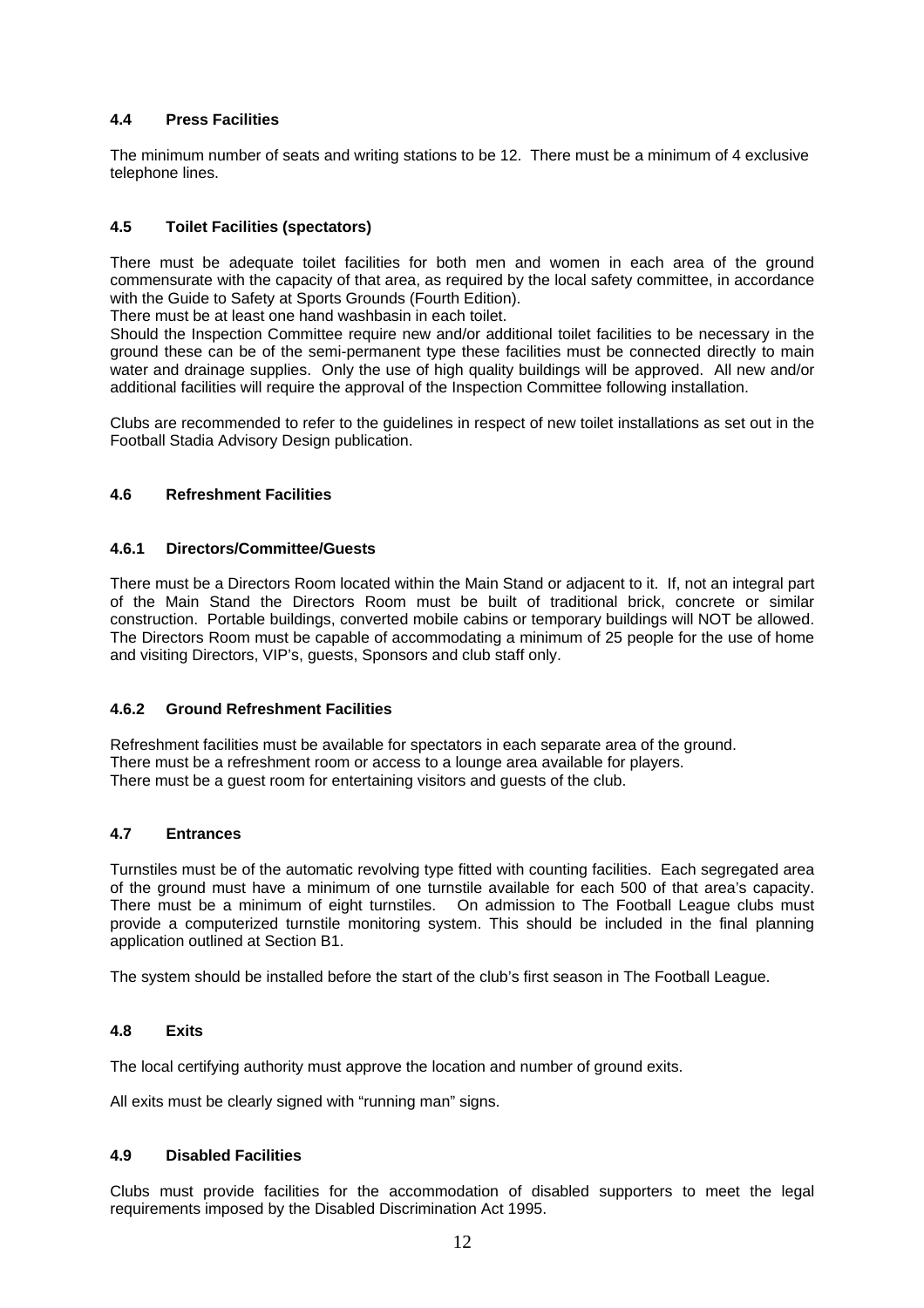Reference should be made to the Publications/Data Sheets issued by both The Football Association and the Football Foundation.

#### **5 DRESSING ROOM FACILITIES**

#### **5.1 Players**

 Separate dressing rooms must be provided for the teams. The minimum size for each changing area is 18 sq. metres and each dressing room must have either:-

a) a shower area comprising at least 4 shower units

Each room must also be equipped with at least one urinal, one WC and one washbasin. There must be a massage table in each room.

#### **5.2 Match Officials**

The dressing room for match officials must have a changing area of at least 6 sq. metres and must contain at least one shower, one WC and one washbasin.

Provision must be made for separate dressing rooms for both male and female match officials

### **All dressing room areas must be maintained to a high level of cleanliness and be secure on match days.**

#### **6 MEDICAL**

#### **6.1 Medical Treatment Room**

There must be a suitably equipped medical treatment room in the vicinity of the players' dressing rooms.

#### **6.2 First Aid Facilities**

There must be a designated First Aid Room fitted out with services in accordance with the requirements of the local safety committee, in accordance with the Guide to Safety at Sports Grounds Fourth Edition.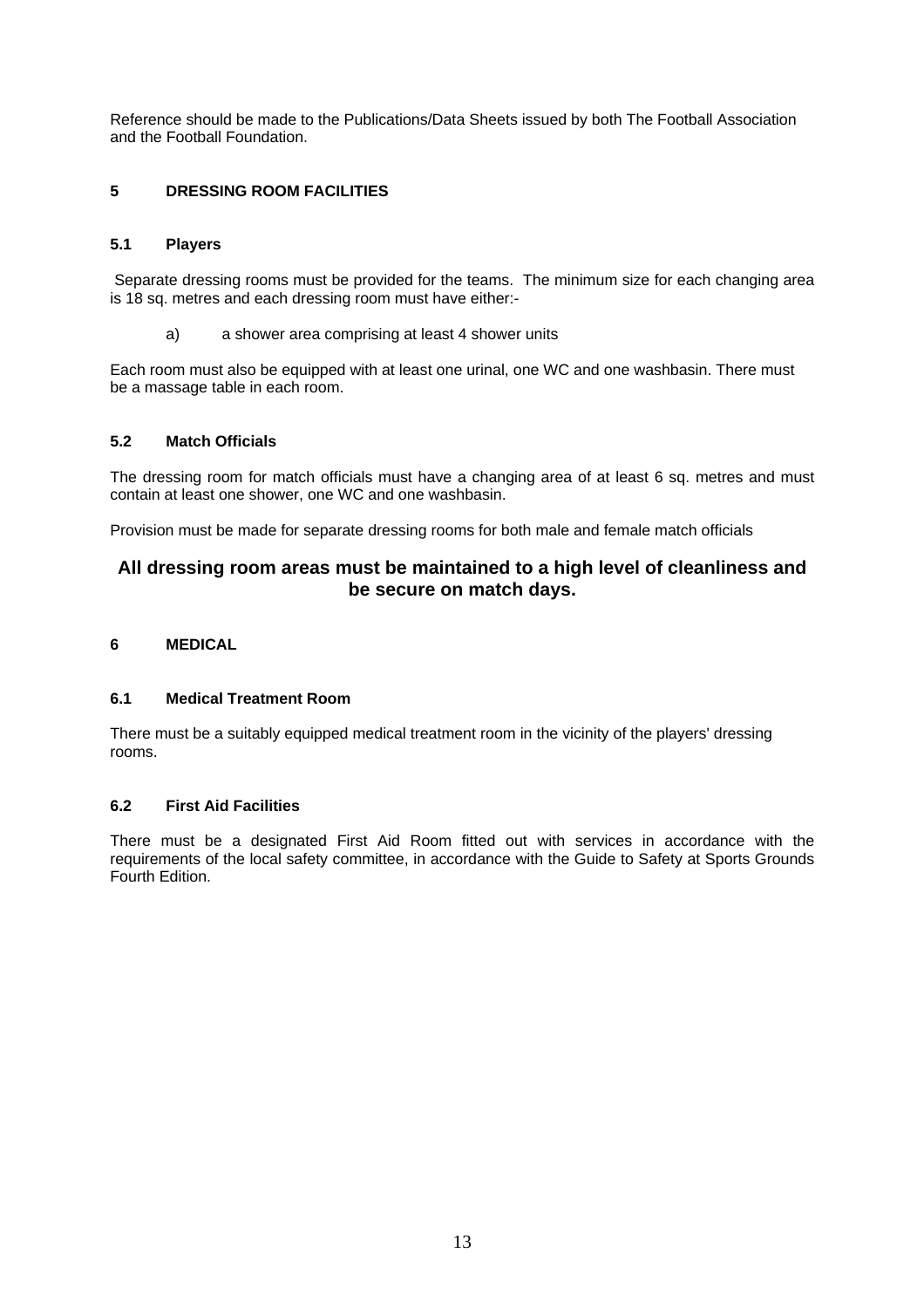# **GRADING CATEGORY – B**

#### **1. GROUND**

The ground must give an overall appearance and impression of being a football ground suitable for the highest levels of the National League System.

It must be possible for spectators to view the match, either standing or seated, for the full length of all 4 sides of the playing area. However, at the discretion of the Board of Directors or Management Committee of the league concerned, any other configuration for spectators to view the match may be considered. Any approved configuration must meet the minimum capacity requirements.

The name of the club must reflect the area in which it operates. The location of the ground, in so far as its relation to the conurbation whose name the club bears, or is traditionally associated with, must meet with the approval of the Board of Directors or Management Committee of the league to which the club seeks membership.

The club must disclose plans and details of any proposed future move to a new stadium. The location of the proposed new stadium must meet with the approval of the Board of Directors or Management Committee of the league to which the club seeks membership.

The proposed merger of two clubs in contention for possible admission into any league within the National League System will be dealt with on its merits.

#### **1.1 Security of Tenure**

The club must either:

- (a) Own the freehold of the ground, or
- (b) Have a leasehold interest of which the renewal provisions of the Landlord and Tenant Act 1954 have not been excluded from that lease, or
- (c) Possess an acceptable licence or agreement for the use of the ground for a minimum period of 10 (ten) years unexpired.

In the event of a club having a leasehold interest of less than 10 (ten) years unexpired then the renewal provisions of the Landlord and Tenant Act 1954 must not have been excluded from that lease.

In addition the club must disclose:-

- (d) Whether any director or material shareholder of the club or any connected person or company has a financial interest in the ground;
- (e) Whether the club's occupation of the ground is subject to any third party option;
- (f) If any applicable planning consents are subject to restrictions; and
- (g) Whether the ground is charged by way of security.

The club must provide copies of any documents so disclosed and The Football Conference reserves the right to call for further information.

The club is to be responsible for the maintenance of the pitch and for the general maintenance of the ground, including (but not limited to) ground safety.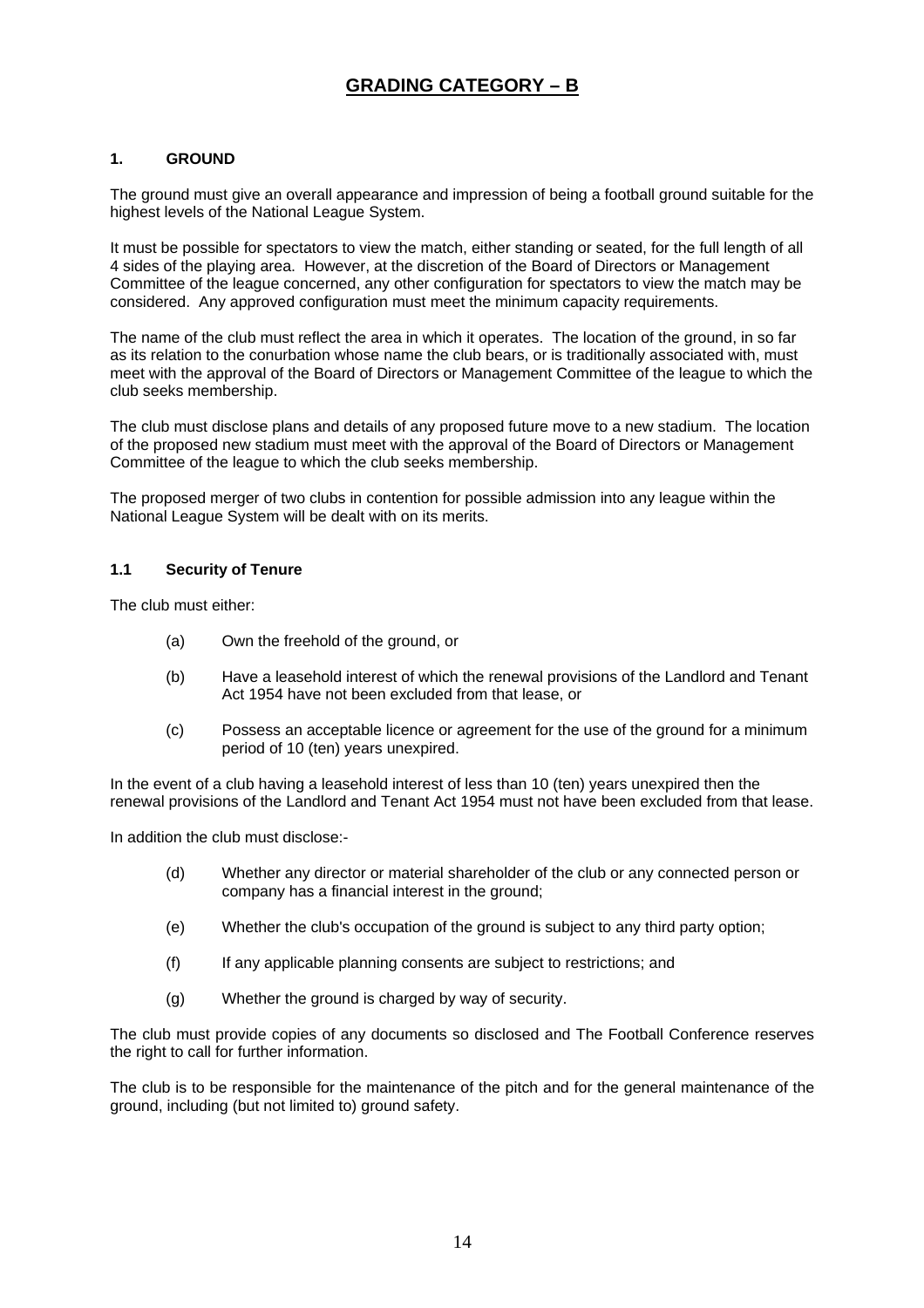#### **1.2 Ground Share**

Ground sharing is permitted, but not in order to gain promotion or to retain Membership at a particular Step. A ground sharing agreement must have been in place for at least one full season prior to promotion.

Where there is a ground share between two football clubs, priority of fixtures will be given to the club playing at the higher level within the National League System unless otherwise approved by the respective leagues.

Where a ground share is in place with another sport i.e. Athletics, Cricket, Rugby Union, Rugby League etc, the club must have full use of all facilities on match days.

#### **1.3 Capacity**

The Stadium must have a minimum operational capacity of 3,000 calculated in accordance with the guidance given in the Guide to Safety at Sports Grounds (Fourth Edition) and where practical certified by a competent authority. There must also be potential to increase the capacity to 4,000 in the future.

It must be possible for spectators to view the match either seated or standing for the full length of all 4 sides of the playing area, unless a different configuration has been agreed (see paragraph 1).

#### **1.4 Boundary of Ground**

The ground must be enclosed by a permanent boundary, which will prevent individuals from viewing the game from outside the ground. The boundary should be of sound construction of pre cast concrete, brick, breeze block or metal cladding with steel or concrete posts and be of a minimum height of 1.83 metres as measured from outside the ground.

Whilst lapped timber, latch panel wood fences and wire mesh fences with wooden posts might be acceptable, hedges, shrubs and/or trees will not be accepted.

In certain circumstances one side of the ground, which adjoins private land/property, may be exempt from the need for a permanent boundary.

#### **1.5 Clubhouse**

There must be a clubhouse facility either on or adjacent to the ground, which should be open on match days to provide refreshments to spectators.

A telephone (not mobile) must be available in the clubhouse.

#### **1.6 Car Parking**

There should be adequate car parking facilities at or adjacent to the ground, or a Park & Ride scheme in operation. In addition, there must be safe parking arrangements for a visiting team bus and parking facilities for match officials.

#### **1.7 Pitch Perimeter Barrier**

There must be a permanent fixed barrier of sound construction (concrete and steel) and free from all sharp edges surrounding the pitch on all 4 sides. Ideally the height should not exceed 1.1 metres.

The barrier, if other than solid wall type of construction, must be infilled. Advertising boards may be acceptable as a means of infill.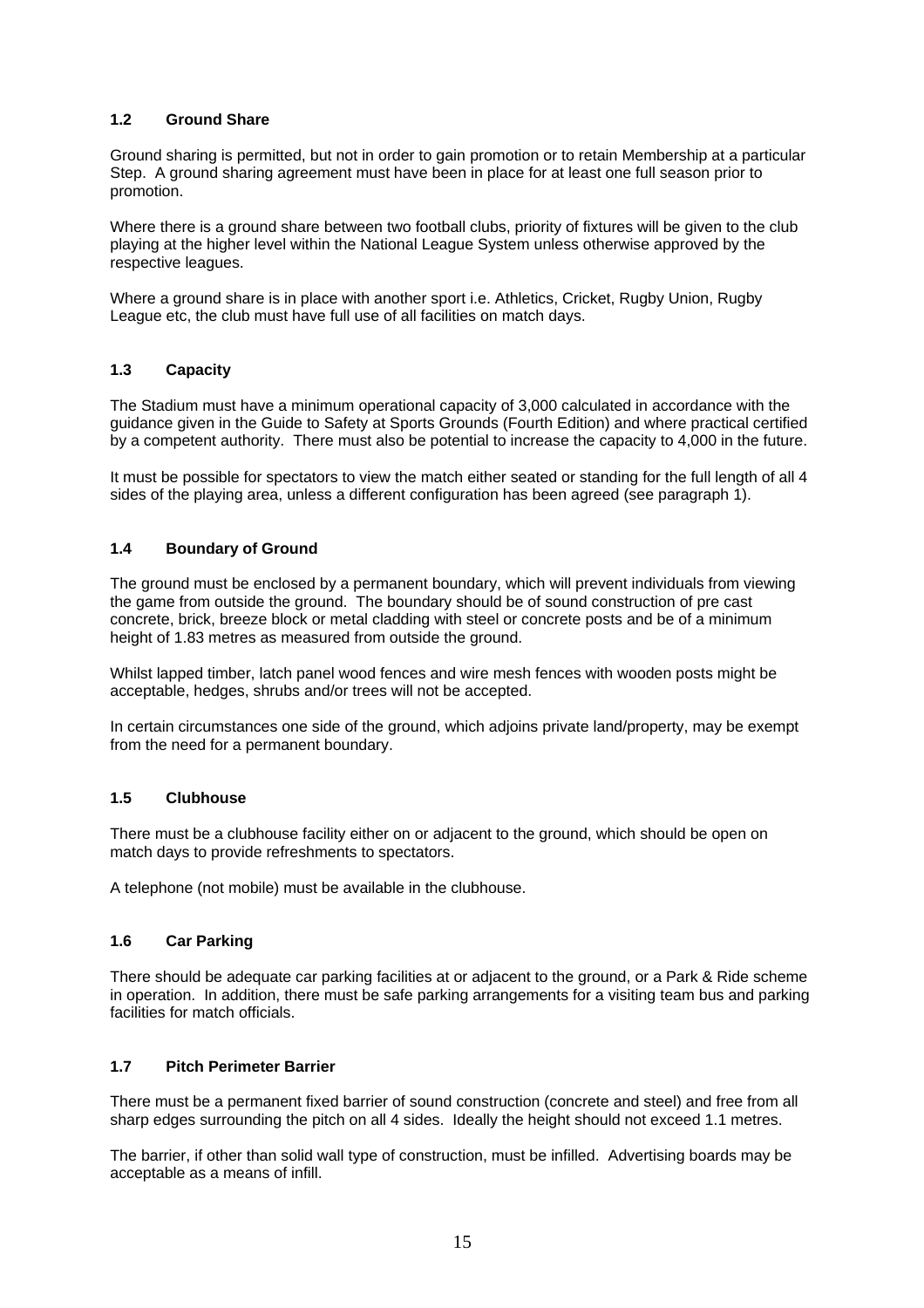There must be a minimum of 1.83 metres, ideally 2 metres between the touchline, goal line and the pitch perimeter barrier. (National Grade A (The Football Conference national competition) requires ideally 2.75 metres, but no less than 2.25 metres.)

#### **1.8 Pitch Standards**

The playing surface will be grass, unless authorised by the respective Board of Directors or Management Committee, and must be of a high standard. It must be level and free from surface depressions and excessive undulations.

The maximum slope allowable shall not exceed an even gradient of vertical to horizontal 1 : 41 in any direction.

The playing surface must be maintained to the highest possible standards.

Artificial playing surfaces are not currently permitted in competitions under the control of The Football Association.

Set out below is the view of the International FA Board and FIFA with regard to artificial surfaces:

*"The Board recognised the advances in artificial surface technology and the major benefits of using artificial surfaces in areas of climatic problems. It also recognised that artificial surfaces allowed multiple and extended use of facilities in urban environments. The Board mandated FIFA to create clear procedures for the use of artificial surfaces, to unify the quality system and apply it worldwide, taking into consideration the best resources and knowledge available."* 

The matter is therefore under review.

#### **1.9 Playing Area**

The playing area to be a minimum of 100 metres x 64 metres (110 yards x 70 yards) and should conform to the requirements of the Laws of the Game.

Goalposts and goal net supports should be of professional manufacture and conform to the current safety requirements and to the requirements of the Laws of the Game.

*The Football Association are looking to ban the use of metal cup hooks in line with its Goalpost Safety initiative. This may form part of the ground grading criteria in subsequent seasons. Clubs should bear this in mind when reviewing their facilities in line with this document. Goals manufactured to current British Standards do not permit the use of metal cup hooks.* 

Reference should be made to the Goalpost Safety information published by The Football Association.

#### **1.10 Technical Area**

Seating provided in the Technical Area must be separated and clearly marked HOME and AWAY. They should be an equal distance either side of the halfway line, a minimum of 3 metres apart. Each of the seating areas must be able to accommodate a minimum of 11 adults.

The Technical Area, as defined in Law 3 of the Laws of the Game must be clearly marked.

#### **1.11 Secure Walkway**

Clubs are to provide for safe passage for players and match officials between the dressing rooms and the field of play, which should be adequately stewarded. The passage onto and off the pitch must be suitably enclosed when players and match officials are entering or leaving the field of play. The use of protection designed products such as retractable tunnels or permanent structures to separate players and spectators are acceptable.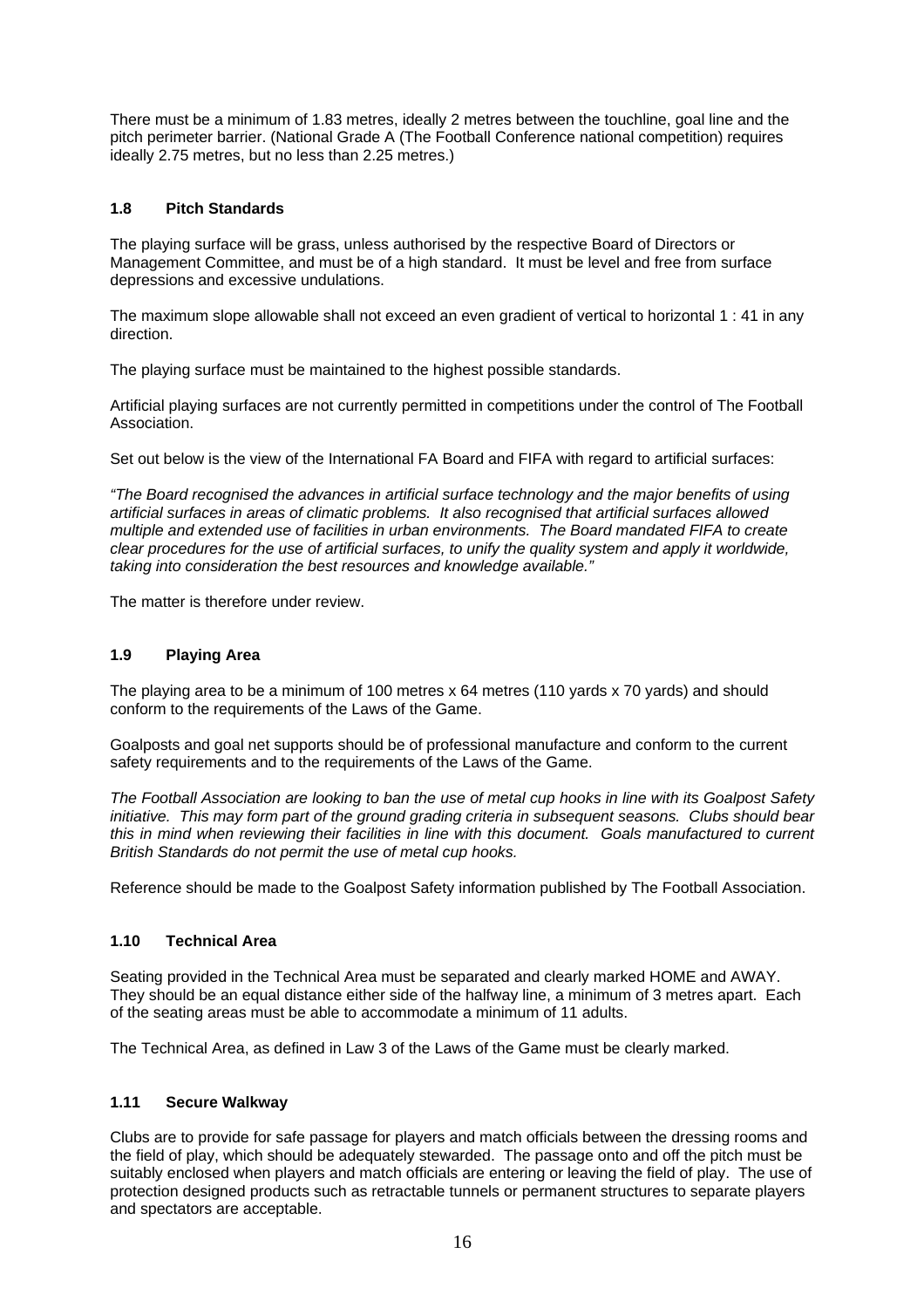#### **1.12 Floodlighting**

Floodlights must be provided to an average lux reading of 180. No single reading can be less than one quarter of the highest reading so as to ensure an even spread of light.

Reading shall be on a grid of 88 markings evenly spaced with the outside readings falling on the pitch boundary line. The average of all the readings is taken to be the average illumination level in lux of the floodlighting installation.

The lux values must be tested every two years in accordance with current guidelines by an approved independent contractor.

An "approved" contractor is one which is in possession of the NICEIC (National Inspection Council for Electrical Installation Contracting) Approved Contractors' award or ISO 9000/BS 5750 (International Standards Organisation/British Standard) or is a member of the Electrical Contractors' Association.

The contractor must, when detailing the lux values, gives confirmation in writing of the date when the illumination test equipment used was last calibrated.

#### **1.13 Public Address System**

A public address system must be provided with adequate output to convey information through loudspeakers in all spectator areas.

#### **1.14 Entrances**

There should be at least 6 fully operational turnstiles, which must be of the revolving type, which should be placed in such positions around the ground to meet segregation requirements when needed.

#### **1.15 Exits**

The location and number of ground exits must be approved by a relevant authority and comply with the requirements of the Guide to Safety at Sports Grounds.

All exits must be clearly signed with "running man" signs.

#### **1.16 Emergency Lighting**

There must be a working emergency lighting system in all spectator areas if required by a relevant authority.

#### **1.17 Adjoining Pitches**

Where deemed that they are likely to interfere with the playing of a match, ball games will not be played on adjoining pitches whilst league or cup matches are in progress. An adjoining pitch is deemed to be where there is no barrier between pitches.

#### **1.18 Emergency Access**

Access for emergency services must be provided.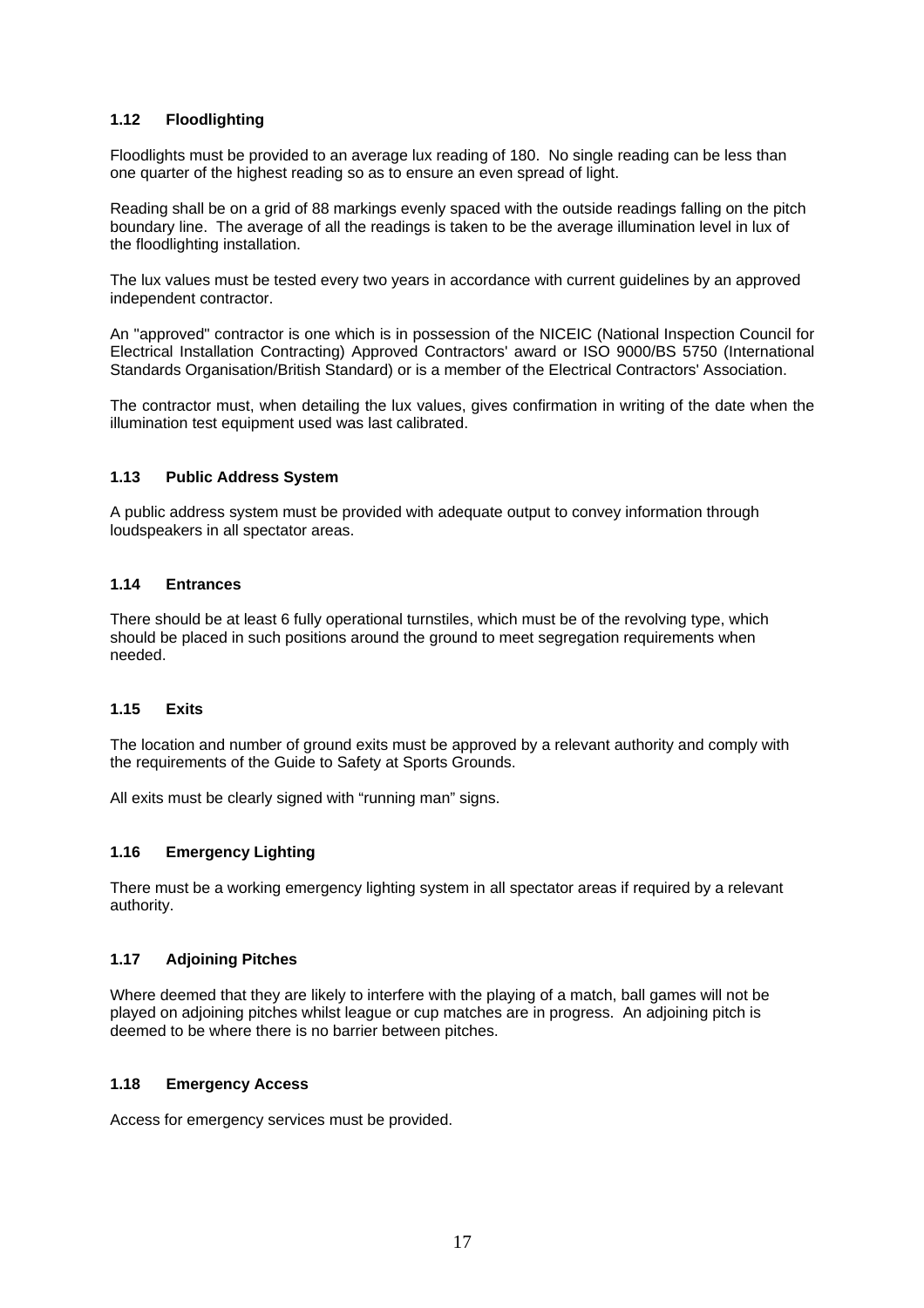#### **2. SPECTATOR FACILITIES**

#### **2.1 Spectator Accommodation**

Covered accommodation, which must be on at least 2 sides of the ground, must be of sound construction of timber/steel/brick/concrete or any combination of these materials. Open timber stepped stands are not permissible.

The minimum covered accommodation must be 500 seated. These 500 seats, in not more than 2 stands, may be inclusive of Directors/Committee and press seating. Whilst individual seats are preferred, existing marked bench seating may be permitted.

There must be a minimum of 24 seats provided for Directors/Committee and guests with a minimum of 12 seats provided for the visiting club. These seats must be clearly marked "Home" and "Away Directors".

Standing spectators are not allowed in a seated spectator stand where they can obstruct views.

Hard standing to a minimum width of 1 metre must be provided on 4 sides of the ground, unless a different configuration has been agreed (see paragraph 1).

Clubs must be able to demonstrate that visiting supporters can be segregated when necessary.

Development must be on more than one side of the ground.

#### **2.2 Press Seating**

A minimum of 6 seats must be provided with lighting and writing facilities for use by the press and other media.

#### **2.3 Terracing**

Where terracing is provided it must comply with the requirements of the Guide to Safety at Sports Ground, with crush barriers if/or as required by or found acceptable by a relevant authority. All terracing must be in a sound condition. Terracing that is crumbling, has grass/weeds growing through it or has broken or loose concrete will not be accepted. Under such circumstances, clubs will not qualify for this Grade.

Any level surface within the ground must be hard standing, i.e. tarmac, concrete, concrete paving or other approved materials. Grass banking, areas of grass or other forms of soft spectator standing areas (e.g. ash, pebbles, gravel etc) will not be accepted anywhere in the ground.

#### **2.4 Toilets**

Toilets must be located within the ground and must be accessible to both male and female spectators.

The following minimum toilet facilities must be provided in each segregated area, excluding those located in any clubhouse:

Female: 2 WC's

In addition, wash hand basins, warm air hand driers and/or paper towels together with a supply of toilet paper must be provided in each toilet area.

All toilet areas to be in working order and maintained to a high level of cleanliness.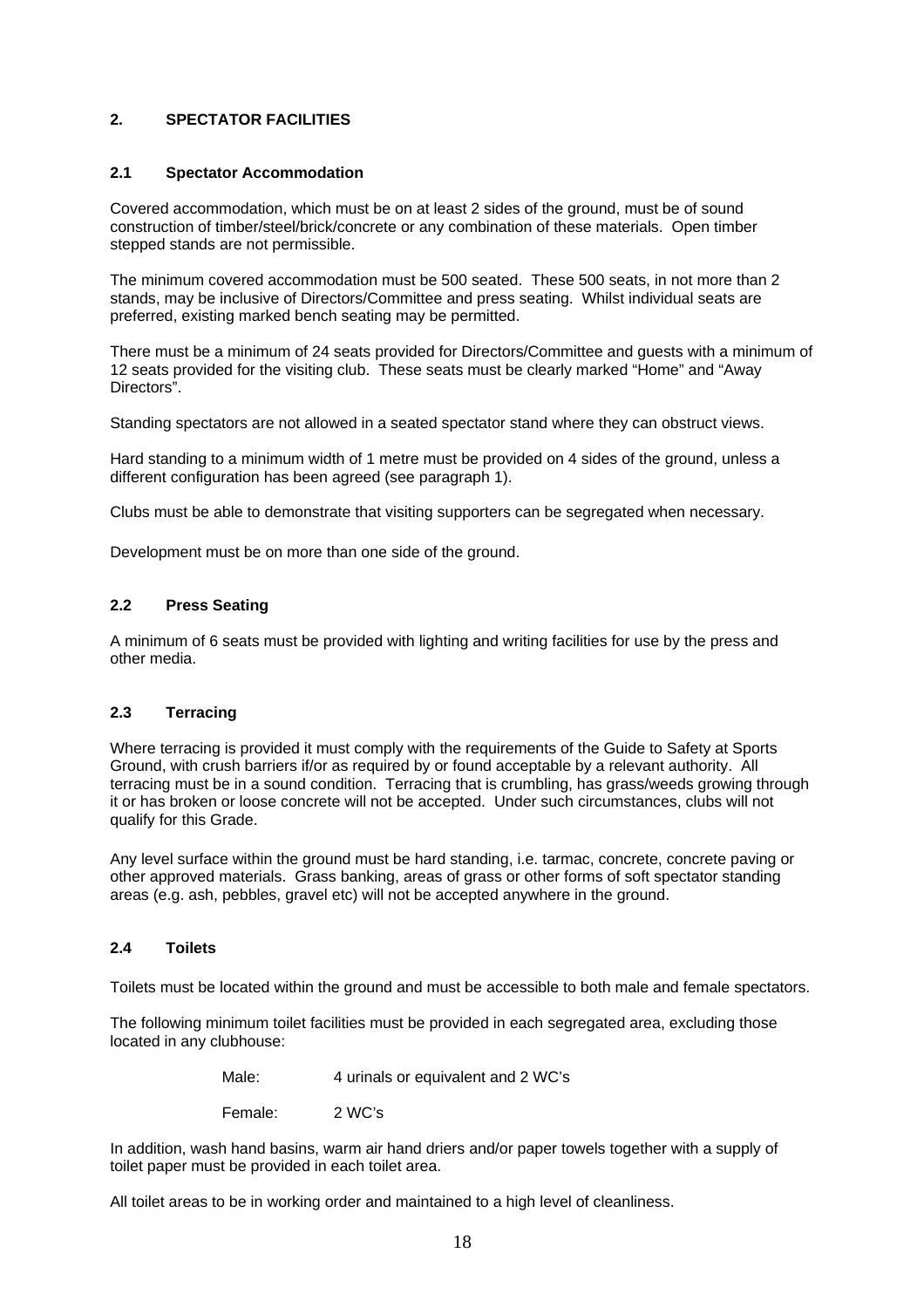#### **2.5 Refreshment Facilities**

#### **2.5.1 Directors/Committee/Guests**

A separate room shall be made available in which refreshments for Directors/Committee and guests can be served. These areas must be able to accommodate a minimum of 24 persons with nearby toilet facilities.

#### **2.5.2 Ground Refreshment Facilities**

Refreshment facilities must be provided in each segregated area of the ground. These facilities may be of a temporary or mobile type.

#### **2.6 Disabled Facilities**

The club must take full account of the needs of disabled spectators. The Disability Discrimination Act 1995 refers.

Reference should be made to the Publications/Data Sheets issued by both The Football Association and the Football Foundation.

#### **3. DRESSING ROOM FACILITIES**

#### **3.1 Players**

Separate dressing rooms must be provided for both teams within the enclosed area of the ground. The dressing rooms must be of sound construction of brick or concrete and be of a permanent nature. Existing dressing rooms must be of a minimum size of 18 square metres, excluding shower and toilet areas.

Each dressing room must have the following:

A shower area comprising of at least 4 showerheads

At least 1 WC and 1 wash hand basin

All must have hot and cold running water

There must be a treatment table in each dressing room.

#### **3.2 Match Officials**

The size of the match official's dressing room must be a minimum of 4 square metres, excluding shower and toilet areas. When new dressing rooms are being constructed the match officials room should be a minimum of 6 square metres in size, excluding shower and toilet areas.

Each match officials dressing room must have the following:

At least 1 shower

At least 1 WC and 1 wash hand basin

Provision should be made for separate dressing rooms for both male and female match officials.

Where new dressing rooms are being constructed or existing are being re-designed, separate purpose built facilities for both male and female match officials must be provided.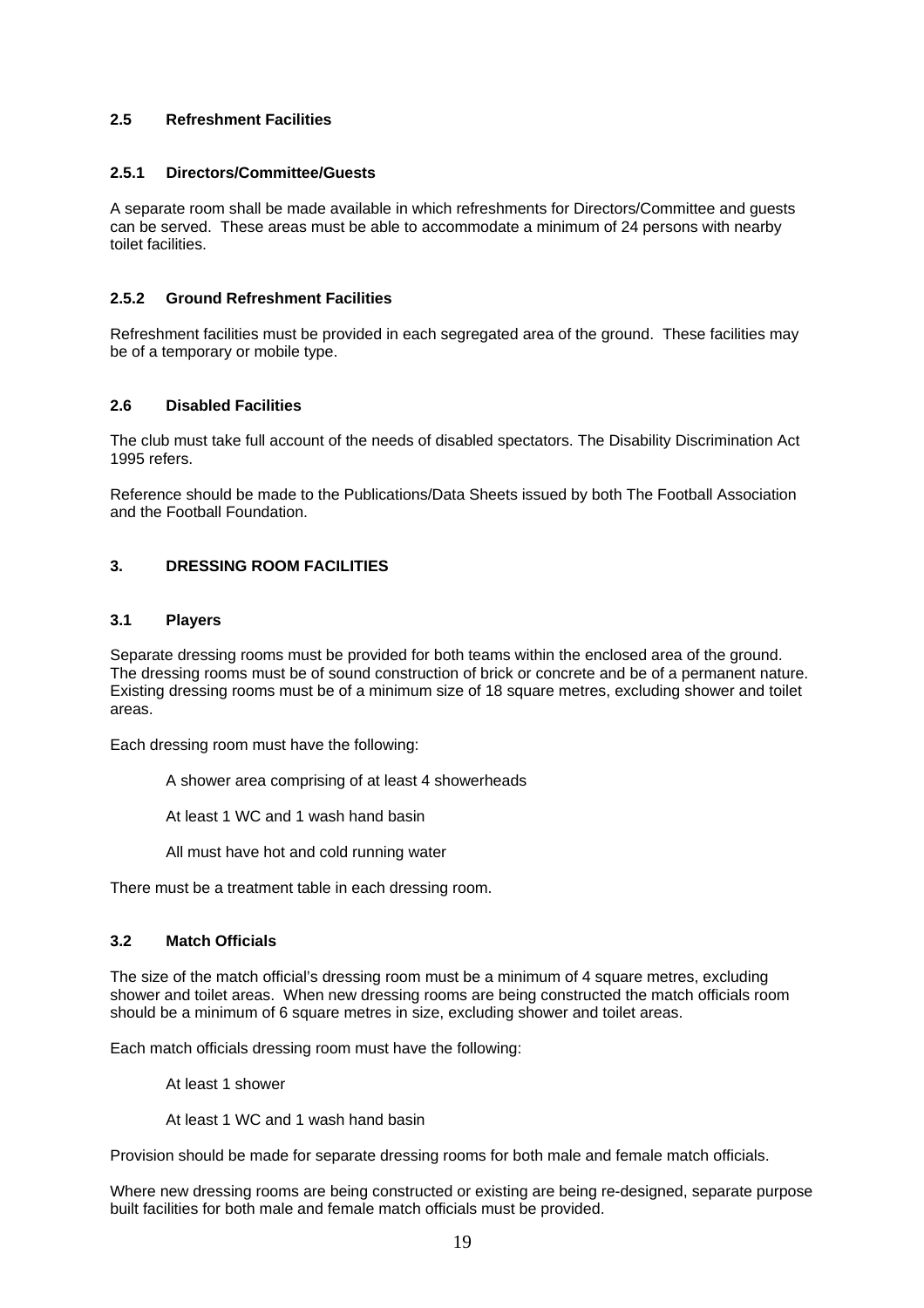There must be an audible warning device located in the match official's dressing room, which is linked to the player's dressing rooms.

### **All dressing room areas must be maintained to a high level of cleanliness and be secure on match days.**

#### **4. MEDICAL**

There must be a suitably equipped medical treatment room for players use located in the vicinity of the players dressing rooms. Access to this room must not be via the home or away dressing rooms.

A stretcher for the removal of injured players from the field of play must be provided.

The club must provide a suitable treatment room for spectators within the boundary of the ground, which meets with Health and Safety requirements.

There must be a suitably qualified person (minimum F.A. Emergency Aid Course) in attendance to assist with spectator problems unless the St John Ambulance Brigade, Red Cross Society or other capable voluntary agency are in attendance.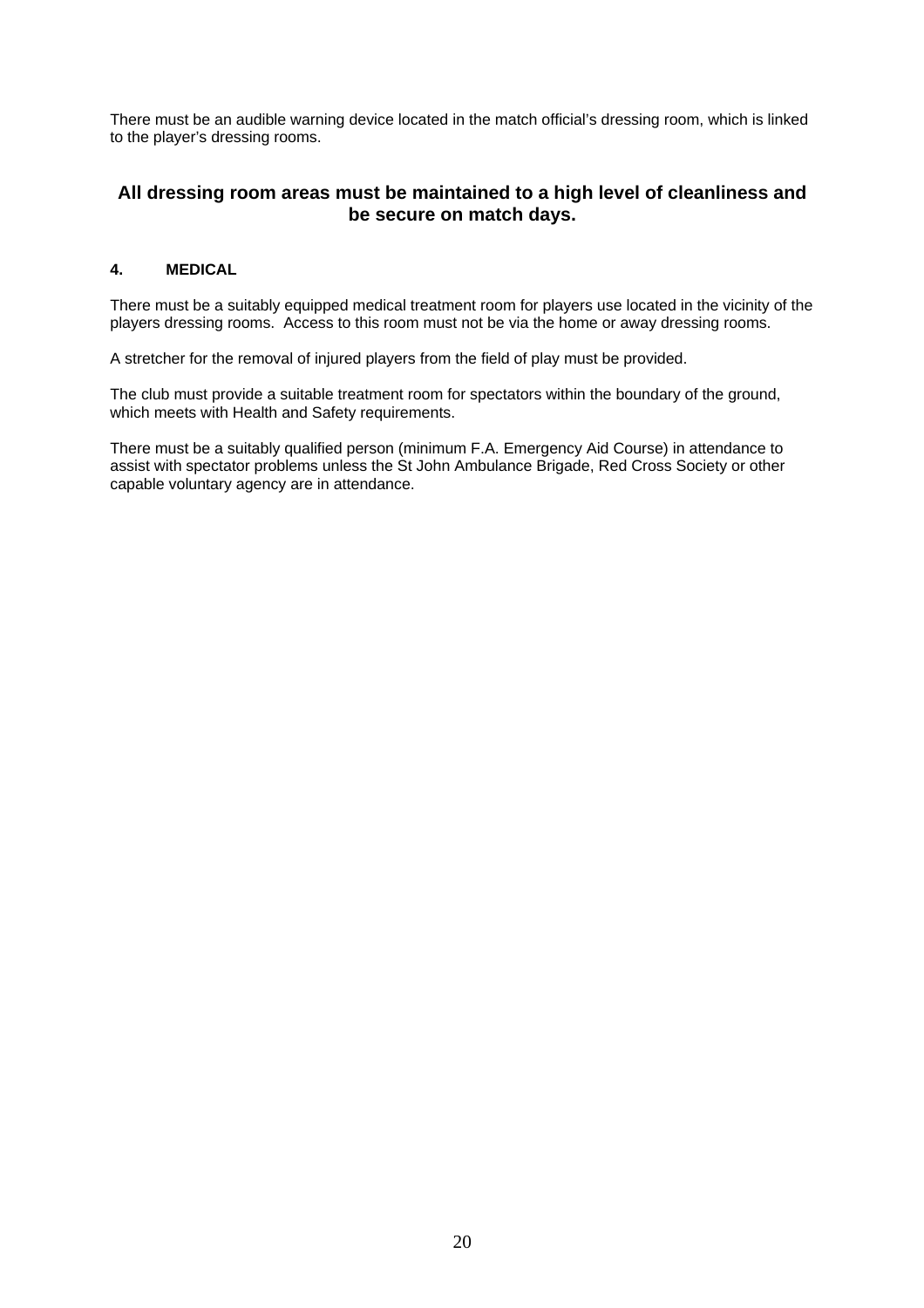# **GRADING CATEGORY – C**

#### **1. GROUND**

The ground must give an overall appearance and impression of being a football ground suitable for the highest levels of the National League System.

It must be possible for spectators to view the match, either standing or seated, for the full length of all 4 sides of the playing area. However, at the discretion of the Board of Directors or Management Committee of the league concerned, any other configuration for spectators to view the match may be considered. Any approved configuration must meet the minimum capacity requirements.

The name of the club must reflect the area in which it operates. The location of the ground, in so far as its relation to the conurbation whose name the club bears, or is traditionally associated with, must meet with the approval of the Board of Directors or Management Committee of the league to which the club seeks membership.

The club must disclose plans and details of any proposed future move to a new stadium. The location of the proposed new stadium must meet with the approval of the Board of Directors or Management Committee of the league to which the club seeks membership.

The proposed merger of two clubs in contention for possible admission into any league within the National League System will be dealt with on its merits.

#### **1.1 Security of Tenure**

The club must either:

- (a) Own the freehold of the ground, or
- (b) Have a leasehold interest of which the renewal provisions of the Landlord and Tenant Act 1954 have not been excluded from that lease, or
- (c) Possess an acceptable licence or agreement for the use of the ground for a minimum period of 10 (ten) years unexpired.

In the event of a club having a leasehold interest of less than 10 (ten) years unexpired then the renewal provisions of the Landlord and Tenant Act 1954 must not have been excluded from that lease.

#### **1.2 Ground Share**

Ground sharing is permitted, but not in order to gain promotion or to retain membership at a particular Step. A ground sharing agreement must have been in place for at least one full season prior to promotion.

Where there is a ground share between two football clubs, priority of fixtures will be given to the club playing at the higher level within the National League System unless otherwise approved by the respective leagues.

Where a ground share is in place with another sport i.e. Athletics, Cricket, Rugby Union, Rugby League etc, the club must have full use of all facilities on match days.

#### **1.3 Capacity**

The Stadium must have a minimum operational capacity of 2,000 calculated in accordance with the guidance given in the Guide to Safety at Sports Grounds (Green Guide) and where practical certified by a competent authority. There must also be potential to increase the capacity to 4,000 in the future.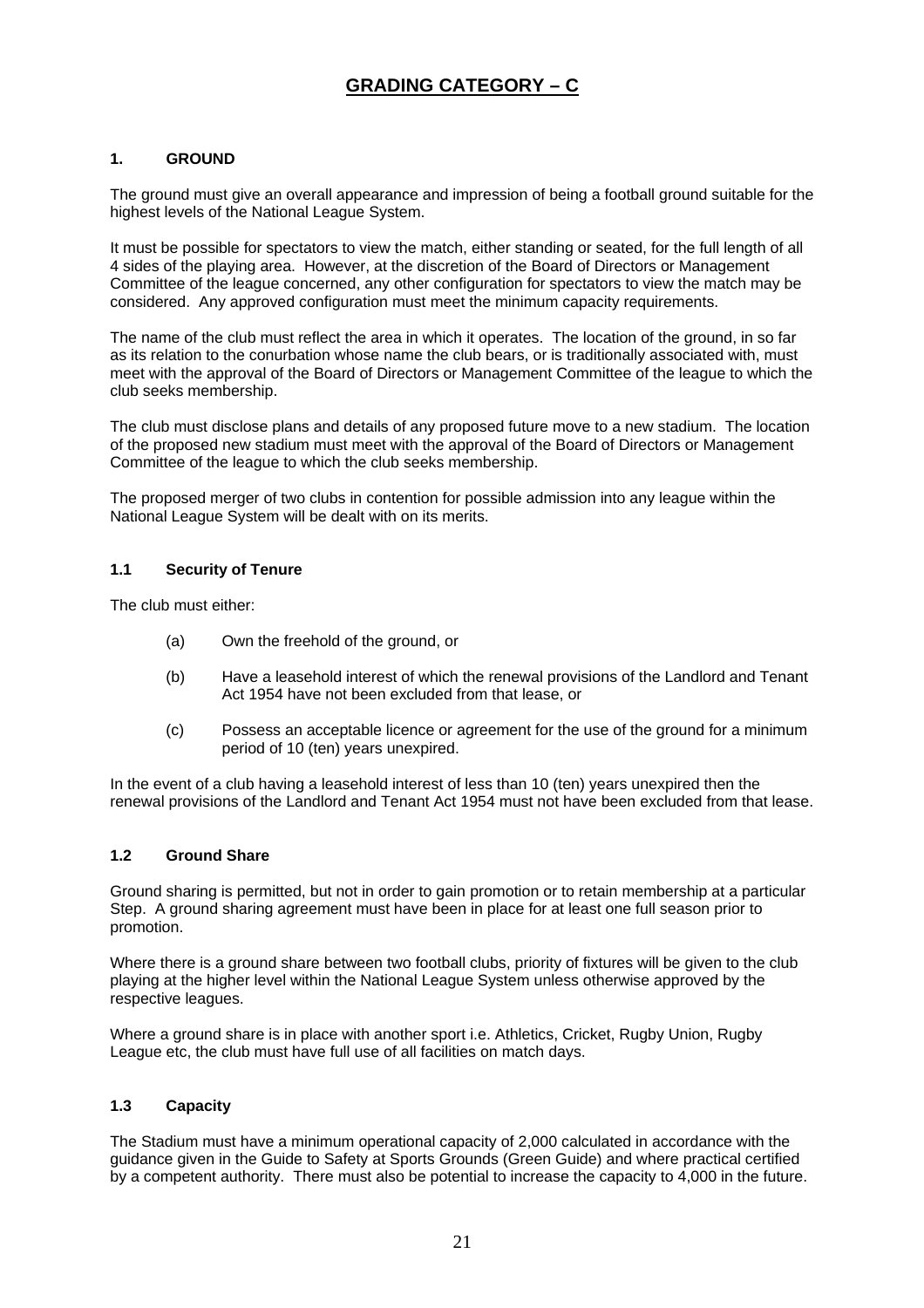It must be possible for spectators to view the match either seated or standing for the full length of all 4 sides of the playing area, unless a different configuration has been agreed (see paragraph 1).

#### **1.4 Boundary of Ground**

The ground must be enclosed by a permanent boundary, which will prevent individuals from viewing the game from outside the ground. The boundary should be of sound construction of pre cast concrete, brick, breeze block or metal cladding with steel or concrete posts and be of a minimum height of 1.83 metres as measured from outside the ground.

Whilst lapped timber, latch panel wood fences and wire mesh fences with wooden posts might be acceptable, hedges, shrubs and/or trees will not be accepted.

In certain circumstances one side of the ground, which adjoins private land/property, may be exempt from the need for a permanent boundary.

#### **1.5 Clubhouse**

There must be a clubhouse facility either on or adjacent to the ground, which should be open on match days to provide refreshments to spectators.

A telephone (not mobile) must be available in the clubhouse.

#### **1.6 Car Parking**

There should be adequate car parking facilities at or adjacent to the ground, or a Park & Ride scheme in operation. In addition, there must be safe parking arrangements for a visiting team bus and parking facilities for match officials.

#### **1.7 Pitch Perimeter Barrier**

There must be a permanent fixed barrier of sound construction (concrete and steel) and free from all sharp edges surrounding the pitch on all 4 sides. Ideally the height should not exceed 1.1 metres.

The barrier, if other than solid wall type of construction, must be infilled. Advertising boards may be acceptable as a means of infill.

There must be a minimum of 1.83 metres, ideally 2 metres between the touchline, goal line and the pitch perimeter barrier. (National Grade A (The Football Conference national competition) requires ideally 2.75 metres, but no less than 2.25 metres.)

#### **1.8 Pitch Standards**

The playing surface will be grass, unless authorised by the respective Board of Directors or Management Committee, and must be of a high standard. It must be level and free from surface depressions and excessive undulations.

The maximum slope allowable shall not exceed an even gradient of vertical to horizontal 1 : 41 in any direction.

The playing surface must be maintained to the highest possible standards.

Artificial playing surfaces are not currently permitted in competitions under the control of The Football Association.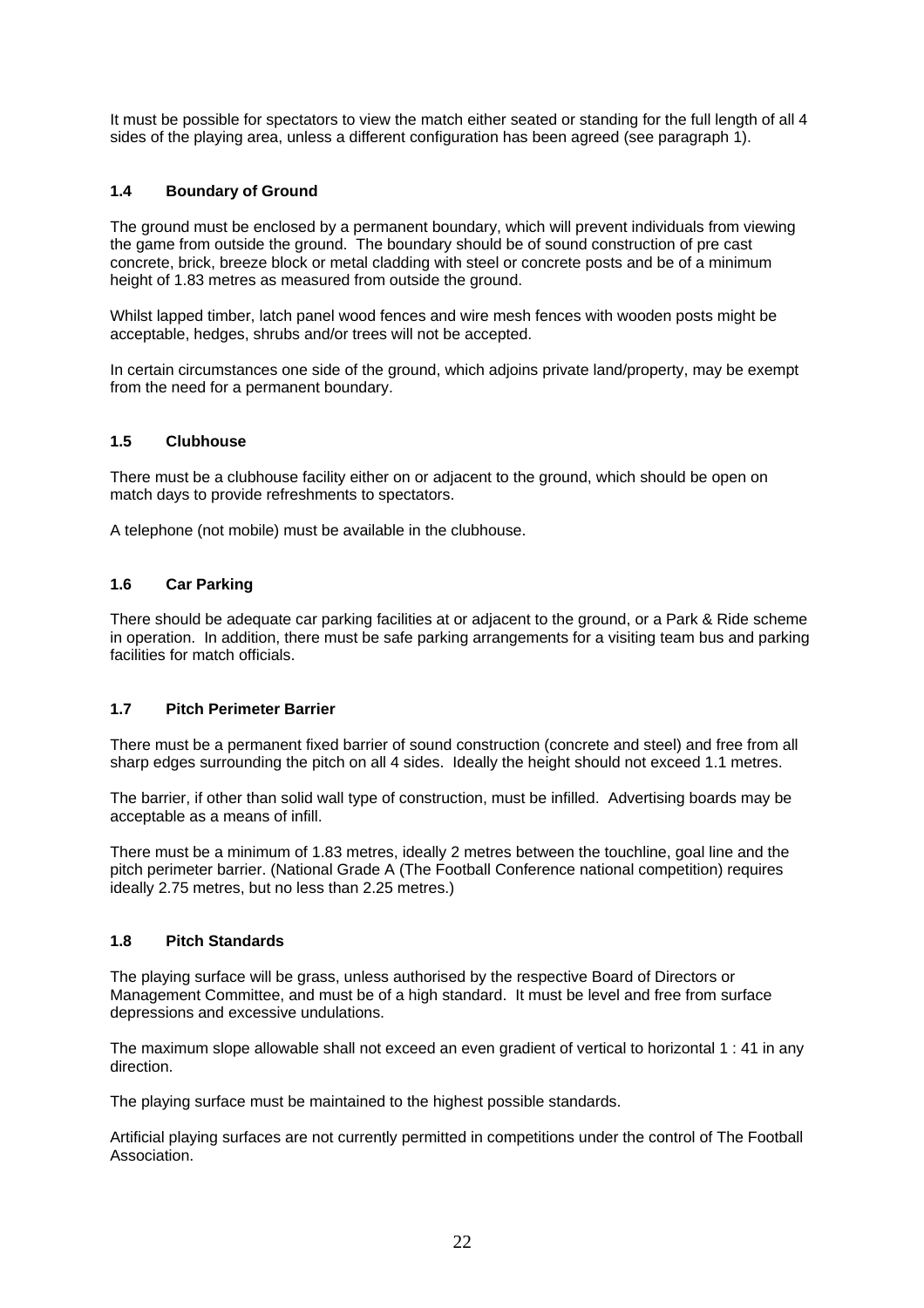Set out below is the view of the International FA Board and FIFA with regard to artificial surfaces:

*"The Board recognised the advances in artificial surface technology and the major benefits of using artificial surfaces in areas of climatic problems. It also recognised that artificial surfaces allowed multiple and extended use of facilities in urban environments. The Board mandated FIFA to create clear procedures for the use of artificial surfaces, to unify the quality system and apply it worldwide, taking into consideration the best resources and knowledge available."* 

The matter is therefore under review.

#### **1.9 Playing Area**

The playing area to be a minimum of 100 metres x 64 metres (110 yards x 70 yards) and should conform to the requirements of the Laws of the Game.

Goalposts and goal net supports should be of professional manufacture and conform to the current safety requirements and to the requirements of the Laws of the Game.

*The Football Association are looking to ban the use of metal cup hooks in line with its Goalpost Safety initiative. This may form part of the ground grading criteria in subsequent seasons. Clubs should bear this in mind when reviewing their facilities in line with this document. Goals manufactured to current British Standards do not permit the use of metal cup hooks.* 

Reference should be made to the Goalpost Safety information published by The Football Association.

#### **1.10 Technical Area**

Two covered trainers boxes clearly marked "Home" and "Away" must be provided. They should be an equal distance either side of the halfway line, a minimum of 3 metres apart. Each box must be able to accommodate 8 adults under cover on fixed seats or benches.

Portable trainers' boxes are permitted and must be securely fixed when in use.

The Technical Area, as defined within the Laws of the Game, must be marked out.

#### **1.11 Secure Walkway**

Clubs are to provide for safe passage for players and match officials between the dressing rooms and the field of play, which should be adequately stewarded. The passage onto and off the pitch must be suitably enclosed when players and match officials are entering or leaving the field of play. The use of protection designed products such as retractable tunnels or permanent structures to separate players and spectators are acceptable.

#### **1.12 Floodlighting**

Floodlights must be provided to an average lux reading of 120. No single reading can be less than one quarter of the highest reading so as to ensure an even spread of light.

Reading shall be on a grid of 88 markings (8 across, 11 down) evenly spaced with the outside readings falling on the pitch boundary line. The average of all the readings is taken to be the average illumination level in lux of the floodlighting installation.

The lux values must be tested every two years in accordance with current guidelines by an approved independent contractor.

An "approved" contractor is one which is in possession of the NICEIC (National Inspection Council for Electrical Installation Contracting) Approved Contractors' award or ISO 9000/BS 5750 (International Standards Organisation/British Standard) or is a member of the Electrical Contractors' Association.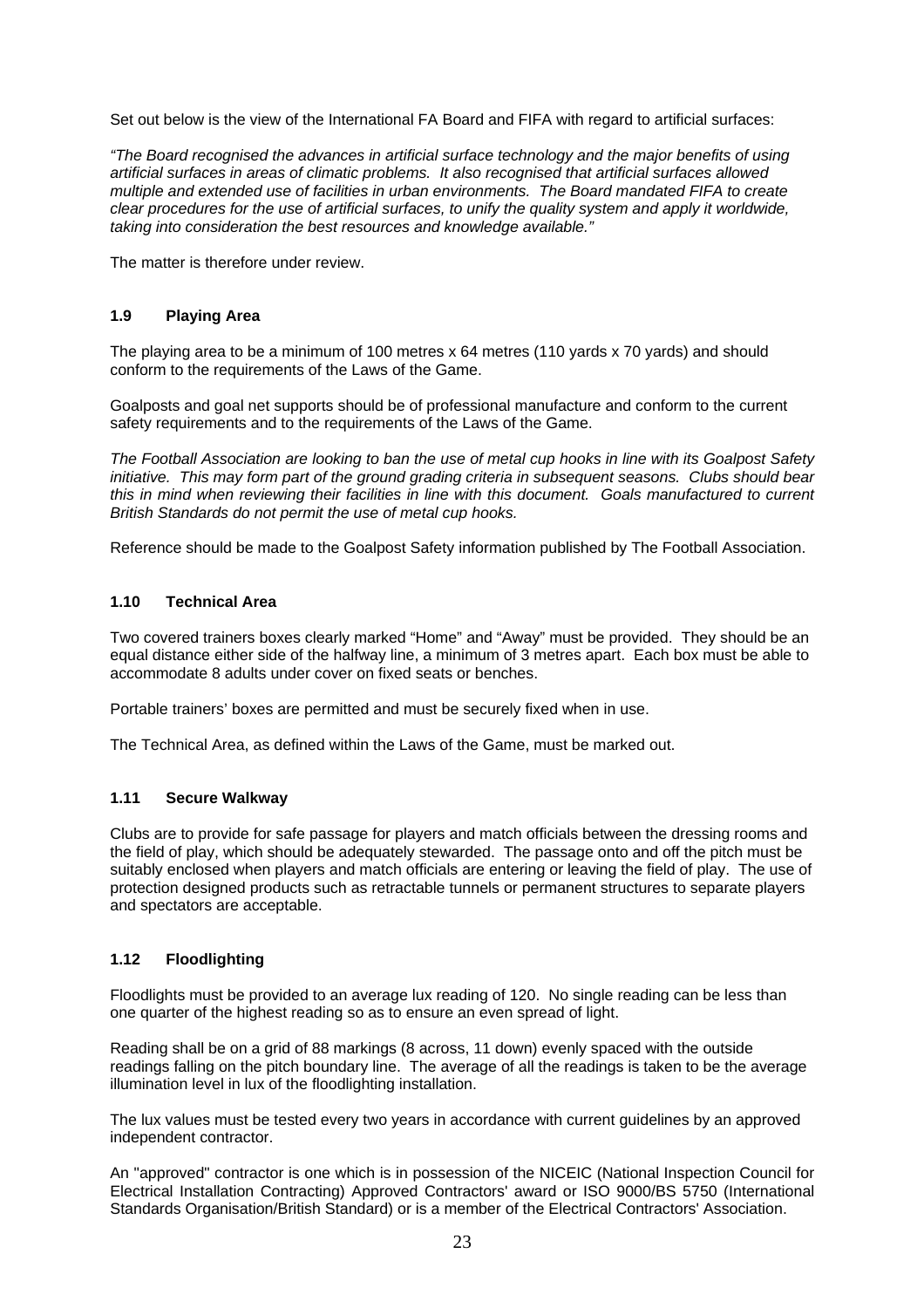The contractor must, when detailing the lux values, gives confirmation in writing of the date when the illumination test equipment used was last calibrated.

When new or improved installations are being planned, an average lux reading of 180 should be provided.

#### **1.13 Public Address System**

A public address system must be provided with adequate output to convey information through loudspeakers in all spectator areas.

#### **1.14 Entrances**

There should be at least 4 fully operational turnstiles, which must be of the revolving type, which should be placed in such positions around the ground to meet segregation requirements when needed.

#### **1.15 Exits**

The location and number of ground exits must be approved by a relevant authority and comply with the requirements of the Guide to Safety at Sports Grounds.

All exits must be clearly signed with "running man" signs.

#### **1.16 Emergency Lighting**

There must be a working emergency lighting system in all spectator areas as required by a relevant authority.

#### **1.17 Adjoining Pitches**

Where deemed that they are likely to interfere with the playing of a match, ball games will not be played on adjoining pitches whilst league or cup matches are in progress. An adjoining pitch is deemed to be where there is no barrier between pitches.

#### **1.18 Emergency Access**

Access for emergency services must be provided.

#### **2. SPECTATOR FACILITIES**

#### **2.1 Spectator Accommodation**

Covered accommodation, which should preferably be on at least 2 sides of the ground, must be of sound construction of timber/steel/brick/concrete or any combination of these materials. Open timber stepped stands are not permissible.

The minimum covered accommodation must be 500, of which at least 250 must be seated. These 250 seats, in not more than 2 stands, may be inclusive of Directors/Committee and press seating. Whilst individual seats are preferred, existing bench seating may be permitted. In each case, all seats are to be clearly numbered.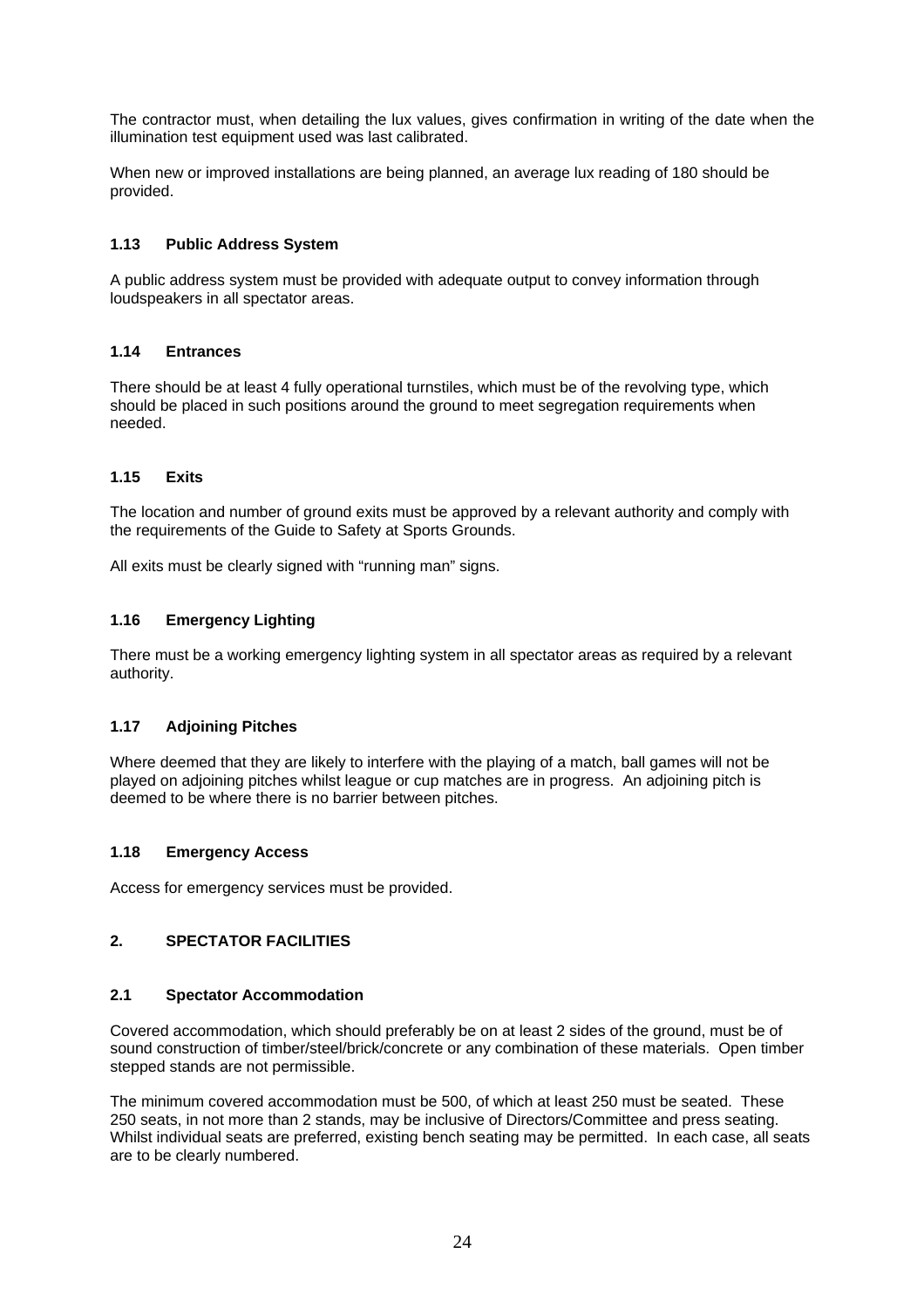There must be a minimum of 24 seats provided for Directors/Committee and guests with a minimum of 12 seats provided for the visiting club. These seats must be clearly marked "Home" and "Away Directors".

Standing spectators are not allowed in a seated spectator stand where they can obstruct views.

Hard standing to a minimum width of 1 metre must be provided on 4 sides of the ground, unless a different configuration has been agreed (see paragraph 1).

Clubs must be able to demonstrate that visiting supporters can be segregated when necessary.

Development must be on more than one side of the ground.

#### **2.2 Press Seating**

A minimum of 4 seats must be provided with lighting and writing facilities for use by the press and other media.

#### **2.3 Terracing**

Where terracing is provided it must comply with the requirements of the Guide to Safety at Sports Ground, with crush barriers if/or as required by or found acceptable by a relevant authority. All terracing must be in a sound condition. Terracing that is crumbling, has grass/weeds growing through it or has broken or loose concrete will not be accepted. Under such circumstances, clubs will not qualify for this Grade.

Any level surface within the ground must be hard standing, i.e. tarmac, concrete, concrete paving or other approved materials. Grass banking, areas of grass or other forms of soft spectator standing areas (e.g. ash, pebbles, gravel etc) will not be accepted anywhere in the ground.

#### **2.4 Toilets**

Toilets must be located within the ground and must be accessible to both male and female spectators.

The following minimum toilet facilities must be provided in total, excluding those located in any clubhouse:

> Male: 4 urinals or equivalent and 2 WC's Female: 2 WC's

In addition, wash hand basins, warm air hand driers and/or paper towels together with a supply of toilet paper must be provided in each toilet area.

All toilet areas to be in working order and maintained to a high level of cleanliness.

#### **2.5 Refreshment Facilities**

#### **2.5.1 Directors/Committee/Guests**

A separate room shall be made available in which refreshments for Directors/Committee and guests can be served. These areas must be able to accommodate a minimum of 24 persons with nearby toilet facilities.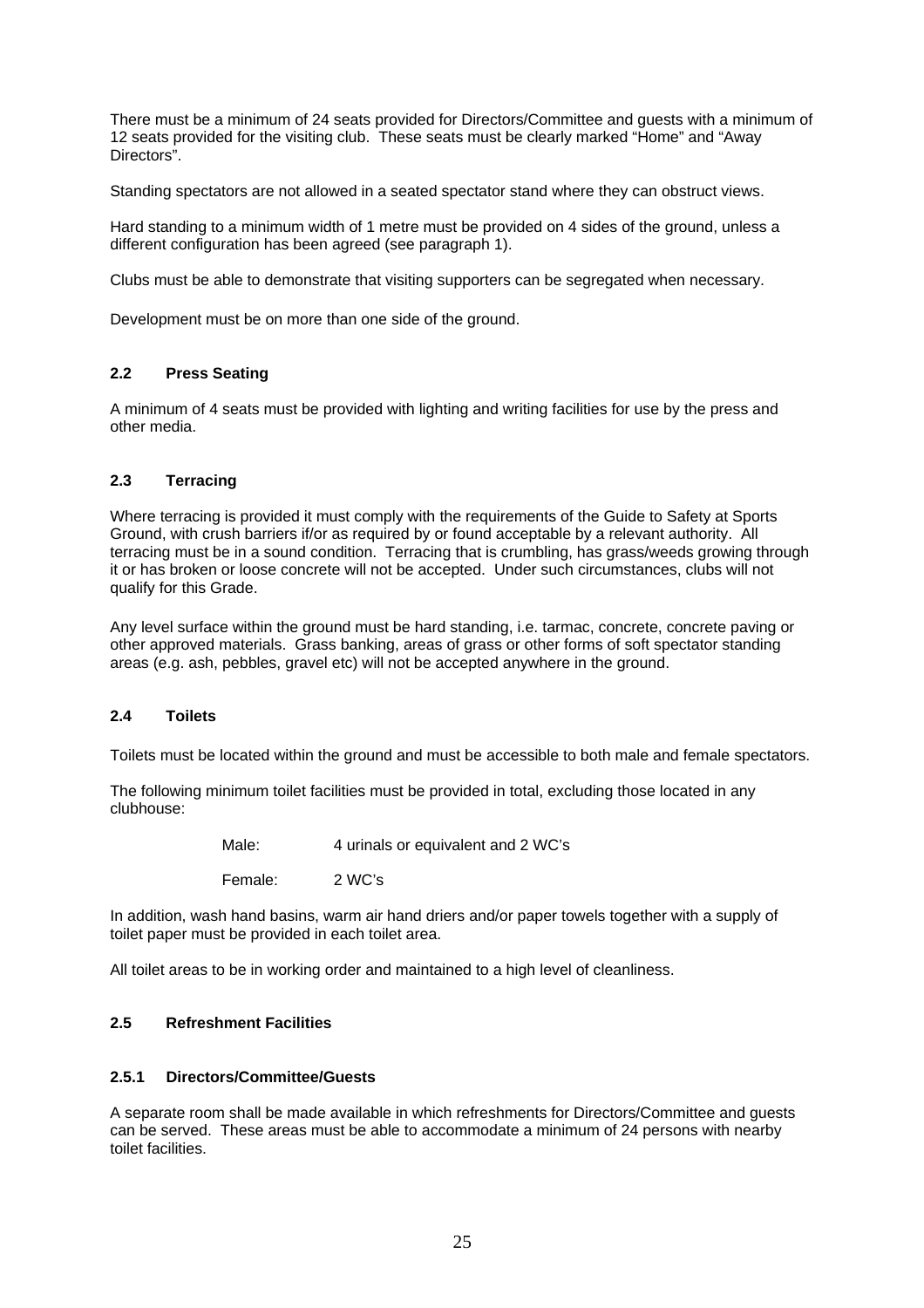#### **2.5.2 Ground Refreshment Facilities**

Refreshment facilities must be provided in each segregated area of the ground. These facilities may be of a temporary or mobile type.

#### **2.6 Disabled Facilities**

The club must take full account of the needs of disabled spectators. The Disability Discrimination Act 1995 refers.

Reference should be made to the Publications/Data Sheets issued by both The Football Association and the Football Foundation.

#### **3. DRESSING ROOM FACILITIES**

#### **3.1 Players**

Separate dressing rooms must be provided for both teams within the enclosed area of the ground. The dressing rooms must be of sound construction of brick or concrete and be of a permanent nature. Existing dressing room dimensions will be acceptable provided they are a minimum of 12 square metres, excluding shower and toilet areas. However clubs wishing to progress beyond this Grade should be aware of the need to increase to a minimum size of 18 square metres, excluding shower and toilet areas. Where clubs are planning to build new dressing rooms these must be a minimum size of 18 square metres, excluding shower and toilet areas.

Each dressing room must have the following:

A shower area comprising of at least 4 showerheads

At least 1 WC and 1 wash hand basin

All must have hot and cold running water

There must be a treatment table in each dressing room unless there is a separate medical room.

#### **3.2 Match Officials**

The size of the match official's dressing room must be a minimum of 4 square metres, excluding shower and toilet areas. When new dressing rooms are being constructed the match officials room should be a minimum of 6 square metres in size, excluding shower and toilet areas.

Each match officials dressing room must have the following:

At least 1 shower

At least 1 WC and 1 wash hand basin

Provision should be made for separate dressing rooms for both male and female match officials.

Where new dressing rooms are being constructed or existing are being re-designed, separate purpose built facilities for both male and female match officials must be provided.

There must be an audible warning device located in the match official's dressing room, which is linked to the player's dressing rooms.

### **All dressing room areas must be maintained to a high level of cleanliness and be secure on match days.**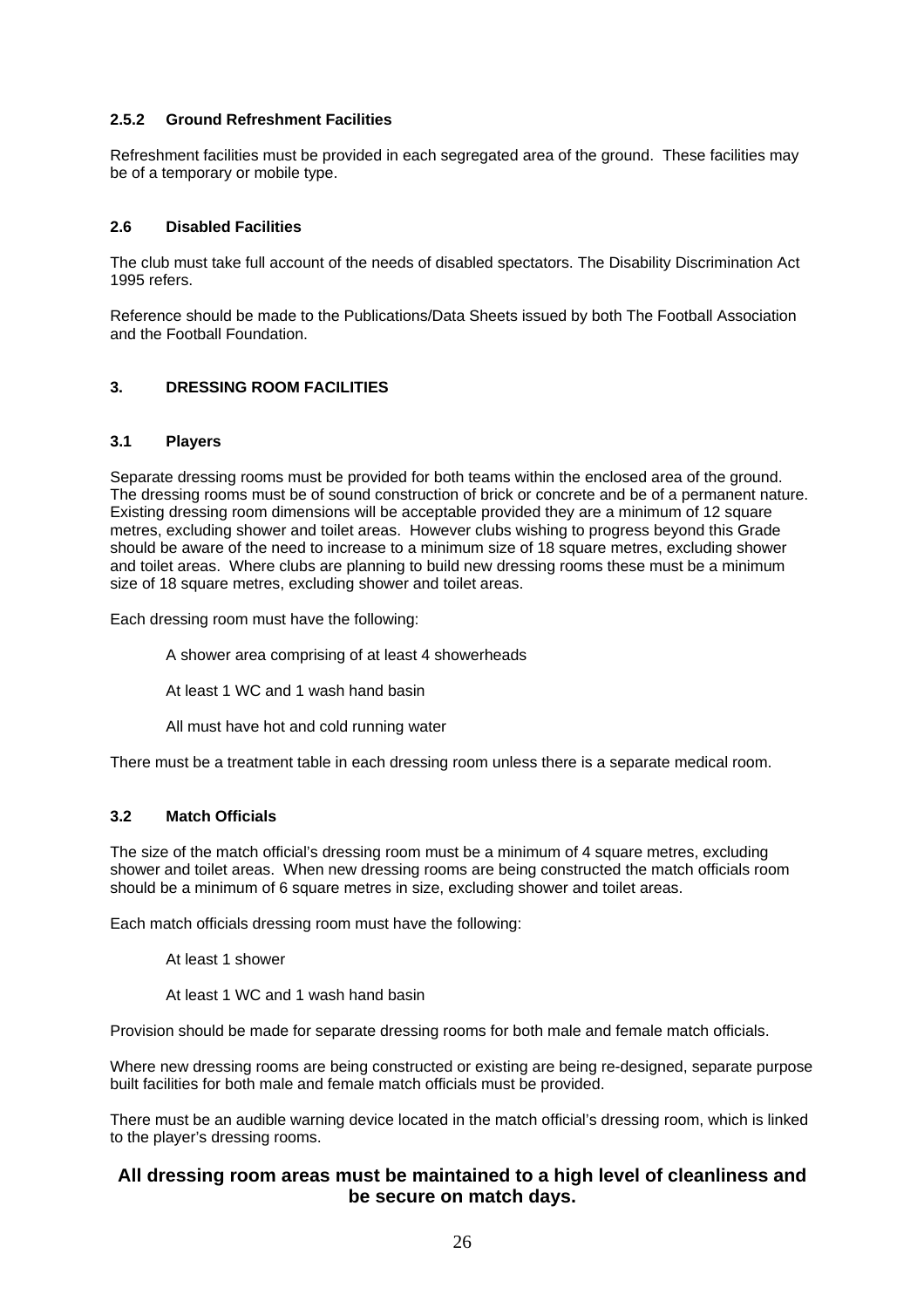#### **4. MEDICAL**

There must be a suitably equipped medical treatment room for players use located in the vicinity of the players dressing rooms. Access to this room must not be via the home or away dressing rooms.

A stretcher for the removal of injured players from the field of play must be provided.

The club must provide a suitable treatment room for spectators within the boundary of the ground, which meets with Health and Safety requirements.

There must be a suitably qualified person (minimum F.A. Emergency Aid Course) in attendance to assist with spectator problems unless the St John Ambulance Brigade, Red Cross Society or other capable voluntary agency are in attendance.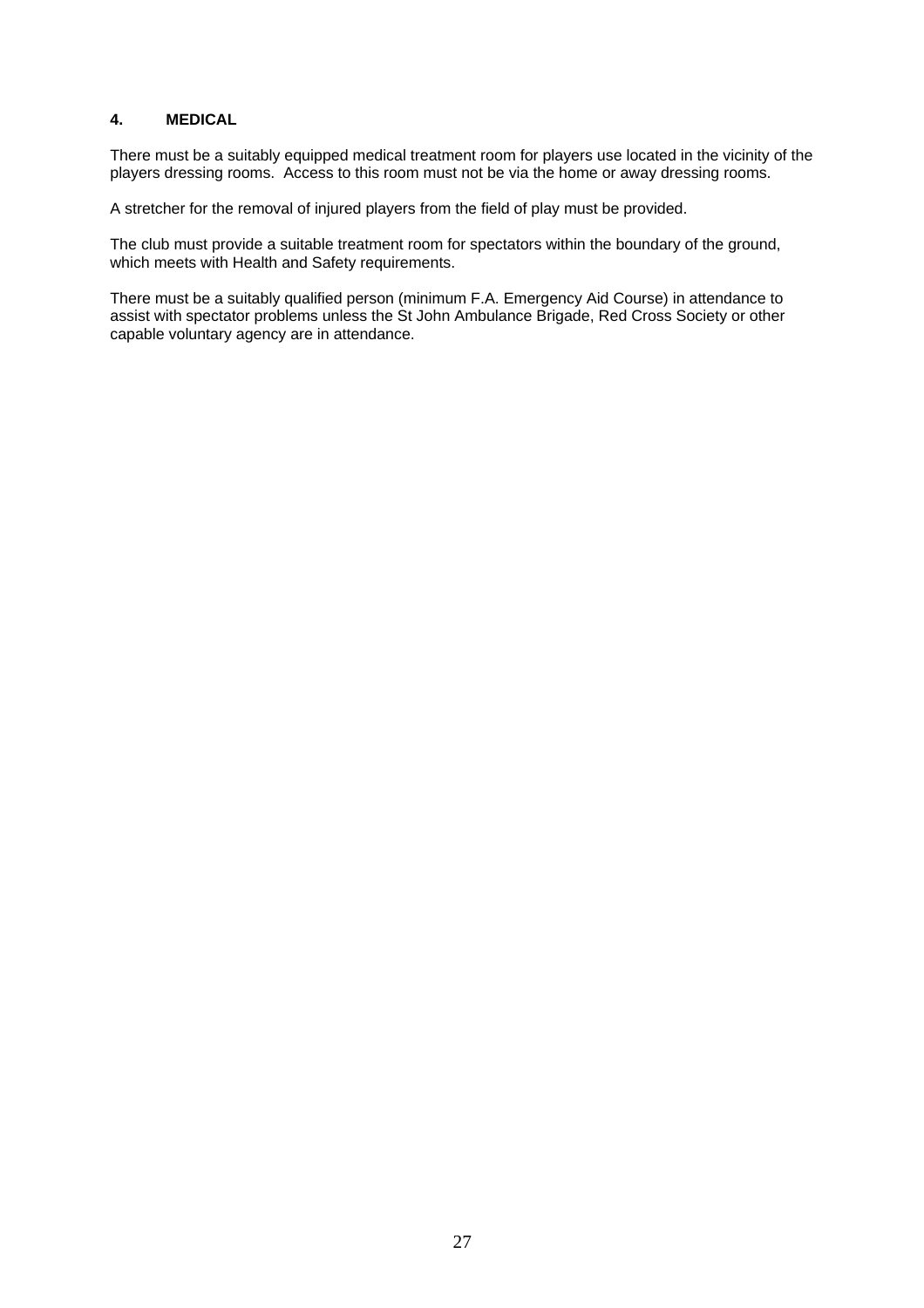# **GRADING CATEGORY – D**

#### **1. GROUND**

The ground must give an overall appearance and impression of being a football ground suitable for the highest levels of the National League System.

It must be possible for spectators to view the match, either standing or seated, for the full length of all 4 sides of the playing area. However, at the discretion of the Board of Directors or Management Committee of the league concerned, any other configuration for spectators to view the match may be considered. Any approved configuration must meet the minimum capacity requirements.

The name of the club must reflect the area in which it operates. The location of the ground, in so far as its relation to the conurbation whose name the club bears, or is traditionally associated with, must meet with the approval of the Board of Directors or Management Committee of the league to which the club seeks membership.

The club must disclose plans and details of any proposed future move to a new stadium. The location of the proposed new stadium must meet with the approval of the Board of Directors or Management Committee of the league to which the club seeks membership.

The proposed merger of two clubs in contention for possible admission into any league within the National League System will be dealt with on its merits.

#### **1.1 Security of Tenure**

The club must either:

- (a) Own the freehold of the ground, or
- (b) Have a leasehold interest of which the renewal provisions of the Landlord and Tenant Act 1954 have not been excluded from that lease, or
- (c) Possess an acceptable licence or agreement for the use of the ground for a minimum period of 10 (ten) years unexpired.

In the event of a club having a leasehold interest of less than 10 (ten) years unexpired then the renewal provisions of the Landlord and Tenant Act 1954 must not have been excluded from that lease.

#### **1.2 Ground Share**

Ground sharing is permitted, but not in order to gain promotion or to retain membership at a particular Step. A ground sharing agreement must have been in place for at least one full season prior to promotion.

Where there is a ground share between two football clubs, priority of fixtures will be given to the club playing at the higher level within the National League System unless otherwise approved by the respective leagues.

Where a ground share is in place with another sport i.e. Athletics, Cricket, Rugby Union, Rugby League etc, the club must have full use of all facilities on match days.

#### **1.3 Capacity**

The Stadium must have a minimum operational capacity of 1,500 calculated in accordance with the guidance given in the Guide to Safety at Sports Grounds and where practical certified by a competent authority. There must also be potential to increase the capacity to 3,000 in the future.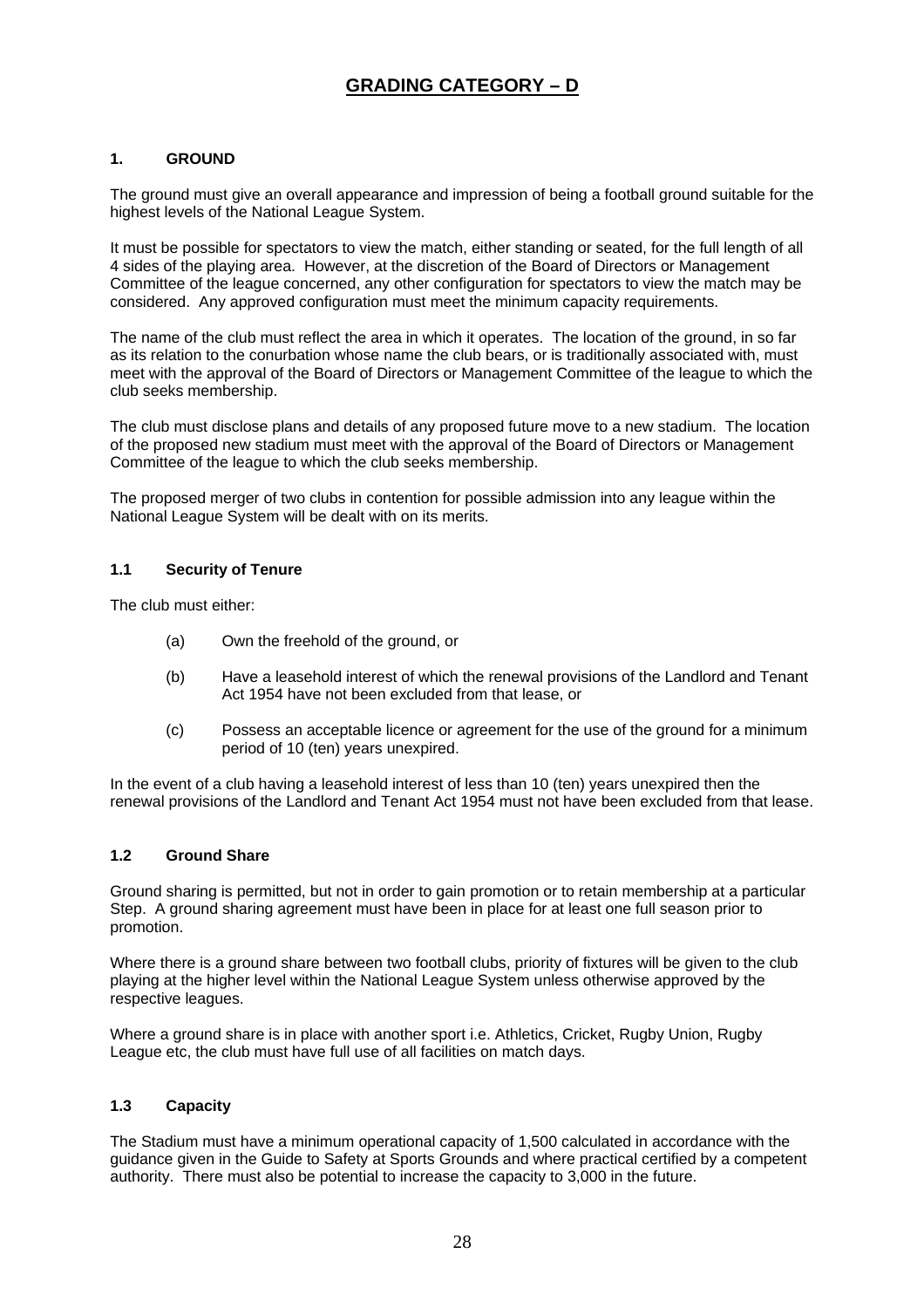It must be possible for spectators to view the match either seated or standing for the full length of all 4 sides of the playing area, unless a different configuration has been agreed (see paragraph 1).

#### **1.4 Boundary of Ground**

The ground must be enclosed by a permanent boundary, which will prevent individuals from viewing the game from outside the ground. The boundary must be of sound construction of pre cast concrete, brick, breeze block or metal cladding with steel or concrete posts and be of a minimum height of 1.83 metres as measured from outside the ground.

Whilst lapped timber, latch panel wood fences and wire mesh fences with wooden posts might be acceptable, hedges, shrubs and/or trees will not be accepted.

In certain circumstances one side of the ground, which adjoins private land/property, may be exempt from the need for a permanent boundary.

#### **1.5 Clubhouse**

There must be a clubhouse facility either on or adjacent to the ground, which should be open on match days to provide refreshments to spectators.

#### **1.6 Car Parking**

There should be adequate car parking facilities at or adjacent to the ground.

#### **1.7 Pitch Perimeter Barrier**

There must be a permanent fixed barrier of sound construction (concrete and steel) and free from all sharp edges surrounding the pitch on all 4 sides. Ideally the height should not exceed 1.1 metres.

The barrier, if other than solid wall type of construction, must be infilled. Advertising boards may be acceptable as a means of infill.

There must be a minimum of 1.83 metres, ideally 2 metres between the touchline, goal line and the pitch perimeter barrier.

#### **1.8 Pitch Standards**

The playing surface will be grass, unless authorised by the respective Board of Directors or Management Committee, and must be of a high standard. It must be level and free from surface depressions and excessive undulations.

The maximum slope allowable shall not exceed an even gradient of vertical to horizontal 1 : 41 in any direction.

The playing surface must be maintained to the highest possible standards.

Artificial playing surfaces are not currently permitted in competitions under the control of The Football Association.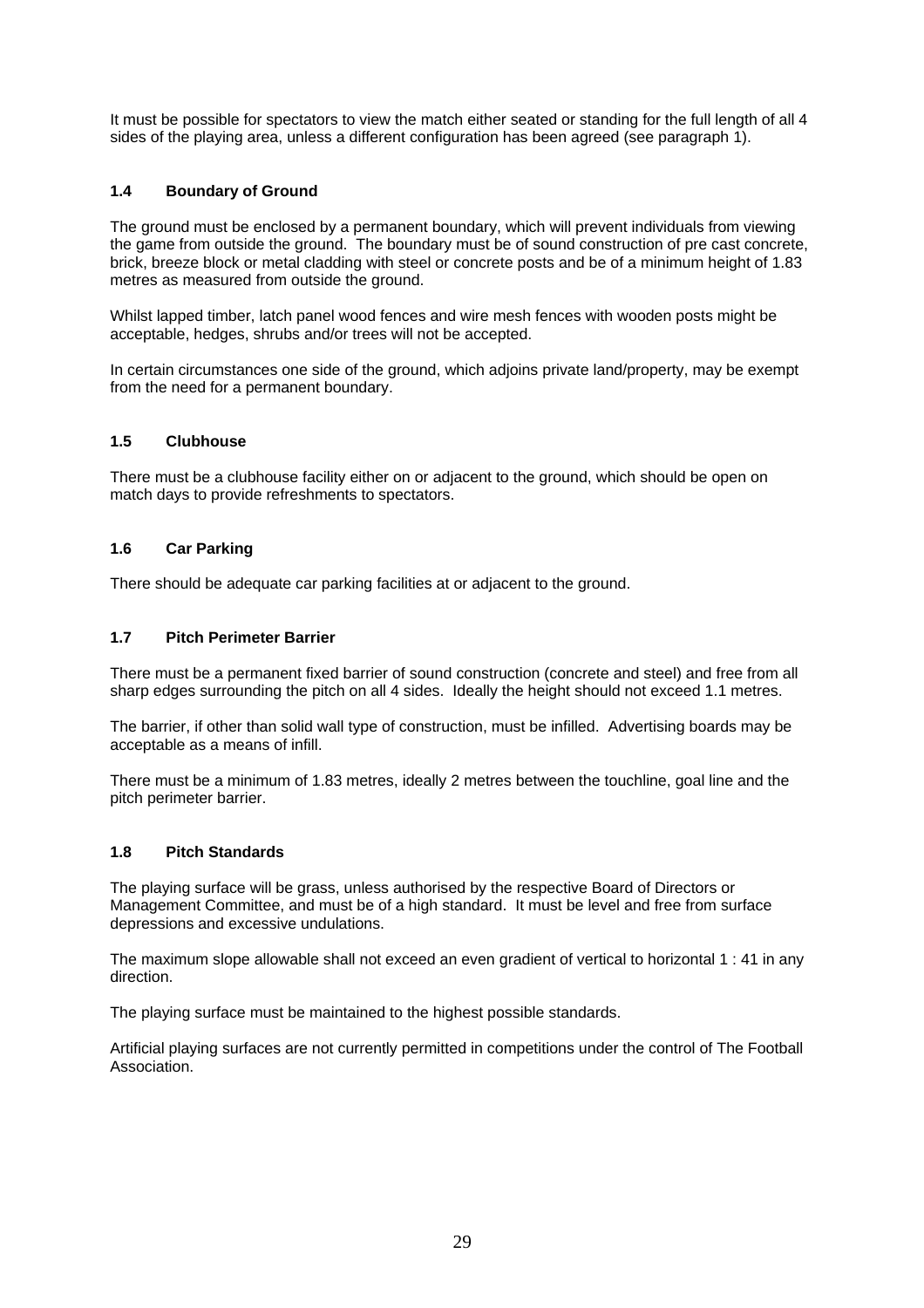Set out below is the view of the International FA Board and FIFA with regard to artificial surfaces:

*"The Board recognised the advances in artificial surface technology and the major benefits of using artificial surfaces in areas of climatic problems. It also recognised that artificial surfaces allowed multiple and extended use of facilities in urban environments. The Board mandated FIFA to create clear procedures for the use of artificial surfaces, to unify the quality system and apply it worldwide, taking into consideration the best resources and knowledge available."* 

The matter is therefore under review.

#### **1.9 Playing Area**

The playing area to be a minimum of 100 metres x 64 metres (110 yards x 70 yards) and should conform to the requirements of the Laws of the Game.

Goalposts and goal net supports should be of professional manufacture and conform to the current safety requirements and to the requirements of the Laws of the Game.

*The Football Association are looking to ban the use of metal cup hooks in line with its Goalpost Safety initiative. This may form part of the ground grading criteria in subsequent seasons. Clubs should bear this in mind when reviewing their facilities in line with this document. Goals manufactured to current British Standards do not permit the use of metal cup hooks.* 

Reference should be made to the Goalpost Safety information published by The Football Association.

#### **1.10 Technical Area**

Two covered trainers boxes clearly marked "Home" and "Away" must be provided. They should be an equal distance either side of the halfway line, a minimum of 3 metres apart. Each box must be able to accommodate 8 persons under cover on fixed seats or benches.

Portable trainers' boxes are permitted and must be securely fixed when in use.

The Technical Area, as defined within the Laws of the Game, must be marked out.

#### **1.11 Secure Walkway**

Clubs are to provide for safe passage for players and match officials between the dressing rooms and the field of play, which should be adequately stewarded. The passage onto and off the pitch must be suitably enclosed when players and match officials are entering or leaving the field of play. The use of protection designed products such as retractable tunnels or permanent structures to separate players and spectators are acceptable.

#### **1.12 Floodlighting**

Floodlights must be provided to an average lux reading of 120. No single reading can be less than one quarter of the highest reading so as to ensure an even spread of light.

Reading shall be on a grid of 88 markings (8 across, 11 down) evenly spaced with the outside readings falling on the pitch boundary line. The average of all the readings is taken to be the average illumination level in lux of the floodlighting installation.

The lux values must be tested every two years in accordance with current guidelines by an approved independent contractor.

An "approved" contractor is one which is in possession of the NICEIC (National Inspection Council for Electrical Installation Contracting) Approved Contractors' award or ISO 9000/BS 5750 (International Standards Organisation/British Standard) or is a member of the Electrical Contractors' Association.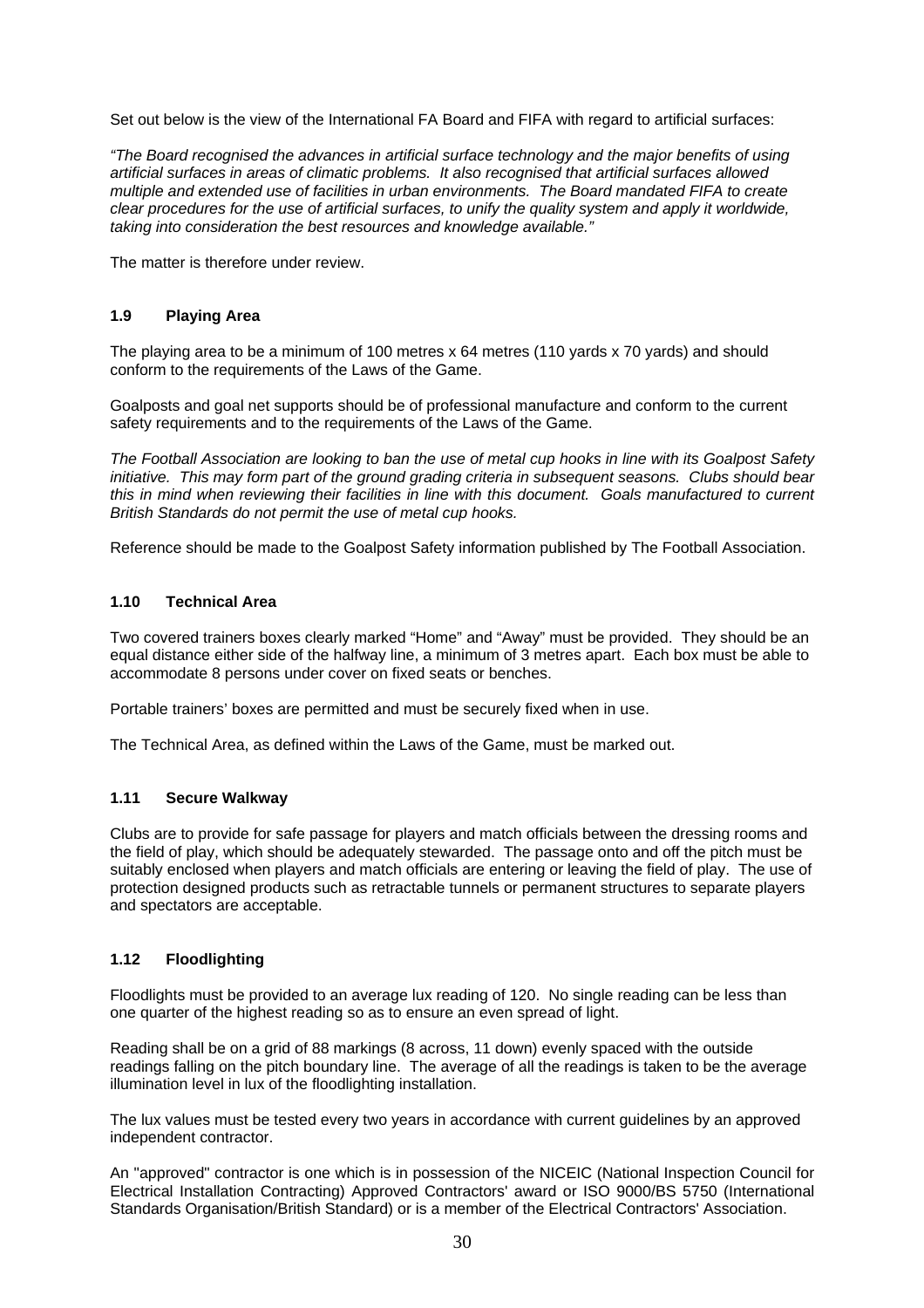The contractor must, when detailing the lux values, gives confirmation in writing of the date when the illumination test equipment used was last calibrated.

When new or improved installations are being planned, an average lux reading of 180 should be provided.

#### **1.13 Public Address System**

A public address system must be provided with adequate output to convey information through loudspeakers in all spectator areas.

#### **1.14 Entrances**

There should be at least 3 fully operational turnstiles, which must be of the revolving type, which should be placed in such positions around the ground to meet segregation requirements when needed.

#### **1.15 Exits**

The location and number of ground exits must be approved by a relevant authority and comply with the requirements of the Guide to Safety at Sports Grounds.

All exits must be clearly signed with "running man" signs.

#### **1.16 Emergency Lighting**

There must be a working emergency lighting system in all spectator areas as required by a relevant authority.

#### **1.17 Adjoining Pitches**

Where deemed that they are likely to interfere with the playing of a match, ball games will not be played on adjoining pitches whilst league or cup matches are in progress. An adjoining pitch is deemed to be where there is no barrier between pitches.

#### **1.18 Emergency Access**

Access for emergency services must be provided.

#### **2. SPECTATOR FACILITIES**

#### **2.1 Spectator Accommodation**

Covered accommodation, which should preferably be on 2 sides of the ground, must be of sound construction of timber/steel/brick/concrete or any combination of these materials. Open timber stepped stands are not permissible.

The minimum covered accommodation must be 300, of which at least 150 must be seated. There should be a minimum of 150 seats located in one stand which may be inclusive of Directors/Committee and press seating. Whilst individual seats are preferred, existing marked bench seating may be permitted.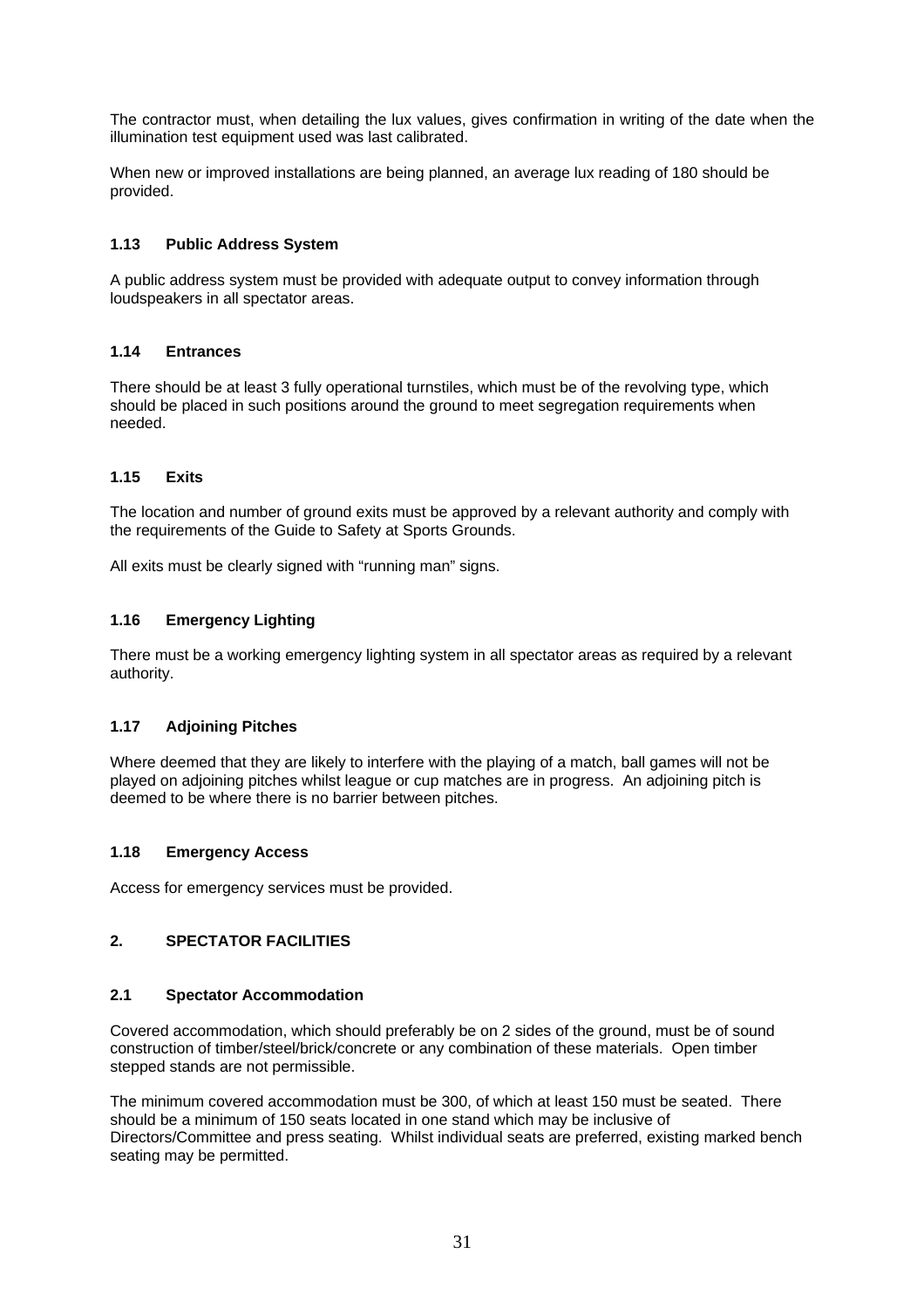There must be a minimum of 24 seats provided for Directors/Committee and guests with a minimum of 12 seats provided for the visiting club. These seats must be clearly marked "Home" and "Away Directors".

Additional seating may be provided in other areas of the ground. However, these seats are not to be classed as being "in lieu" of the number shown above.

Standing spectators are not allowed in a seated spectator stand where they can obstruct views.

Hard standing to a minimum width of 1 metre must be provided on 4 sides of the ground, unless a different configuration has been agreed (see paragraph 1).

Development must be on more than one side of the ground.

#### **2.2 Press Seating**

A minimum of 2 seats must be provided with lighting and writing facilities for use by the press and other media.

#### **2.3 Toilets**

Toilets must be located within the ground and must be accessible to both male and female spectators. The following minimum toilet facilities must be provided in total, excluding those located in any clubhouse:

| Male: | 2 urinals or equivalent and 1 WC's |
|-------|------------------------------------|
|       |                                    |

Female: 2 WC's

In addition, wash hand basins, warm air hand driers and/or paper towels together with a supply of toilet paper must be provided in each toilet area.

All toilet areas to be in working order and maintained to a high level of cleanliness.

#### **2.4 Refreshment Facilities**

#### **2.4.1 Directors/Committee/Guests**

A separate room shall be made available in which refreshments for Directors/Committee and guests can be served. These areas must be able to accommodate a minimum of 24 persons with nearby toilet facilities.

#### **2.4.2 Ground Refreshment Facilities**

Refreshment facilities must be provided in each segregated area of the ground. These facilities may be of a temporary or mobile type.

#### **2.5 Disabled Facilities**

The club must take full account of the needs of disabled spectators. The Disability Discrimination Act 1995 refers.

Reference should be made to the Publications/Data Sheets issued by both The Football Association and the Football Foundation.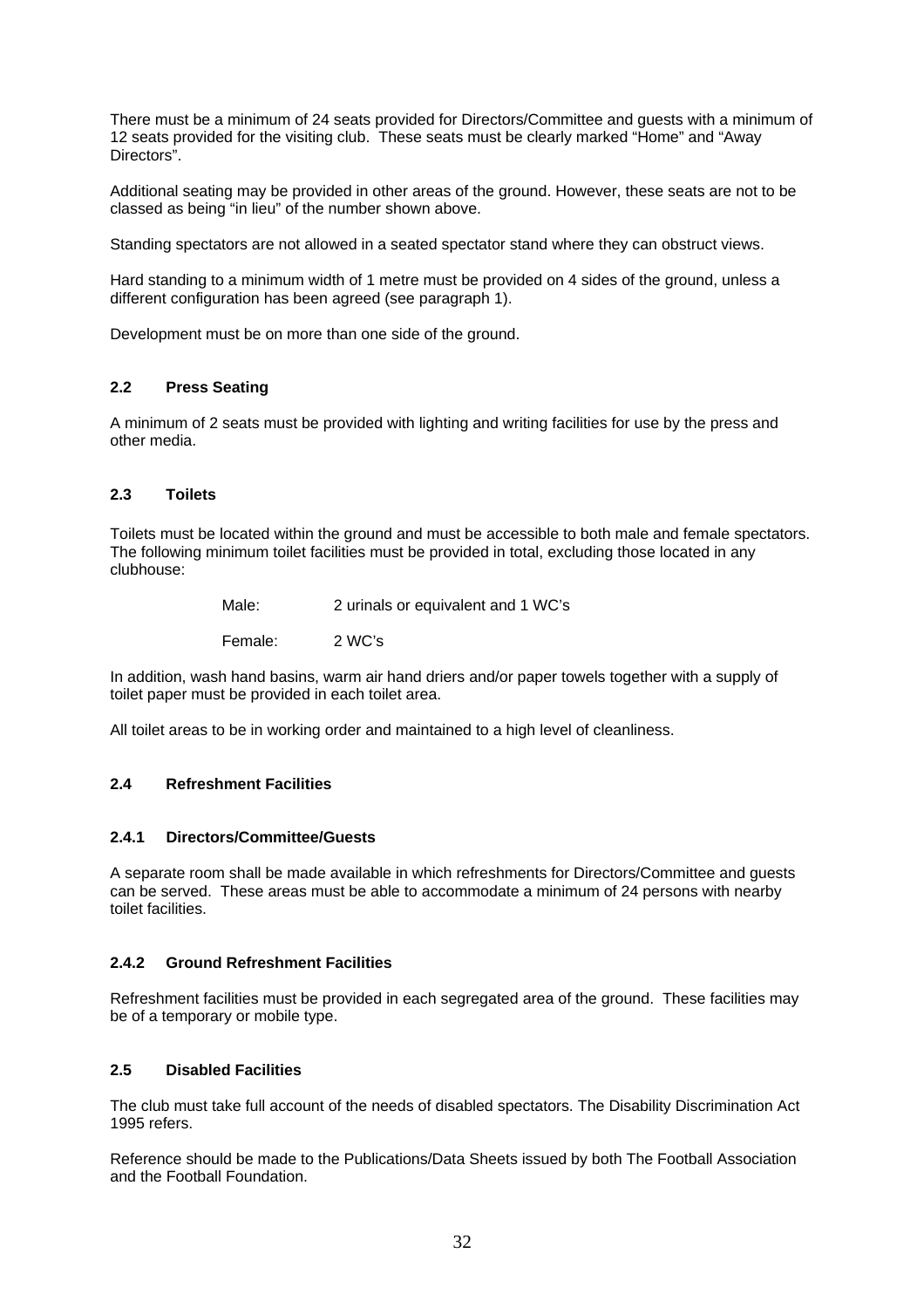#### **3. DRESSING ROOM FACILITIES**

#### **3.1 Players**

Separate dressing rooms must be provided for both teams within the enclosed area of the ground. The dressing rooms must be of sound construction of brick or concrete and be of a permanent nature. Existing dressing room dimensions will be acceptable provided they are a minimum of 12 square metres, excluding shower and toilet areas. However clubs wishing to progress should be aware of the need to increase to a minimum size of 18 square metres, excluding shower and toilet areas. Where clubs are planning to build new dressing rooms these must be a minimum size of 18 square metres, excluding shower and toilet areas.

Each dressing room must have the following:

A shower area comprising of at least 4 showerheads

At least 1 WC and 1 wash hand basin

All must have hot and cold running water

There must be a treatment table in each dressing room unless there is a separate medical room.

#### **3.2 Match Officials**

The size of the match official's dressing room must be a minimum of 5 square metres, excluding shower and toilet areas. When new dressing rooms are being constructed the match officials room should be a minimum of 6 square metres in size, excluding shower and toilet areas.

Each match officials dressing room must have the following:

At least 1 shower

At least 1 WC and 1 wash hand basin

Provision should be made for separate dressing rooms for both male and female match officials.

Where new dressing rooms are being constructed or existing are being re-designed, separate purpose built facilities for both male and female match officials must be provided.

There must be an audible warning device located in the match official's dressing room, which is linked to the player's dressing rooms.

#### **All dressing room areas must be maintained to a high level of cleanliness and be secure on match days.**

#### **4. MEDICAL**

There must be a suitably equipped medical treatment room for players use located in the vicinity of the players dressing rooms. Access to this room must not be via the home or away dressing rooms.

A stretcher for the removal of injured players from the field of play must be provided.

The club must provide a suitable treatment room for spectators within the boundary of the ground, which meets with Health and Safety requirements.

There must be a suitably qualified person (minimum F.A. Emergency Aid Course) in attendance to assist with spectator problems unless the St John Ambulance Brigade, Red Cross Society or other capable voluntary agency are in attendance.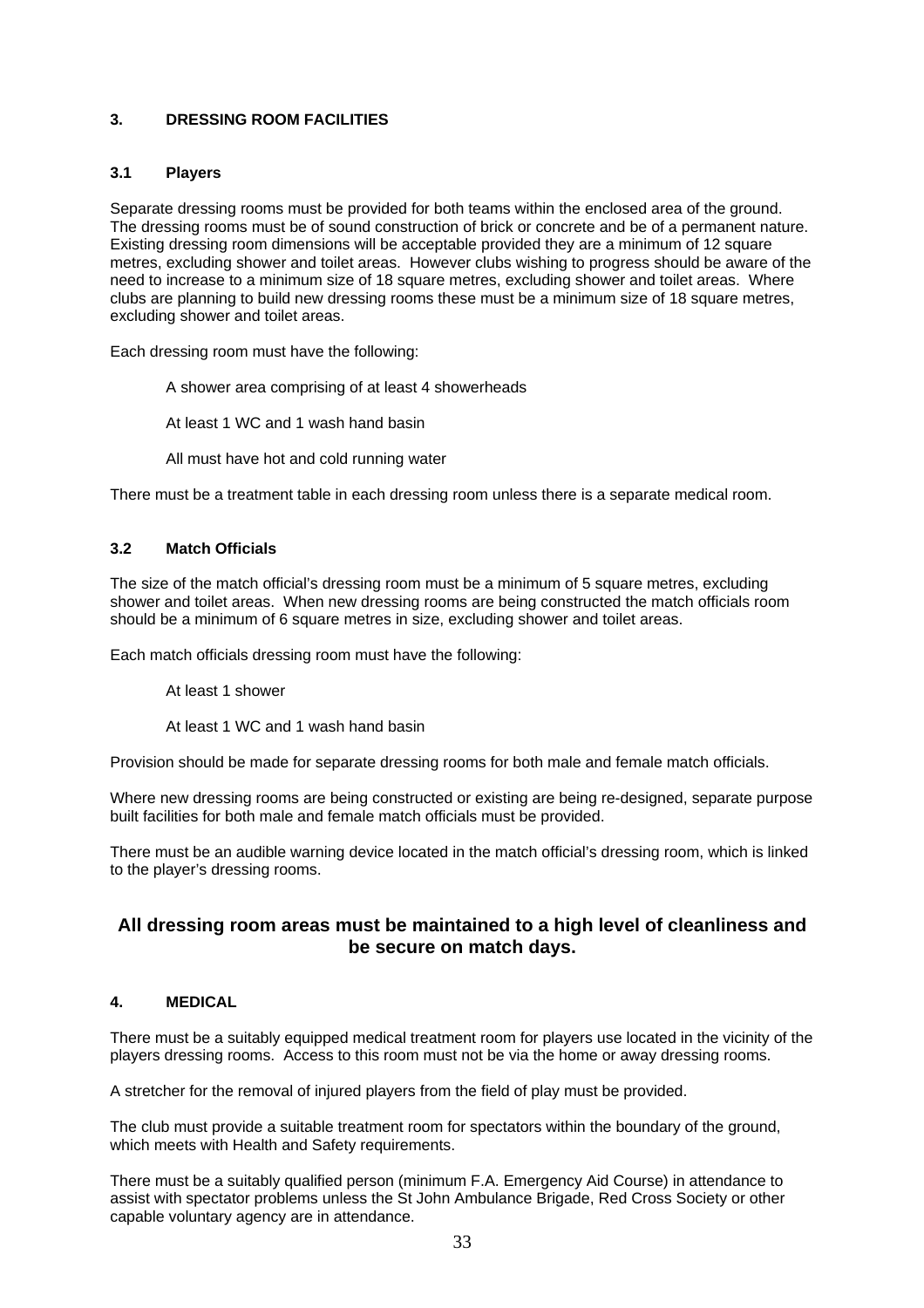# **GRADING CATEGORY – E**

#### **1. GROUND**

The ground must give an overall appearance and impression of being a football ground suitable for the highest levels of the National League System.

It must be possible for spectators to view the match, either standing or seated, for the full length of all 4 sides of the playing area. However, at the discretion of the Board of Directors or Management Committee of the league concerned, any other configuration for spectators to view the match may be considered. Any approved configuration must meet the minimum capacity requirements.

The name of the club must reflect the area in which it operates. The location of the ground, in so far as its relation to the conurbation whose name the club bears, or is traditionally associated with, must meet with the approval of the Board of Directors or Management Committee of the league to which the club seeks membership.

The club must disclose plans and details of any proposed future move to a new stadium. The location of the proposed new stadium must meet with the approval of the Board of Directors or Management Committee of the league to which the club seeks membership.

The proposed merger of two clubs in contention for possible admission into any league within the National League System will be dealt with on its merits.

#### **1.1 Security of Tenure**

The club must either:

- (a) Own the freehold of the ground, or
- (b) Have a leasehold interest of which the renewal provisions of the Landlord and Tenant Act 1954 have not been excluded from that lease, or
- (c) Possess an acceptable licence or agreement for the use of the ground for a minimum period of 10 (ten) years unexpired.

In the event of a club having a leasehold interest of less than 10 (ten) years unexpired then the renewal provisions of the Landlord and Tenant Act 1954 must not have been excluded from that lease.

#### **1.2 Ground Share**

Ground sharing is permitted, but not in order to gain promotion or to retain membership at a particular Step. A ground sharing agreement must have been in place for at least one full season prior to promotion.

Where there is a ground share between two football clubs, priority of fixtures will be given to the club playing at the higher level within the National League System unless otherwise approved by the respective leagues.

Where a ground share is in place with another sport i.e. Athletic, Cricket, Rugby Union, Rugby League etc, the club must have full use of all facilities on match days.

#### **1.3 Capacity**

The Stadium must have a minimum operational capacity of 1,000 calculated in accordance with the guidance given in the Guide to Safety at Sports Grounds and where practical certified by a relevant authority.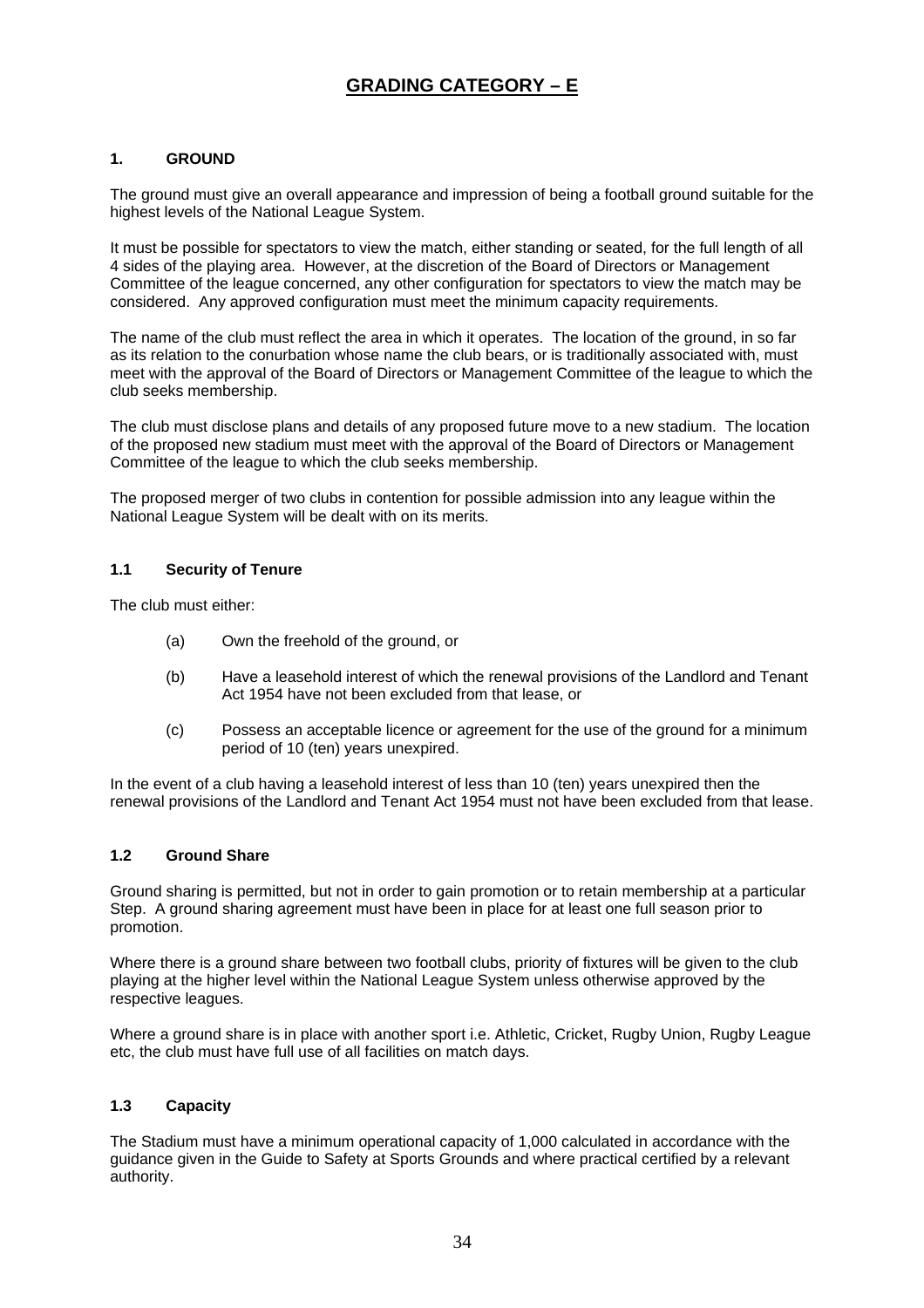It must be possible for spectators to view the match either seated or standing for the full length of all 4 sides of the playing area, unless a different configuration has been agreed (see paragraph 1).

#### **1.4 Boundary of Ground**

The ground must be enclosed by a permanent boundary, which will prevent individuals from viewing the game from outside the ground. The boundary must be of sound construction of pre cast concrete, brick, breeze block or metal cladding with steel or concrete posts and be of a minimum height of 1.83 metres as measured from outside the ground.

Whilst lapped timber, latch panel wood fences and wire mesh fences with wooden posts might be acceptable, hedges, shrubs and/or trees will not normally be accepted.

In certain circumstances one side of the ground, which adjoins private land/property, may be exempt from the need for a permanent boundary.

#### **1.5 Clubhouse**

There must be a clubhouse facility either on or adjacent to the ground, which should be open on match days to provide refreshments to spectators.

#### **1.6 Car Parking**

There should be adequate car parking facilities at or adjacent to the ground.

#### **1.7 Pitch Perimeter Barrier**

There must be a permanent fixed barrier of sound construction (concrete and steel) and free from all sharp edges surrounding the pitch on all 4 sides. Ideally the height should not exceed 1.1 metres.

Existing barriers will be accepted.

The barrier, if other than solid wall type of construction, may be infilled. Advertising boards may be acceptable as a means of infill.

There must be a minimum of 1.83 metres, ideally 2 metres between the touchline, goal line and the pitch perimeter barrier.

Barriers need not be erected on sides not open to the public.

#### **1.8 Pitch Standards**

The playing surface will be grass, unless authorised by the respective Board of Directors or Management Committee, and must be of a high standard. It must be level and free from surface depressions and excessive undulations.

The maximum slope allowable shall not exceed an even gradient of vertical to horizontal 1 : 41 in any direction.

The playing surface must be maintained to the highest possible standards.

Artificial playing surfaces are not currently permitted in competitions under the control of The Football Association.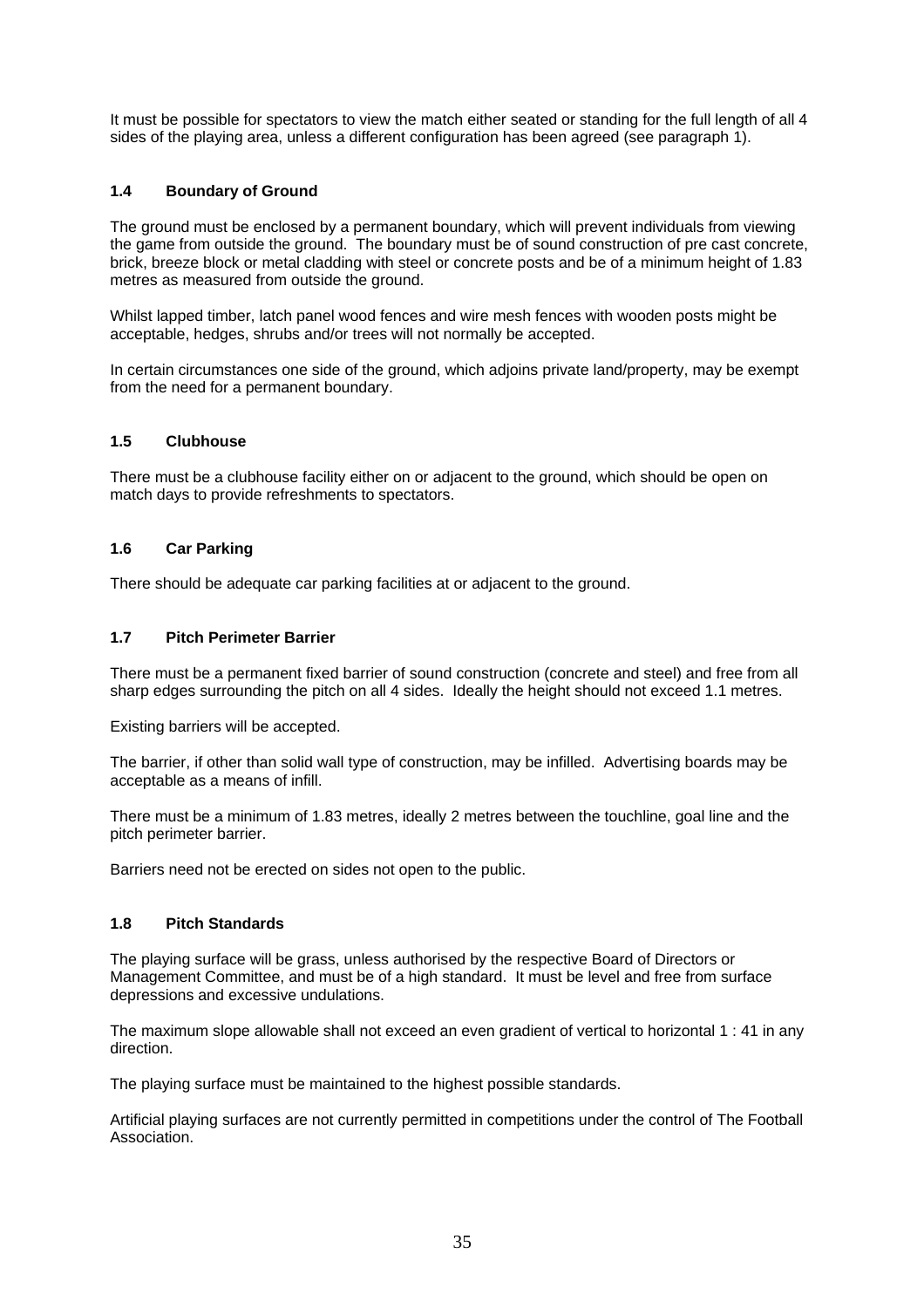Set out below is the view of the International FA Board and FIFA with regard to artificial surfaces:

*"The Board recognised the advances in artificial surface technology and the major benefits of using artificial surfaces in areas of climatic problems. It also recognised that artificial surfaces allowed multiple and extended use of facilities in urban environments. The Board mandated FIFA to create clear procedures for the use of artificial surfaces, to unify the quality system and apply it worldwide, taking into consideration the best resources and knowledge available."* 

The matter is therefore under review.

#### **1.9 Playing Area**

The playing area to be a minimum of 100 metres x 64 metres (110 yards x 70 yards) and should conform to the requirements of the Laws of the Game.

Goalposts and goal net supports should be of professional manufacture and conform to the current safety requirements and to the requirements of the Laws of the Game.

*The Football Association are looking to ban the use of metal cup hooks in line with its Goalpost Safety initiative. This may form part of the ground grading criteria in subsequent seasons. Clubs should bear this in mind when reviewing their facilities in line with this document. Goals manufactured to current British Standards do not permit the use of metal cup hooks.* 

Reference should be made to the Goalpost Safety information published by The Football Association.

#### **1.10 Technical Area**

Two covered trainers boxes clearly marked "Home" and "Away" must be provided. They should be an equal distance either side of the halfway line, a minimum of 3 metres apart. Each box must be able to accommodate 8 adults under cover on fixed seats or benches.

Portable trainers' boxes are permitted and must be securely fixed when in use.

The Technical Area, as defined within the Laws of the Game, must be marked out.

#### **1.11 Secure Walkway**

Clubs are to provide for safe passage for players and match officials between the dressing rooms and the field of play, which should be adequately stewarded. The passage onto and off the pitch must be suitably enclosed when players and match officials are entering or leaving the field of play. The use of protection designed products such as retractable tunnels or permanent structures to separate players and spectators are acceptable.

#### **1.12 Floodlighting**

Floodlights must be provided to an average lux reading of 120. No single reading can be less than one quarter of the highest reading so as to ensure an even spread of light.

Reading shall be on a grid of 88 markings evenly spaced with the outside readings falling on the pitch boundary line. The average of all the readings is taken to be the average illumination level in lux of the floodlighting installation.

The lux values must be tested every two years in accordance with current guidelines by an approved independent contractor.

An "approved" contractor is one which is in possession of the NICEIC (National Inspection Council for Electrical Installation Contracting) Approved Contractors' award or ISO 9000/BS 5750 (International Standards Organisation/British Standard) or is a member of the Electrical Contractors' Association.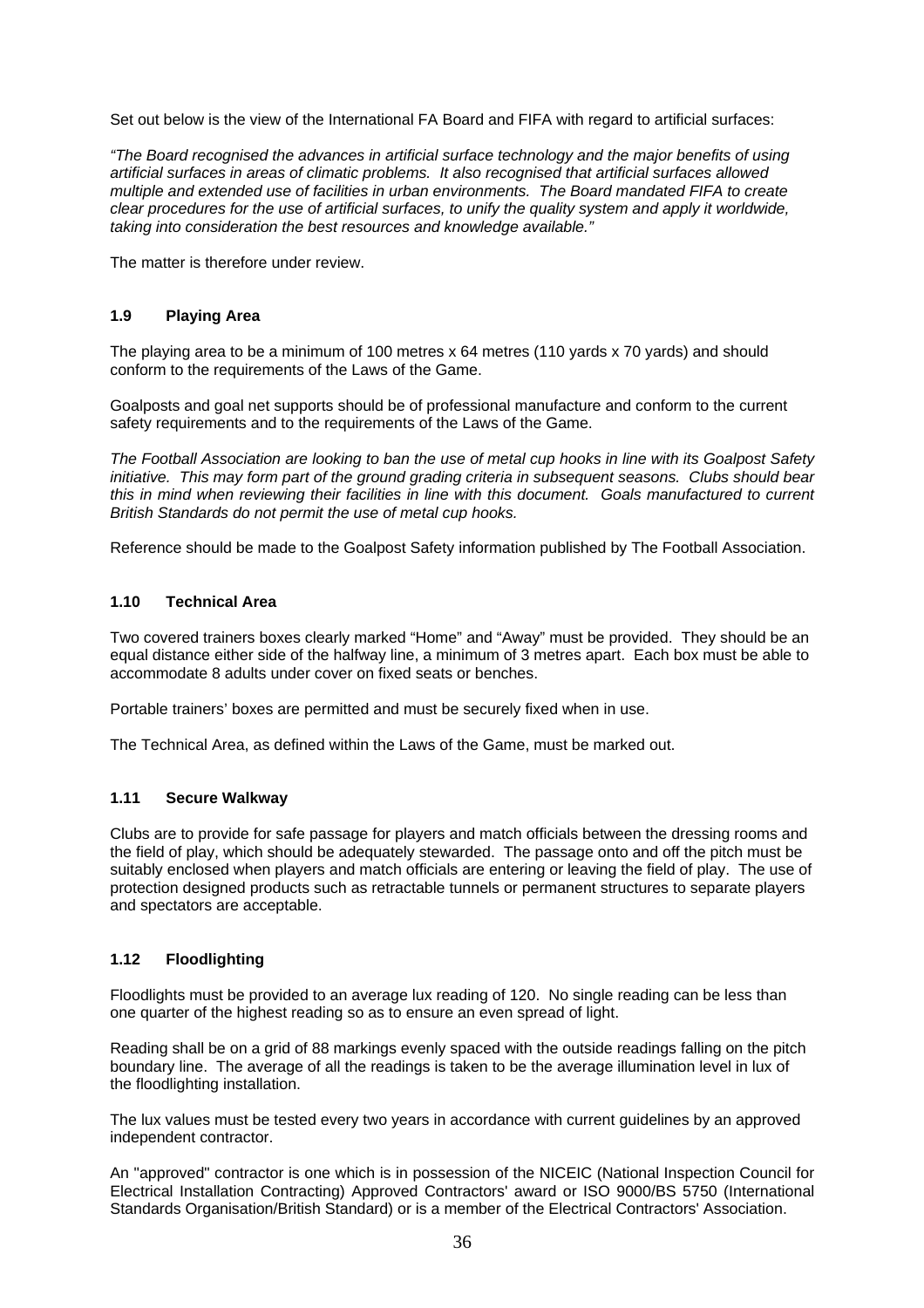The contractor must, when detailing the lux values, gives confirmation in writing of the date when the illumination test equipment used was last calibrated.

When new or improved installations are being planned, an average lux reading of 180 should be provided.

#### **1.13 Public Address System**

A public address system must be provided with adequate output to convey information through loudspeakers in all spectator areas.

#### **1.14 Entrances**

There should be at least 2 fully operational turnstiles, which must be of the revolving type.

#### **1.15 Exits**

The location and number of ground exits must be approved by a relevant authority and comply with the requirements of the Guide to Safety at Sports Grounds.

All exits must be clearly signed with "running man" signs.

#### **1.16 Emergency Lighting**

There must be a working emergency lighting system in all spectator areas as required by a relevant authority.

#### **1.17 Adjoining Pitches**

Where deemed that they are likely to interfere with the playing of a match, ball games will not be played on adjoining pitches whilst league or cup matches are in progress. An adjoining pitch is deemed to be where there is no barrier between pitches.

#### **1.18 Emergency Access**

Access for emergency services must be provided.

#### **2. SPECTATOR FACILITIES**

#### **2.1 Spectator Accommodation**

Covered accommodation, which should preferably be on 2 sides of the ground, must be of sound construction of timber/steel/brick/concrete or any combination of these materials. Open timber stepped stands are not permissible.

The minimum covered accommodation must be 250, of which at least 150 must be seated. There should be a minimum of 150 seats located in one stand which may be inclusive of Directors/Committee and press seating. Whilst individual seats are preferred, existing bench seating may be permitted. In each case, all seats are to be clearly numbered.

There must be a minimum of 16 seats provided for Directors/Committee and guests with a minimum of 8 seats provided for the visiting club. These seats must be clearly marked "Home" and "Away Directors".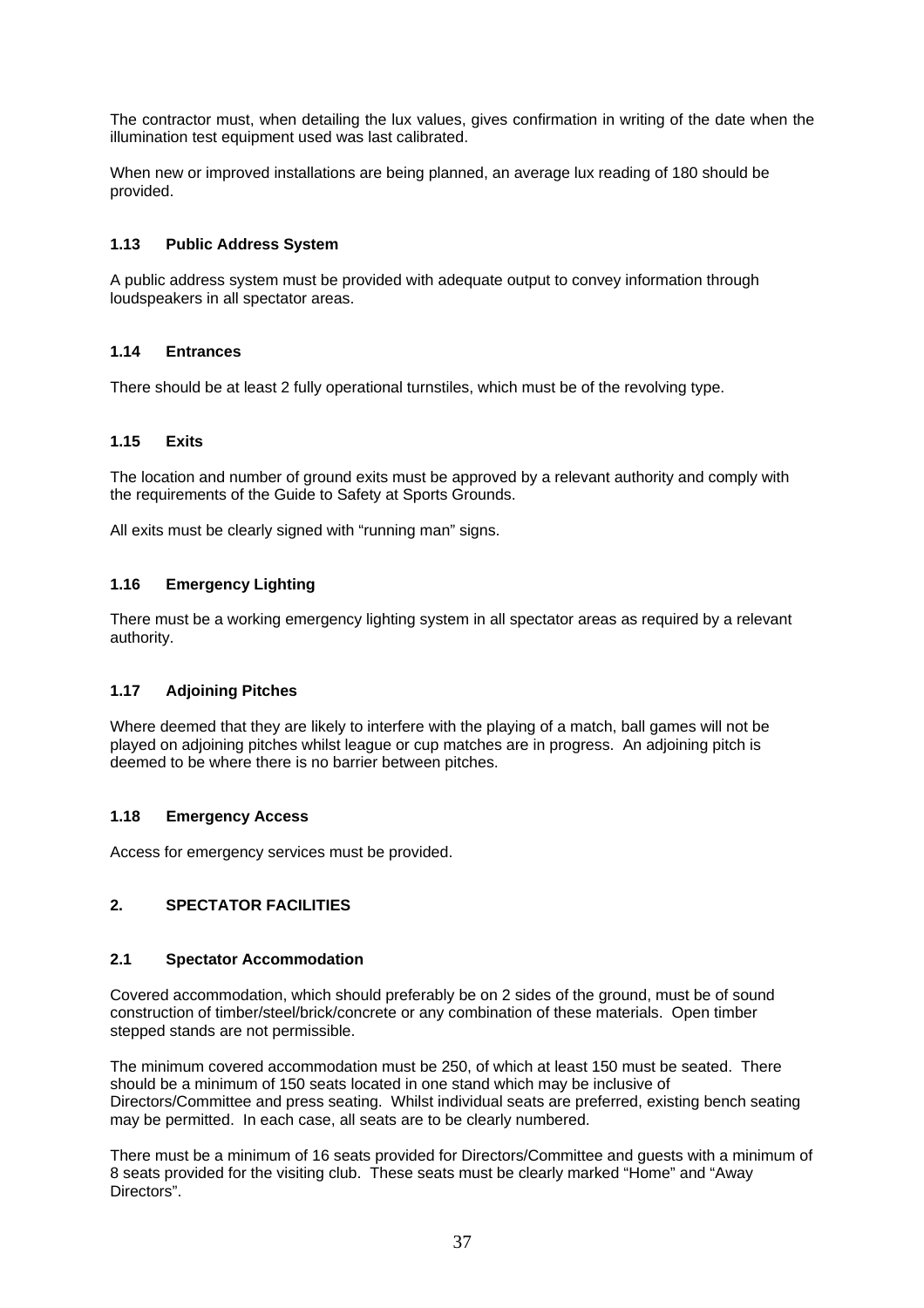Additional seating may be provided in other areas of the ground. However, these seats are not to be classed as being "in lieu" of the number shown above.

Standing spectators are not allowed in a seated spectator stand where they can obstruct views.

Hard standing to a minimum width of 1 metre must be provided on 4 sides of the ground, unless a different configuration has been agreed (see paragraph 1).

Development must be on more than one side of the ground.

#### **2.2 Press Seating**

A minimum of 2 seats must be provided with lighting and writing facilities for use by the press and other media.

#### **2.3 Toilets**

Toilets must be located within the ground and must be accessible to both male and female spectators. The following minimum toilet facilities must be provided in total, excluding those located in any clubhouse:

Male: 2 urinals or equivalent and 1 WC's

Female: 2 WC's

In addition, wash hand basins, warm air hand driers and/or paper towels together with a supply of toilet paper must be provided in each toilet area.

All toilet areas to be in working order and maintained to a high level of cleanliness.

#### **2.4 Refreshment Facilities**

#### **2.4.1 Directors/Committee/Guests**

A separate room shall be made available in which refreshments for Directors/Committee and guests can be served. These areas must be able to accommodate a minimum of 16 persons with nearby toilet facilities.

#### **2.4.2 Spectators**

Refreshment facilities must be provided at the ground. These facilities may be of a temporary or mobile type.

#### **2.5 Disabled Facilities**

The club must take full account of the needs of disabled spectators. The Disability Discrimination Act 1995 refers.

Reference should be made to the Publications/Data Sheets issued by both The Football Association and the Football Foundation.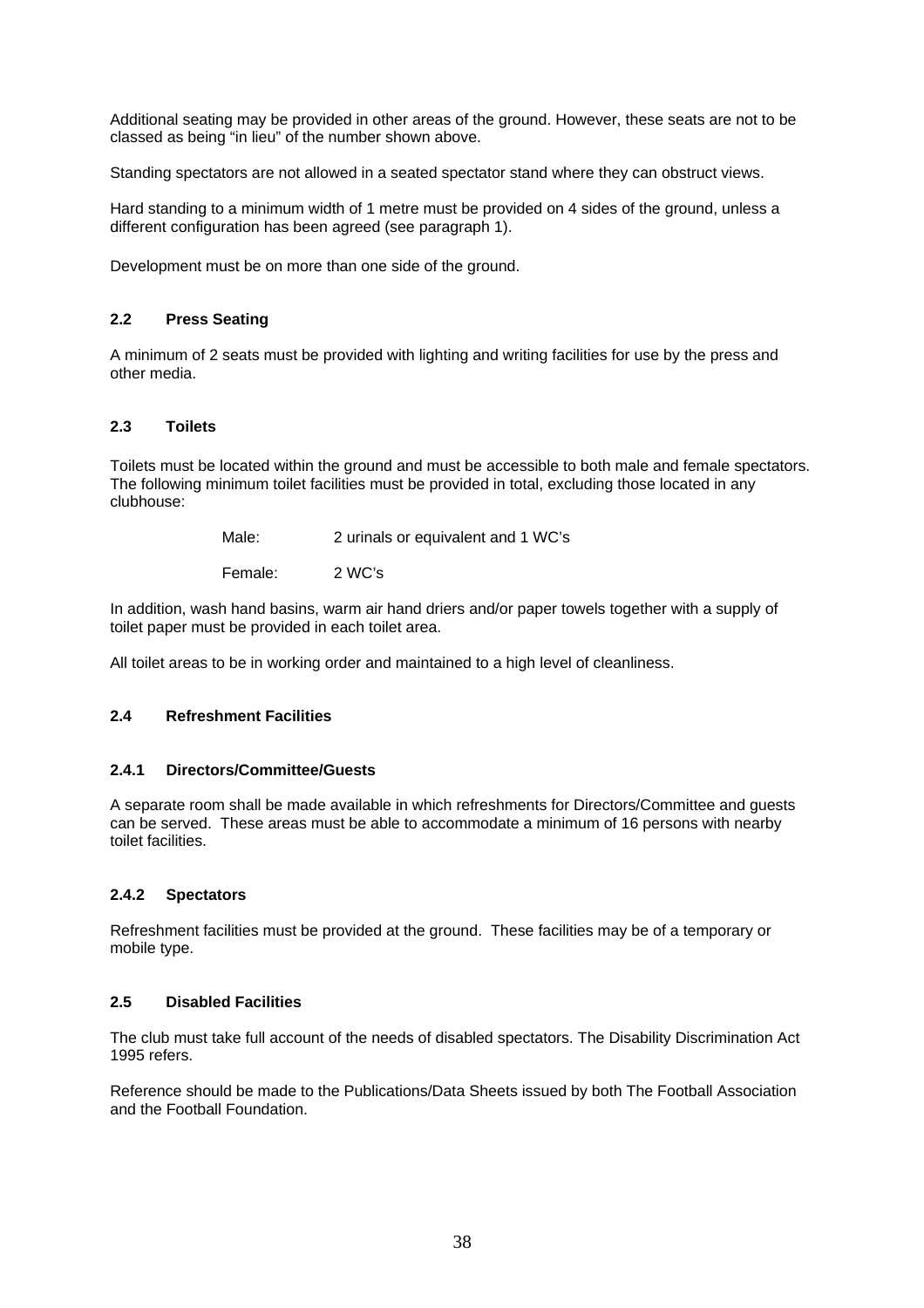#### **3. DRESSING ROOM FACILITIES**

#### **3.1 Players**

Separate dressing rooms must be provided for both teams within the enclosed area of the ground. The dressing rooms must be of sound construction and be of a permanent nature. Existing dressing room dimensions will be acceptable provided they are a minimum of 12 square metres, excluding shower and toilet areas. However clubs wishing to progress should be aware of the need to increase to a minimum size of 18 square metres, excluding shower and toilet areas. Where clubs are planning to build new dressing rooms these must be a minimum size of 18 square metres, excluding shower and toilet areas.

Each dressing room must have the following:

A shower area comprising of at least 4 showerheads

At least 1 WC and 1 wash hand basin

All must have hot and cold running water

There must be a treatment table in each dressing room unless there is a separate medical room.

#### **3.2 Match Officials**

The size of the match official's dressing room must be a minimum of 4 square metres, excluding shower and toilet areas. When new dressing rooms are being constructed the match officials room should be a minimum of 6 square metres in size, excluding shower and toilet areas.

Each match officials dressing room must have the following:

At least 1 shower

At least 1 WC and 1 wash hand basin

Provision should be made for separate dressing rooms for both male and female match officials.

Where new dressing rooms are being constructed or existing are being re-designed, separate purpose built facilities for both male and female match officials must be provided.

There must be an audible warning device located in the match official's dressing room, which is linked to the player's dressing rooms.

#### **All dressing room areas must be maintained to a high level of cleanliness and be secure on match days.**

#### **4. MEDICAL**

There must be a treatment table located in each of the players dressing rooms unless there is a separate medical room.

There must be a suitably qualified person (minimum F.A. Emergency Aid Course) in attendance to assist with spectator problems unless the St John Ambulance Brigade, Red Cross Society or other capable voluntary agency are in attendance. This person may be the club physiotherapist.

All clubs must provide first aid equipment at their ground including a stretcher, the location of which shall be clearly marked by notices placed in each players dressing room and match officials room.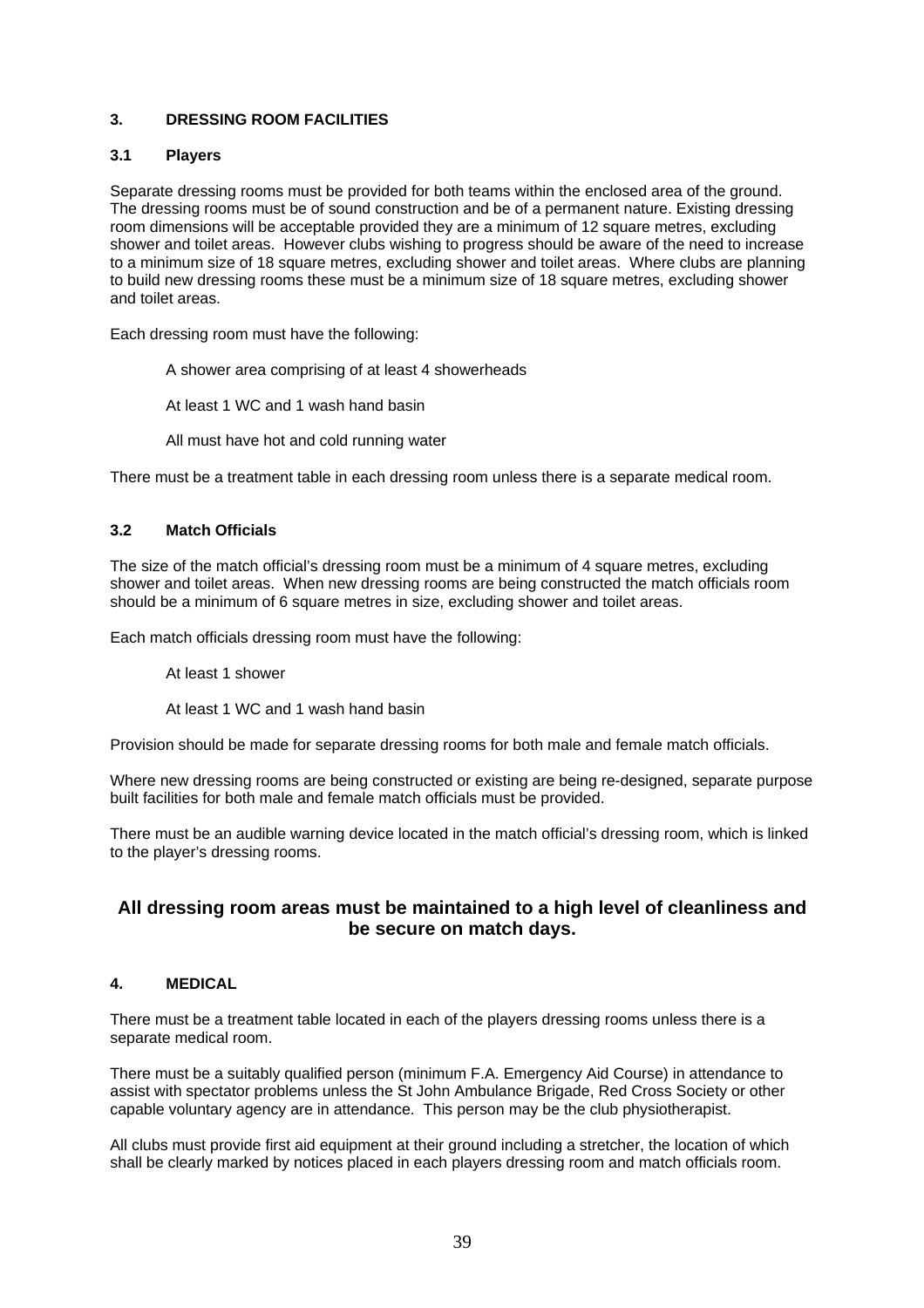# **GRADING CATEGORY – F**

#### **1. GROUND**

The ground must give an overall appearance and impression of being a football ground suitable for the National League System.

It must be possible for spectators to view the match, either standing or seated, for the full length of all 4 sides of the playing area. However, at the discretion of the Board of Directors or Management Committee of the league concerned, any other configuration for spectators to view the match may be considered. Any approved configuration must meet the minimum capacity requirements.

The club must disclose plans and details of any proposed future move to a new stadium. The location of the proposed new stadium must meet with the approval of the Board of Directors or Management Committee of the league to which the club seeks membership.

The proposed merger of two clubs in contention for possible admission into any league within the National League System will be dealt with on its merits.

#### **1.1 Security of Tenure**

Where a club does not own the freehold of their ground then evidence of adequate security of tenure must be provided.

#### **1.2 Ground Share**

Ground sharing is permitted, but not in order to gain promotion or to retain membership at a particular Step. A ground sharing agreement must have been in place for at least one full season prior to promotion.

Where there is a ground share between two football clubs, priority of fixtures will be given to the club playing at the higher level within the National League System unless otherwise approved by the respective leagues.

Where a ground share is in place with another sport i.e. Athletic, Cricket, Rugby Union, Rugby League etc, the club must have full use of all facilities on match days.

#### **1.3 Capacity**

The ground capacity at this level is not relevant.

#### **1.4 Boundary of Ground**

The ground must be enclosed by a permanent boundary, which will prevent spectators from viewing the game from outside the ground.

In certain circumstances one side of the ground, which adjoins private land/property, may be exempt from the need for a permanent boundary.

#### **1.5 Clubhouse**

There must be a clubhouse facility either on or adjacent to the ground, which should be open on match days to provide refreshments to spectators.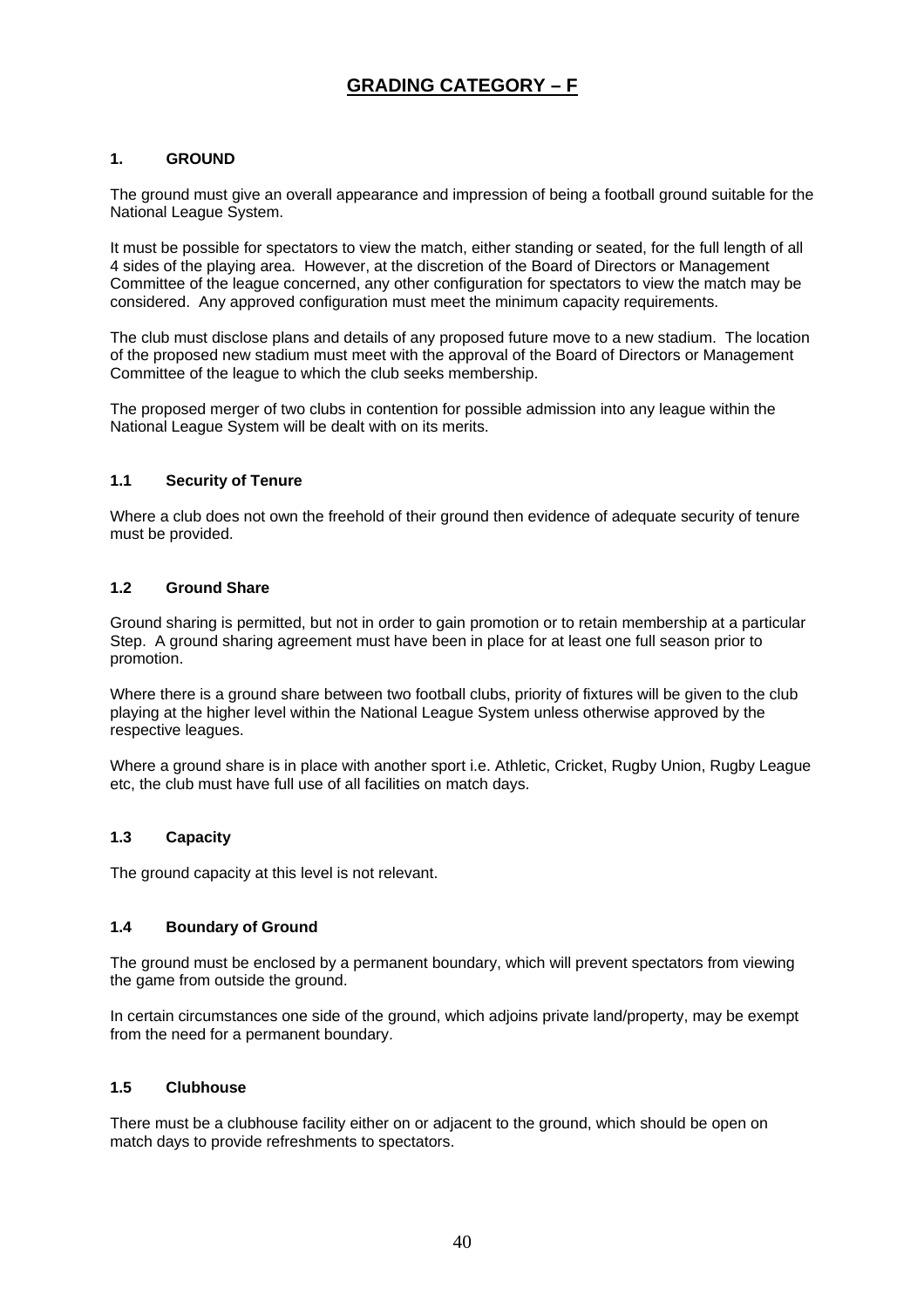#### **1.6 Car Parking**

There should be adequate car parking facilities on or adjacent to the ground.

#### **1.7 Pitch Perimeter Barrier**

There must be a permanent fixed barrier of sound construction (concrete and steel) and free from all sharp edges surrounding the pitch on all 4 sides. Ideally the height should not exceed 1.1 metres.

Existing barriers will be accepted.

The barrier, if other than solid wall type of construction may be infilled. Advertising boards may be acceptable as a means of infill.

There must be a minimum of 1.83 metres, ideally 2 metres between the touchline, goal line and the pitch perimeter barrier.

#### **1.8 Pitch Standards**

The playing surface will be grass, unless otherwise authorised by the respective Board of Directors or Management Committee, and must be of a high standard. It must be level and free from surface depressions and excessive undulations.

The maximum slope allowable shall not exceed an even gradient of vertical to horizontal 1 : 41 in any direction.

The playing surface must be maintained to the highest possible standards.

Artificial playing surfaces are not currently permitted in competitions under the control of The Football Association.

Set out below is the view of the International FA Board and FIFA with regard to artificial surfaces:

*"The Board recognised the advances in artificial surface technology and the major benefits of using artificial surfaces in areas of climatic problems. It also recognised that artificial surfaces allowed multiple and extended use of facilities in urban environments. The Board mandated FIFA to create clear procedures for the use of artificial surfaces, to unify the quality system and apply it worldwide, taking into consideration the best resources and knowledge available."* 

The matter is therefore under review.

#### **1.9 Playing Area**

The playing area to be a minimum of 100 metres x 64 metres (110 yards x 70 yards) and should conform to the requirements of the Laws of the Game.

Goalposts and goal net supports should be of professional manufacture and conform to the current safety requirements and to the requirements of the Laws of the Game.

*The Football Association are looking to ban the use of metal cup hooks in line with its Goalpost Safety initiative. This may form part of the ground grading criteria in subsequent seasons. Clubs should bear this in mind when reviewing their facilities in line with this document. Goals manufactured to current British Standards do not permit the use of metal cup hooks.* 

Reference should be made to the Goalpost Safety information published by The Football Association.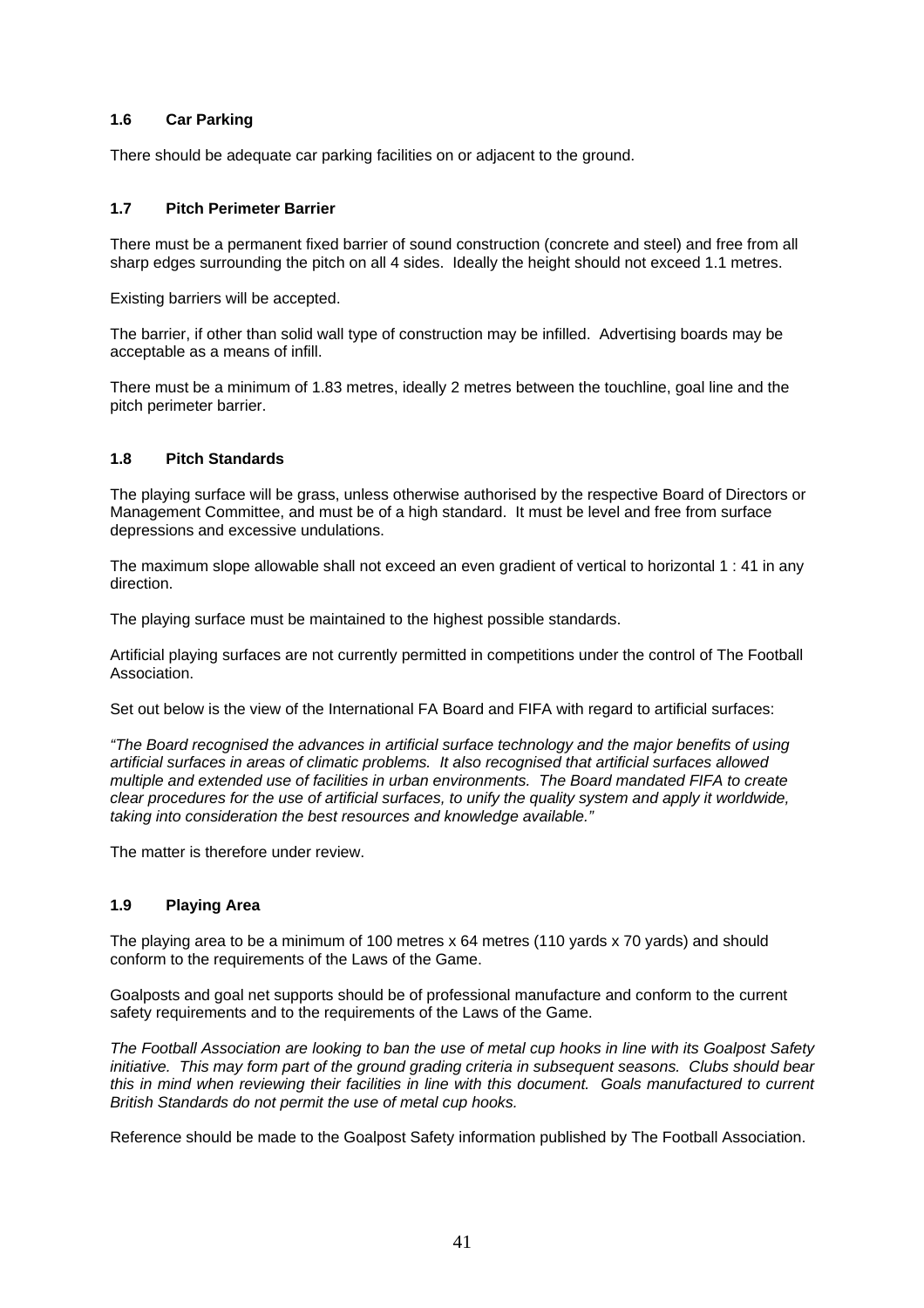#### **1.10 Technical Area**

Two covered trainers benches clearly marked "Home" and "Away" are to be provided. They should be equal distance either side of the halfway line a minimum of at least 3 metres apart. Each box should accommodate at least 8 persons on fixed seats or benches.

Portable trainers' boxes are permitted and must be securely fixed when in use..

A Technical Area, as defined within the Laws of the Game, should be marked out round each trainers' box.

#### **1.11 Secure Walkway**

Clubs are to provide for safe passage for players and match officials between the dressing rooms and the field of play, which should be adequately stewarded. The passage onto and off the pitch must be suitably enclosed when players and match officials are entering or leaving the field of play. The use of protection designed products such as retractable tunnels or permanent structures to separate players and spectators are acceptable.

#### **1.12 Floodlighting**

Floodlights must be provided to an average lux reading of 120. No single reading can be less than one quarter of the highest reading so as to ensure an even spread of light.

Reading shall be on a grid of 88 markings (8 across, 11 down) evenly spaced with the outside readings falling on the pitch boundary line. The average of all the readings is taken to be the average illumination level in lux of the floodlighting installation.

The lux values must be tested every two years in accordance with current guidelines by an approved independent contractor.

An "approved" contractor is one which is in possession of the NICEIC (National Inspection Council for Electrical Installation Contracting) Approved Contractors' award or ISO 9000/BS 5750 (International Standards Organisation/British Standard) or is a member of the Electrical Contractors' Association.

The contractor must, when detailing the lux values, gives confirmation in writing of the date when the illumination test equipment used was last calibrated.

When new or improved installations are being planned, an average lux reading of 180 should be provided.

#### **1.13 Public Address System**

A public address system must be provided with adequate output to convey information to all spectator areas.

#### **1.14 Entrances**

There should be at least 1 fully operational turnstile, which must be of the revolving type or a pay box where a charge for entry to the ground can be taken.

#### **1.15 Exits**

The location and number of ground exits must be approved by a relevant authority and comply with the requirements of the Guide to Safety at Sports Grounds.

All exits must be clearly signed with "running man" signs.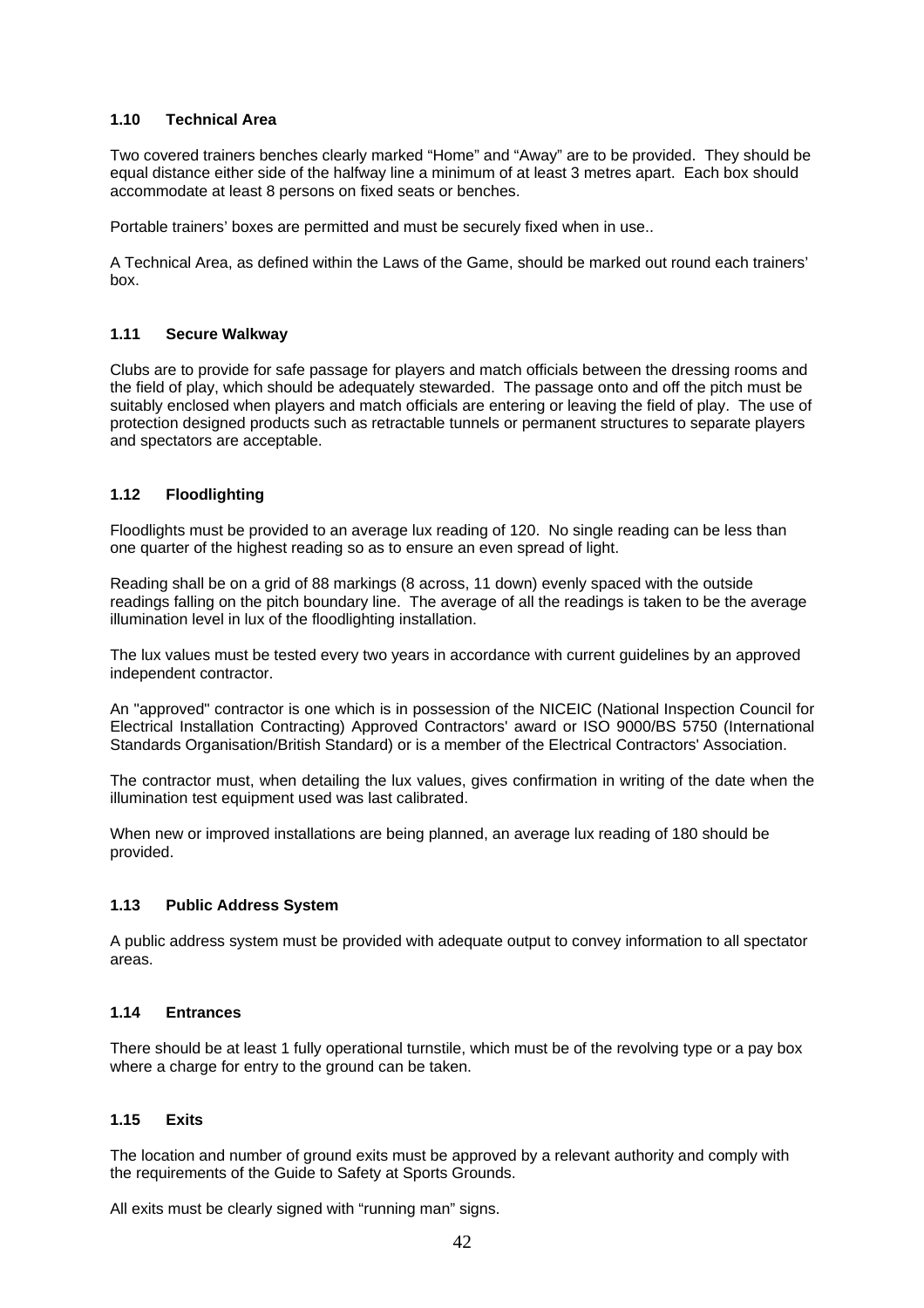#### **1.16 Emergency Lighting**

There must be a working emergency lighting system in any spectator seating or standing areas if required by a relevant authority.

#### **1.17 Adjoining Pitches**

Where deemed that they are likely to interfere with the playing of a match, ball games will not be played on adjoining pitches whilst league or cup matches are in progress. An adjoining pitch is deemed to be where there is no barrier between pitches.

#### **1.18 Emergency Access**

Access for emergency services must be provided

#### **2. SPECTATOR FACILITIES**

#### **2.1 Spectator Accommodation**

Covered accommodation, which should preferably be on 2 sides of the ground, must be of sound construction of timber/steel/brick/concrete or any combination of these materials. Open timber stepped stands are not permissible.

The minimum covered accommodation must be 200, of which at least 100 must be seated. There should be a minimum of 100 seats located in one stand which may be inclusive of Directors/Committee seating. Whilst individual seats are preferred, existing bench seating may be permitted. In each case, all seats are to be clearly numbered.

There must be a minimum of 16 seats provided for Directors/Committee and guests. These seats must be clearly marked "Home" and "Away Directors".

Additional seating may be provided in other areas of the ground. However, these seats are not to be classed as being "in lieu" of the number shown above.

Standing spectators are not allowed in a seated spectator stand where they can obstruct views.

Hard standing to a minimum width of 1 metre must be provided on 4 sides of the ground, unless a different configuration has been agreed (see paragraph 1).

Development must be on more than one side of the ground.

#### **2.2 Press Seating**

There is no requirement for dedicated press seating.

#### **2.3 Toilets**

Toilets must be located within the ground and must be accessible to both male and female spectators.

The following minimum toilet facilities must be provided:

| Male:   | 2 urinals or equivalent and 1 WC's |
|---------|------------------------------------|
| Female: | 2 WC's                             |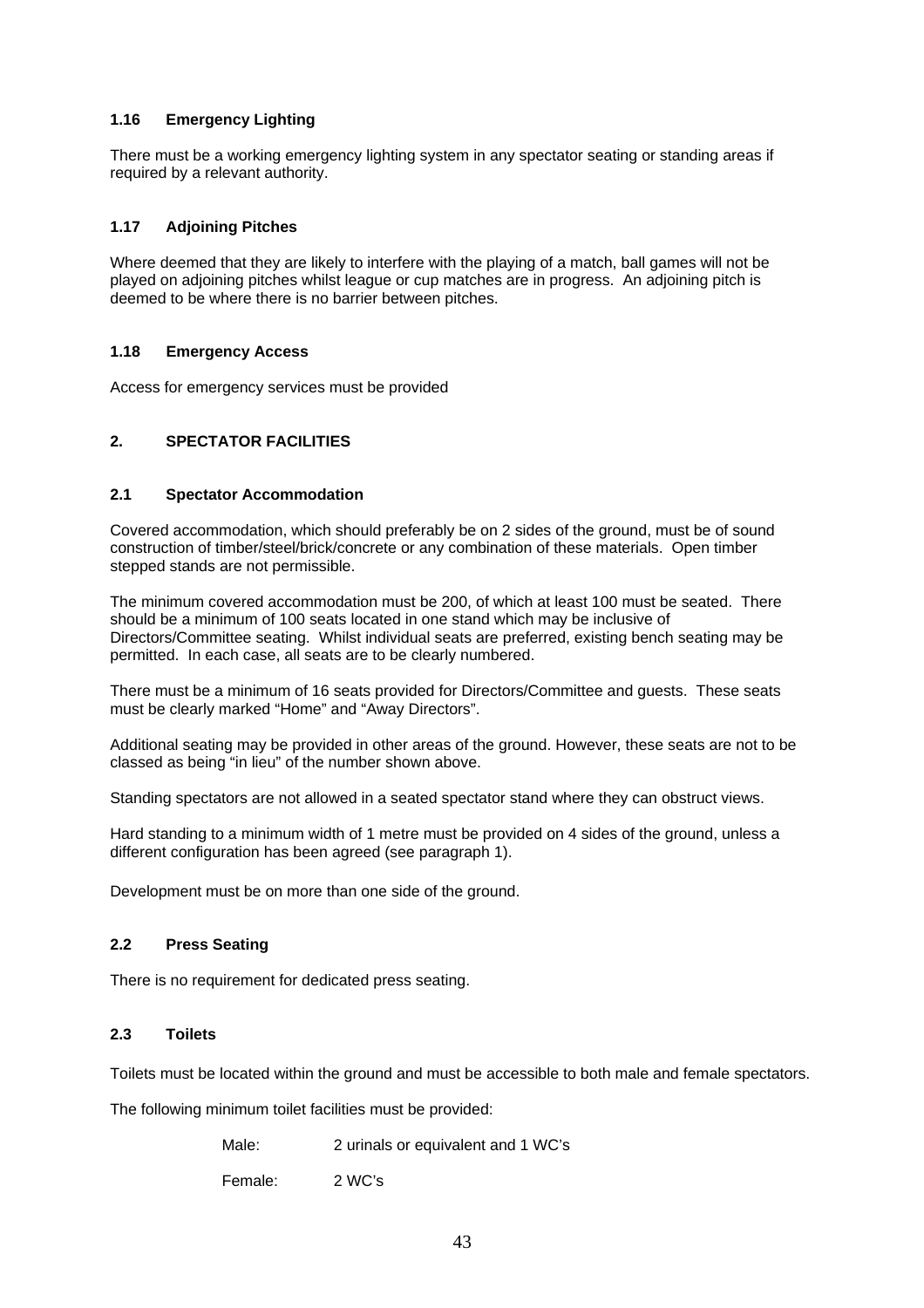In addition, wash hand basins, warm air hand driers and/or paper towels together with a supply of toilet paper must be provided in each toilet area.

The provision of toilet facilities within a clubhouse will be acceptable if these are available at all times on match days.

All toilet areas to be in working order and maintained to a high level of cleanliness.

#### **2.4 Refreshment Facilities**

#### **2.4.1 Directors/Committee/Guests**

A separate room or reserved area shall be made available in which refreshments for Directors/Committee and guests can be served.

#### **2.4.2 Ground Refreshment Facilities**

Refreshment facilities shall be provided at the ground. These facilities may be of a temporary or mobile type.

#### **2.5 Disabled Facilities**

The club must take full account of the needs of disabled spectators. The Disability Discrimination Act 1995 refers.

Reference should be made to the Publications/Data Sheets issued by both The Football Association and the Football Foundation.

#### **3. DRESSING ROOM FACILITIES**

#### **3.1 Players**

Separate dressing rooms must be provided for both teams within the enclosed area of the ground. The dressing rooms must be of sound construction and be of a permanent nature. Existing dressing room dimensions will be acceptable provided they are a minimum of 12 square metres, excluding shower and toilet areas. However clubs wishing to progress should be aware of the need to increase to a minimum size of 18 square metres, excluding shower and toilet areas. Where clubs are planning to build new dressing rooms these must be a minimum size of 18 square metres, excluding shower and toilet areas.

Each dressing room must have the following:

A shower area comprising of at least 4 showerheads

At least 1 WC and 1 wash hand basin

All must have hot and cold running water

There must be a treatment table in each dressing room unless there is a separate medical room.

#### **3.2 Match Officials**

The size of the match official's dressing room must be a minimum of 4 square metres, excluding shower and toilet areas. When new dressing rooms are being constructed the match officials room should be a minimum of 6 square metres in size, excluding shower and toilet areas.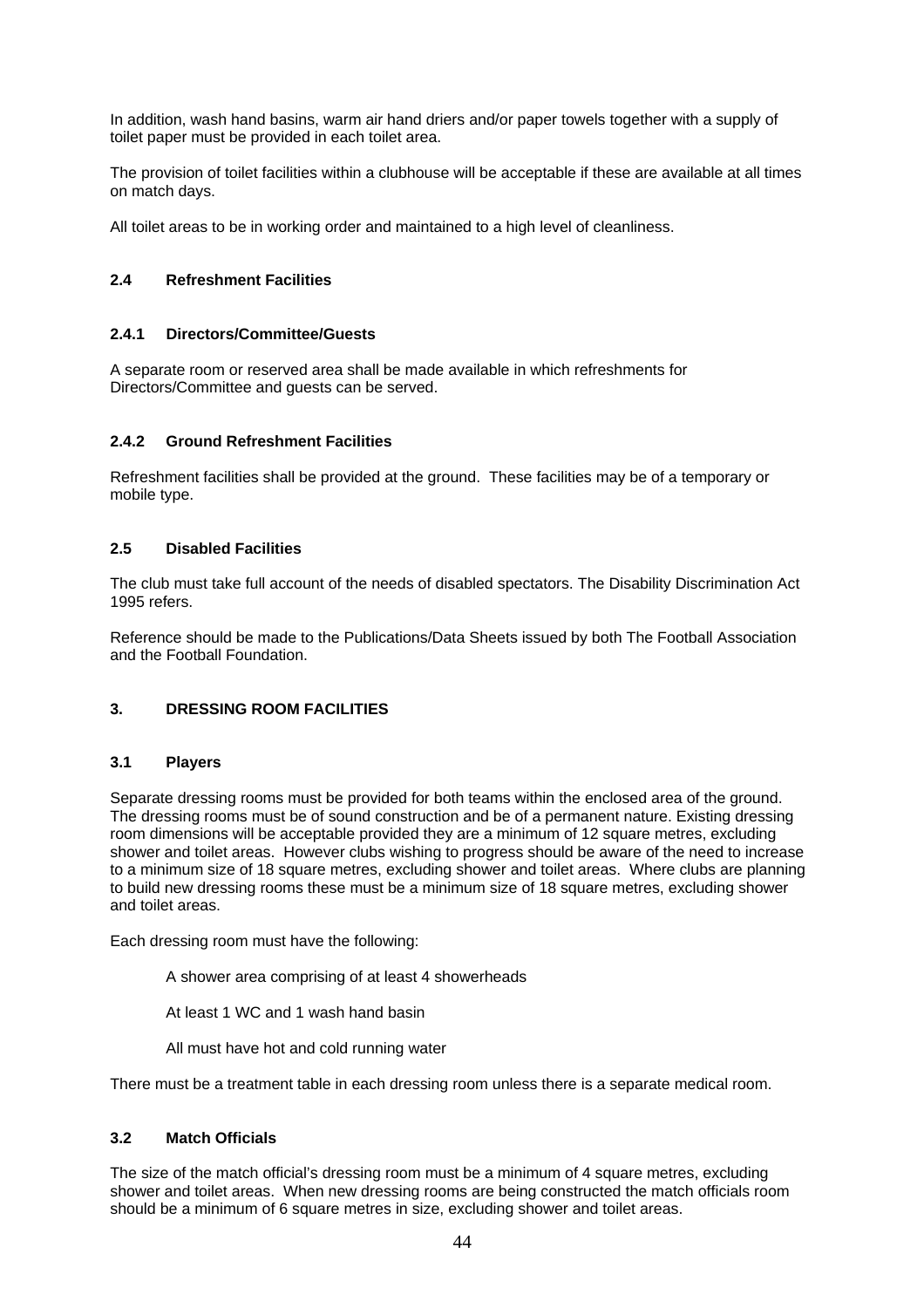Each match officials dressing room must have the following:

At least 1 shower

At least 1 WC and 1 wash hand basin

Provision should be made for separate dressing rooms for both male and female match officials.

Where new dressing rooms are being constructed or existing are being re-designed, separate purpose built facilities for both male and female match officials must be provided.

There must be an audible warning device located in the match official's dressing room, which is linked to the player's dressing rooms.

### **All dressing room areas must be maintained to a high level of cleanliness and be secure on match days.**

#### **4. MEDICAL**

There must be a treatment table located in each of the players dressing rooms unless there is a separate medical room.

There must be a suitably qualified person (minimum F.A. Emergency Aid Course) in attendance to assist with spectator problems unless the St John Ambulance Brigade, Red Cross Society or other capable voluntary agency are in attendance. This person may be the club physiotherapist.

All clubs must provide first aid equipment at their ground including a stretcher, the location of which shall be clearly marked by notices placed in each players dressing room and match officials room.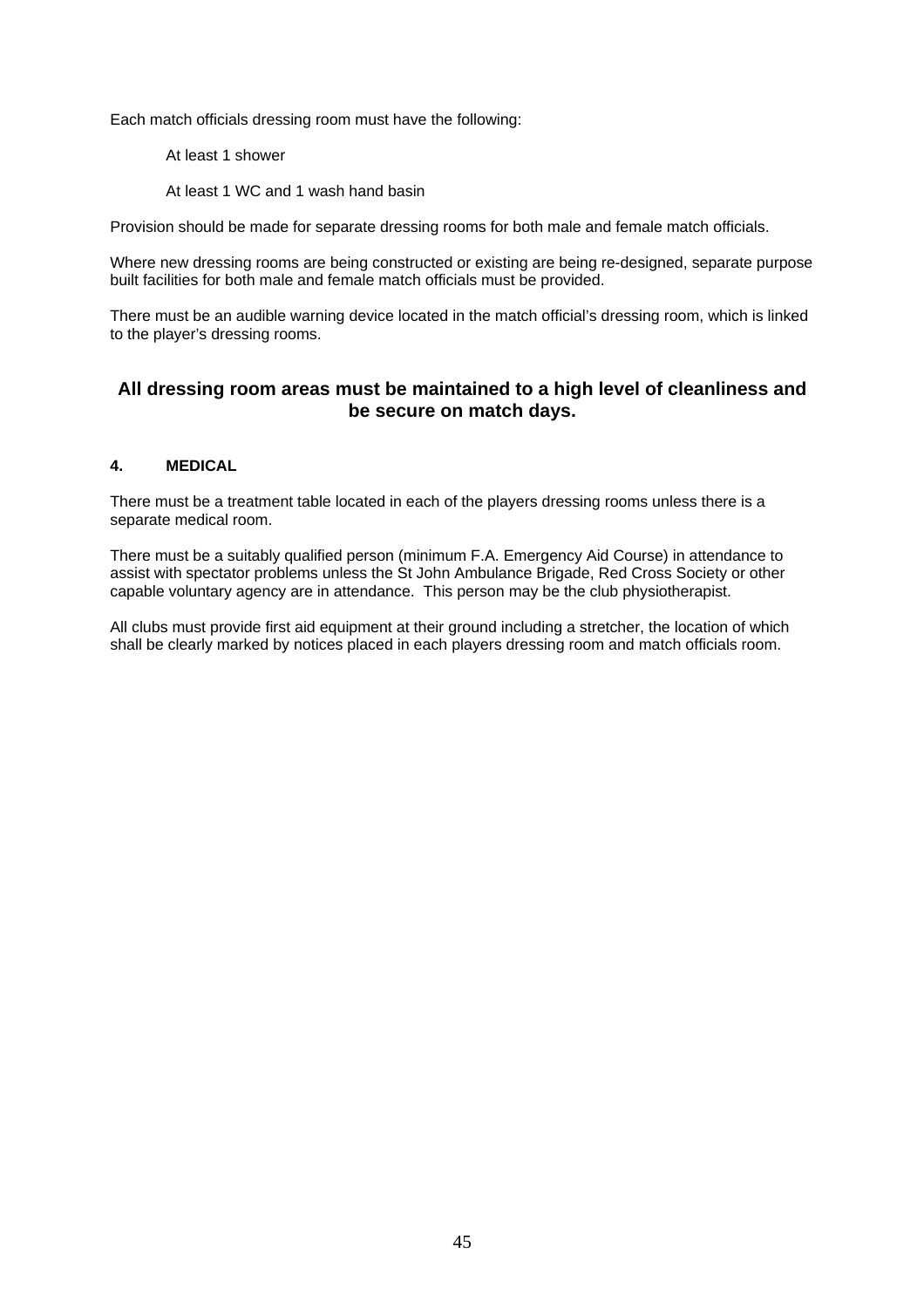# **GRADING CATEGORY – G**

#### **1. GROUND**

The ground must give an overall appearance and impression of being a football ground suitable for the National League System.

It must be possible for spectators to view the match, either standing or seated, for the full length of all 4 sides of the playing area. However, at the discretion of the Board of Directors or Management Committee of the league concerned, any other configuration for spectators to view the match may be considered. Any approved configuration must meet the minimum capacity requirements.

The club must disclose plans and details of any proposed future move to a new stadium. The location of the proposed new stadium must meet with the approval of the Board of Directors or Management Committee of the league to which the club seeks membership.

The proposed merger of two clubs in contention for possible admission into any league within the National League System will be dealt with on its merits.

#### **1.1 Security of Tenure**

Where a club does not own the freehold of their ground then evidence of adequate security of tenure must be provided.

#### **1.2 Ground Share**

Ground sharing is permitted, but not in order to gain promotion or to retain membership at a particular Step. A ground sharing agreement must have been in place for at least one full season prior to promotion.

Where there is a ground share between two football clubs, priority of fixtures will be given to the club playing at the higher level within the National League System unless otherwise approved by the respective leagues.

Where a ground share is in place with another sport i.e. Athletic, Cricket, Rugby Union, Rugby League etc, the club must have full use of all facilities on match days.

#### **1.3 Capacity**

The ground capacity at this level is not relevant.

#### **1.4 Boundary of Ground**

The ground must be enclosed by a permanent boundary, which will prevent spectators from viewing the game from outside the ground.

In certain circumstances one side of the ground, which adjoins private land/property may be exempt from the need for a permanent boundary.

#### **1.5 Clubhouse**

There should be a facility, ideally a clubhouse, on or adjacent to the ground, which should be open on match days to provide refreshments to spectators.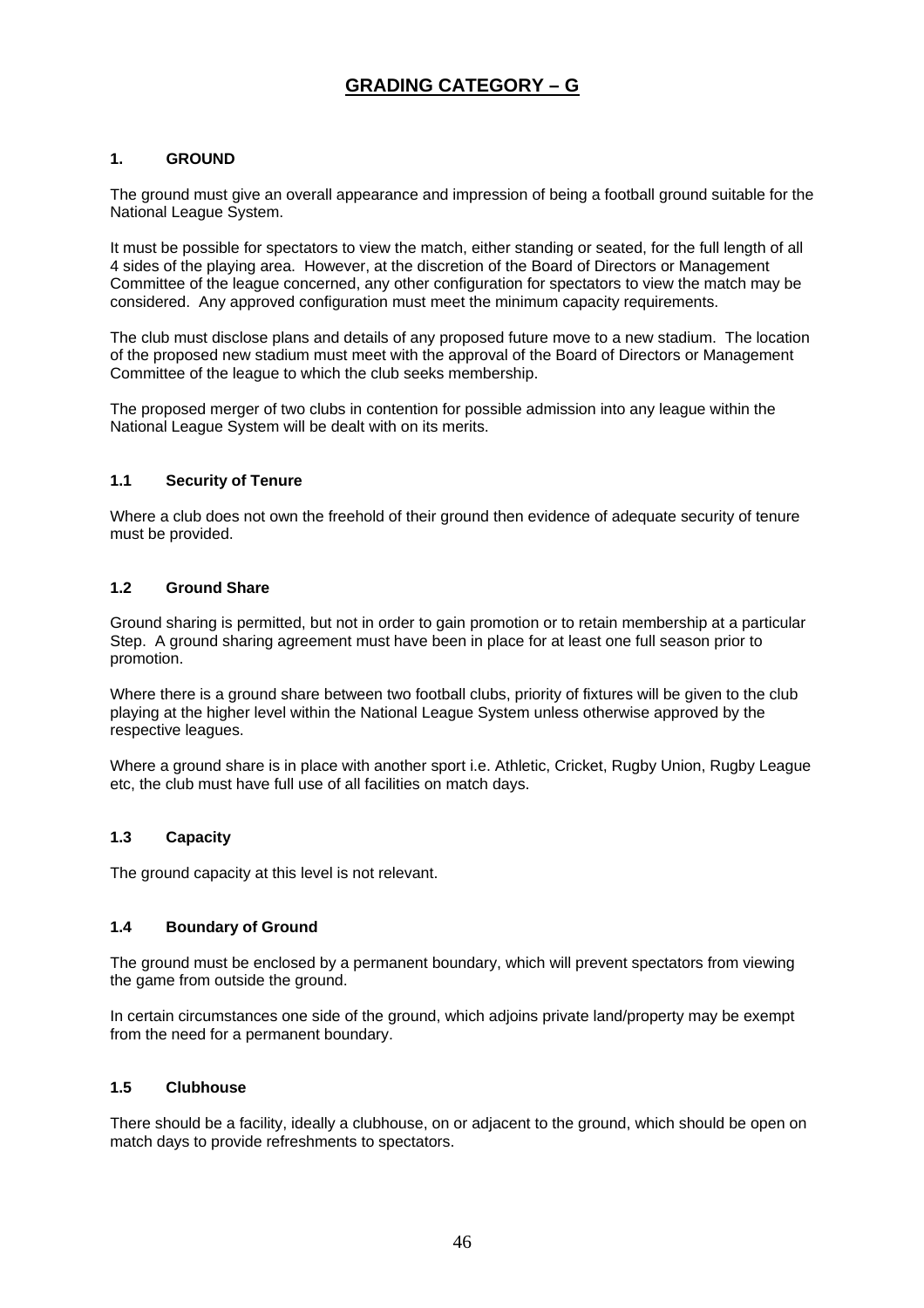#### **1.6 Car Parking**

There should be adequate car parking facilities on or adjacent to the ground.

#### **1.7 Pitch Perimeter Barrier**

There must be a permanent fixed barrier of sound construction (concrete and steel) and free from all sharp edges surrounding the pitch on all 4 sides. Ideally the height should not exceed 1.1 metres.

Existing barriers will be accepted.

The barrier, if other than solid wall type of construction may be infilled. Advertising boards may be acceptable as a means of infill.

There must be a minimum of 1.83 metres, ideally 2 metres between the touchline, goal line and the pitch perimeter barrier.

#### **1.8 Pitch Standards**

The playing surface will be grass, unless otherwise authorised by the respective league Management Committee, and must be of a high standard. It must be level and free from surface depressions and excessive undulations.

The maximum slope allowable shall not exceed an even gradient of vertical to horizontal 1 : 41 in any direction.

The playing surface must be maintained to the highest possible standards.

Artificial playing surfaces are not currently permitted in competitions under the control of The Football Association.

Set out below is the view of the International FA Board and FIFA with regard to artificial surfaces:

*"The Board recognised the advances in artificial surface technology and the major benefits of using artificial surfaces in areas of climatic problems. It also recognised that artificial surfaces allowed multiple and extended use of facilities in urban environments. The Board mandated FIFA to create clear procedures for the use of artificial surfaces, to unify the quality system and apply it worldwide, taking into consideration the best resources and knowledge available."* 

The matter is therefore under review

#### **1.9 Playing Area**

The playing area to be a minimum of 100 metres x 64 metres (110 yards x 70 yards) and should conform to the requirements of the Laws of the Game.

Goalposts and goal net supports should be of professional manufacture and conform to the current safety requirements and to the requirements of the Laws of the Game.

*The Football Association are looking to ban the use of metal cup hooks in line with its Goalpost Safety initiative. This may form part of the ground grading criteria in subsequent seasons. Clubs should bear this in mind when reviewing their facilities in line with this document. Goals manufactured to current British Standards do not permit the use of metal cup hooks.* 

Reference should be made to the Goalpost Safety information published by The Football Association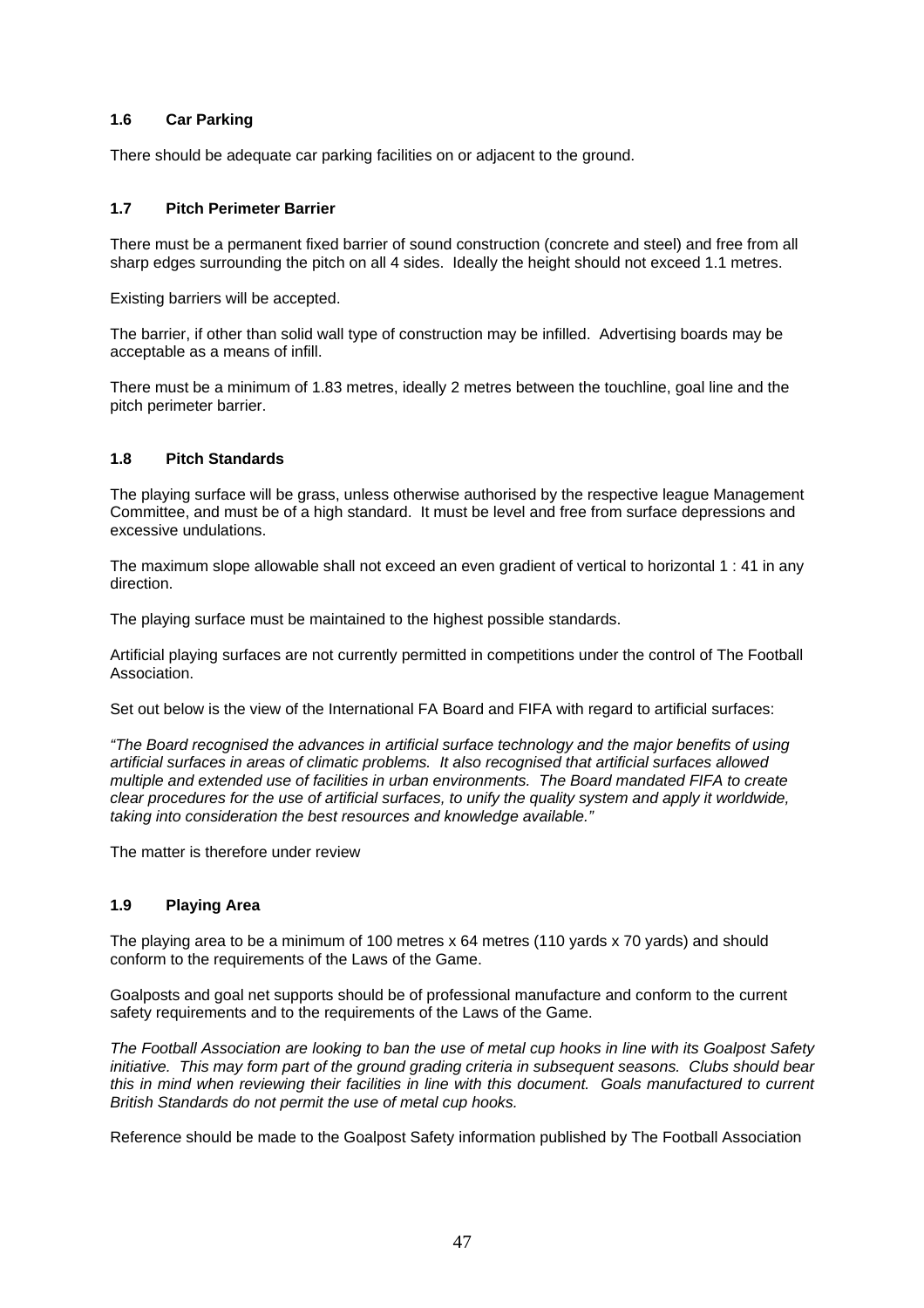#### **1.10 Technical Area**

Two covered trainers benches clearly marked "Home" and "Away" must be provided. They should be equal distance either side of the halfway line at least 3 metres apart. Each box should accommodate at least 8 persons on fixed seats or benches.

Portable trainers' boxes are permitted and must be securely fixed when in use.

A Technical Area, as defined within the Laws of the Game should be marked out round each trainers' box.

#### **1.11 Secure Walkway**

Clubs are to provide for safe passage for players and match officials between the dressing rooms and the field of play, which should be adequately stewarded.

#### **1.12 Floodlighting**

Floodlights must be provided to an average lux reading of 120. No single reading can be less than one quarter of the highest reading so as to ensure an even spread of light.

Reading shall be on a grid of 88 markings (8 across, 11 down) evenly spaced with the outside readings falling on the pitch boundary line. The average of all the readings is taken to be the average illumination level in lux of the floodlighting installation.

The lux values must be tested every two years in accordance with current guidelines by an approved independent contractor.

An "approved" contractor is one which is in possession of the NICEIC (National Inspection Council for Electrical Installation Contracting) Approved Contractors' award or ISO 9000/BS 5750 (International Standards Organisation/British Standard) or is a member of the Electrical Contractors' Association.

The contractor must, when detailing the lux values, gives confirmation in writing of the date when the illumination test equipment used was last calibrated.

When new or improved installations are being planned, an average lux reading of 180 should be provided.

#### **1.13 Public Address System**

A public address system is not compulsory at this level.

#### **1.14 Entrances**

There should be at least 1 fully operational turnstile, which should be a revolving type or a pay box where a charge for entry to the ground can be taken.

#### **1.15 Exits**

The location and number of ground exits must be approved by a relevant and comply with the requirements of the Guide to Safety at Sports Grounds.

All exits must be clearly signed with "running man" signs.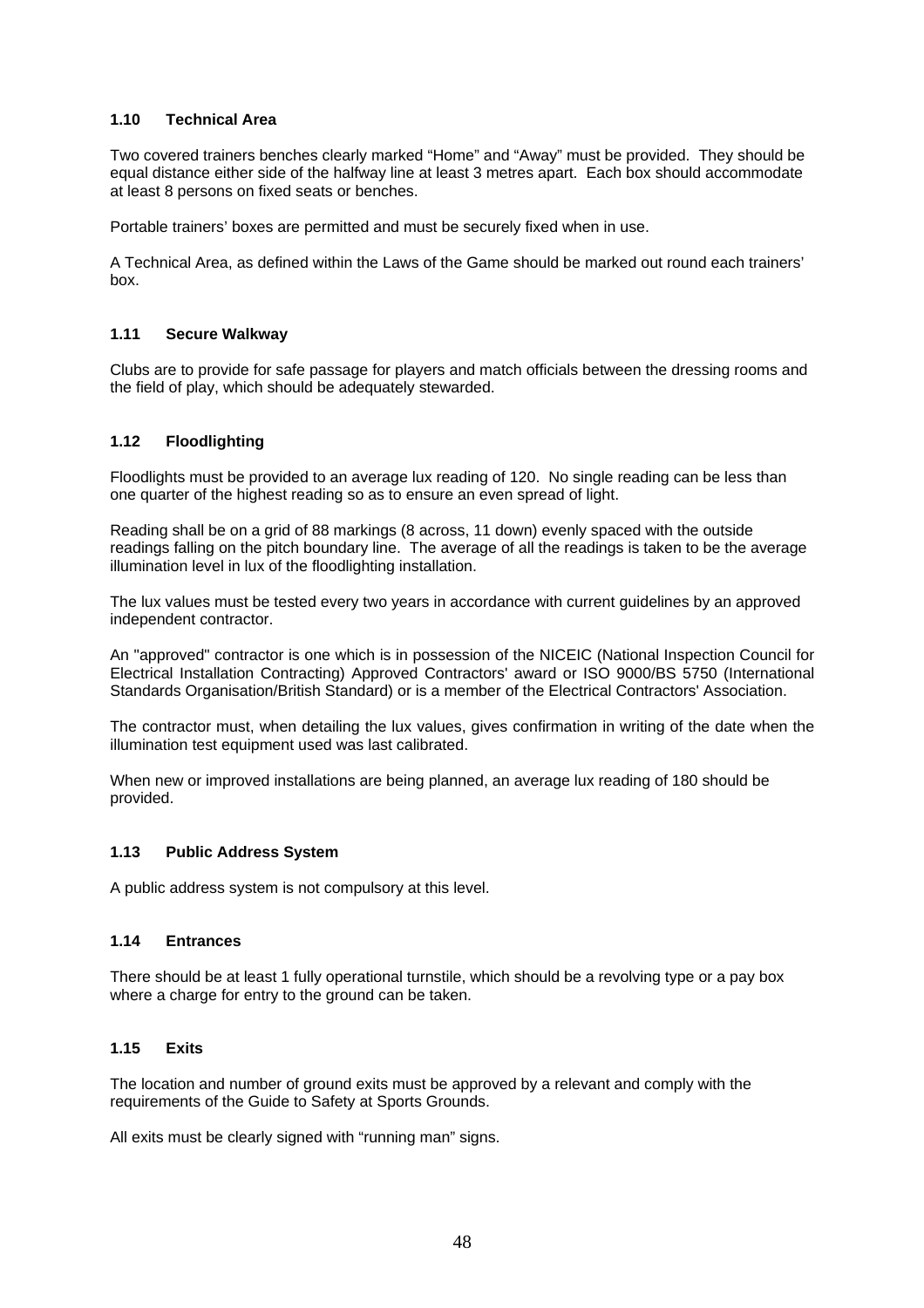#### **1.16 Emergency Lighting**

There must be an emergency lighting system in all spectator seated and standing areas if required by a relevant authority.

#### **1.17 Adjoining Pitches**

Where deemed that they are likely to interfere with the playing of a match, ball games will not be played on adjoining pitches whilst league or cup matches are in progress. An adjoining pitch is deemed to be where there is no barrier between pitches.

#### **1.18 Emergency Access**

Access for emergency services must be provided

#### **2. SPECTATOR FACILITIES**

#### **2.1 Spectator Accommodation**

Covered accommodation, which should preferably be on 2 sides of the ground, must be of sound construction of timber/steel/brick/concrete or any combination of these materials. Open timber stepped stands are not permissible.

The minimum covered accommodation must be 100, of which at least 50 must be seated and located in one stand. Whilst individual seats are preferred, existing bench seating may be permitted. In each case, all seats are to be clearly numbered.

Separate seating for Directors/Committee and guests is not compulsory at this level.

Standing spectators are not allowed in a seated spectator stand where they can obstruct views.

Hard standing to a minimum width of 1 metre must be provided on 4 sides of the ground, unless a different configuration has been agreed (see paragraph 1).

#### **2.2 Press Seating**

There is no requirement for dedicated press seating.

#### **2.3 Toilets**

Toilets must be located within the ground and must be accessible to both male and female spectators.

The following minimum toilet facilities must be provided:

Male: 2 urinals or equivalent and 1 WC's

Female: 2 WC's

In addition, wash hand basins, warm air hand driers and/or paper towels together with a supply of toilet paper must be provided in each toilet area.

The provision of toilet facilities within a clubhouse will be acceptable if these are available at all times on match days.

All toilet areas to be in working order and maintained to a high level of cleanliness.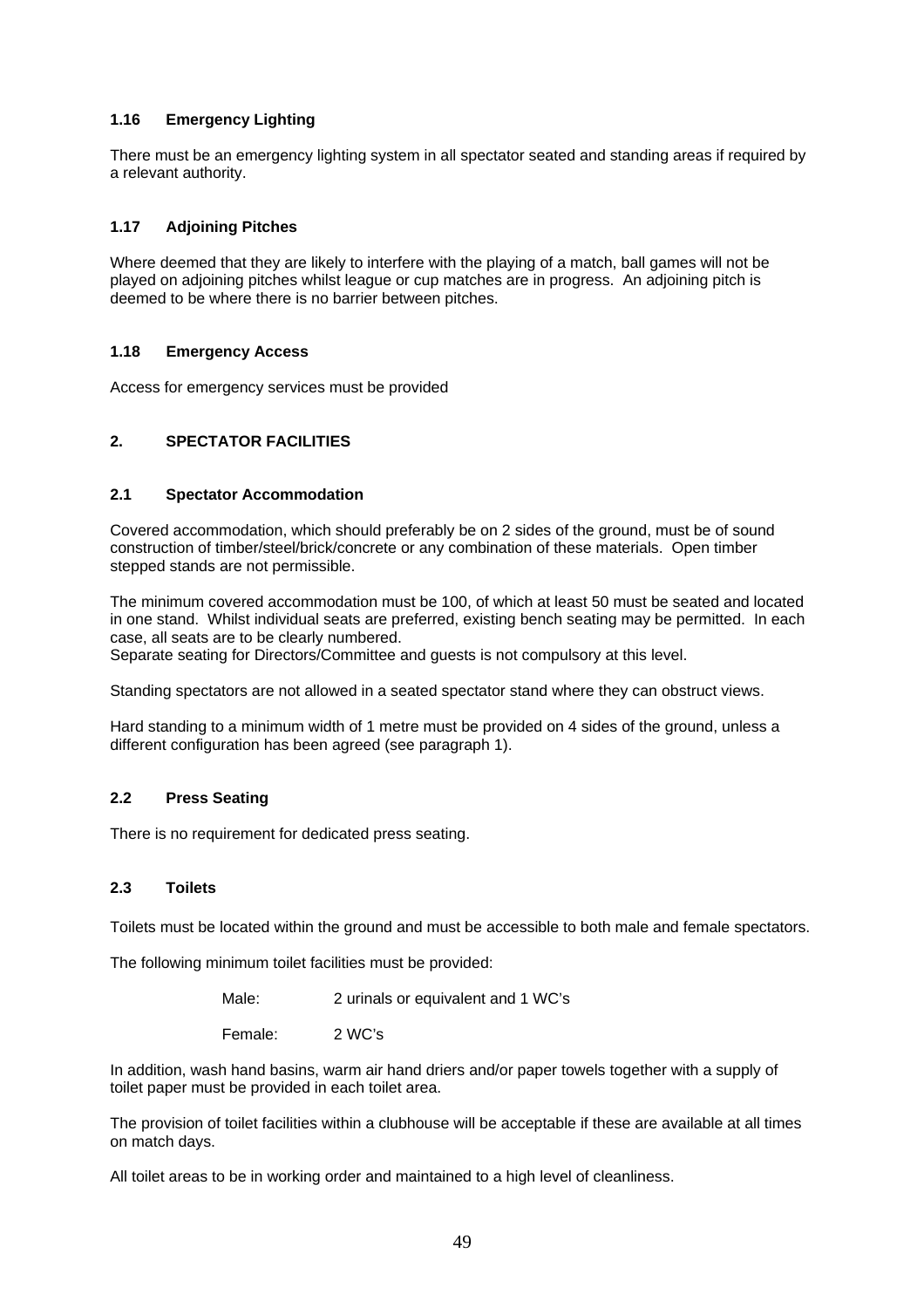#### **2.4 Refreshment Facilities**

#### **2.4.1 Directors/Committee/Guests**

Refreshments may be made available for Directors/Committee and guests.

#### **2.4.2 Ground Refreshment Facilities**

Refreshment facilities shall be provided at the ground. These facilities may be of a temporary or mobile type.

#### **2.5 Disabled Facilities**

The club must take full account of the needs of disabled spectators. The Disability Discrimination Act 1995 refers.

Reference should be made to the Publications/Data Sheets issued by both The Football Association and the Football Foundation.

#### **3. DRESSING ROOM FACILITIES**

#### **3.1 Players**

Separate dressing rooms must be provided for both teams within the enclosed area of the ground. The dressing rooms must be of sound construction and be of a permanent nature. Existing dressing room dimensions will be acceptable provided they are a minimum of 12 square metres, excluding shower and toilet areas. However clubs wishing to progress should be aware of the need to increase to a minimum size of 18 square metres, excluding shower and toilet areas. Where clubs are planning to build new dressing rooms these must be a minimum size of 18 square metres, excluding shower and toilet areas.

Each dressing room must have the following:

A shower area comprising of at least 4 showerheads

At least 1 WC and 1 wash hand basin

All must have hot and cold running water

There must be a treatment table in each dressing room unless there is a separate medical room.

#### **3.2 Match Officials**

The size of the match official's dressing room must be a minimum of 4 square metres, excluding shower and toilet areas. When new dressing rooms are being constructed the match officials room should be a minimum of 6 square metres in size, excluding shower and toilet areas.

Each match officials dressing room must have the following:

At least 1 shower

At least 1 WC and 1 wash hand basin

Provision should be made for separate dressing rooms for both male and female match officials.